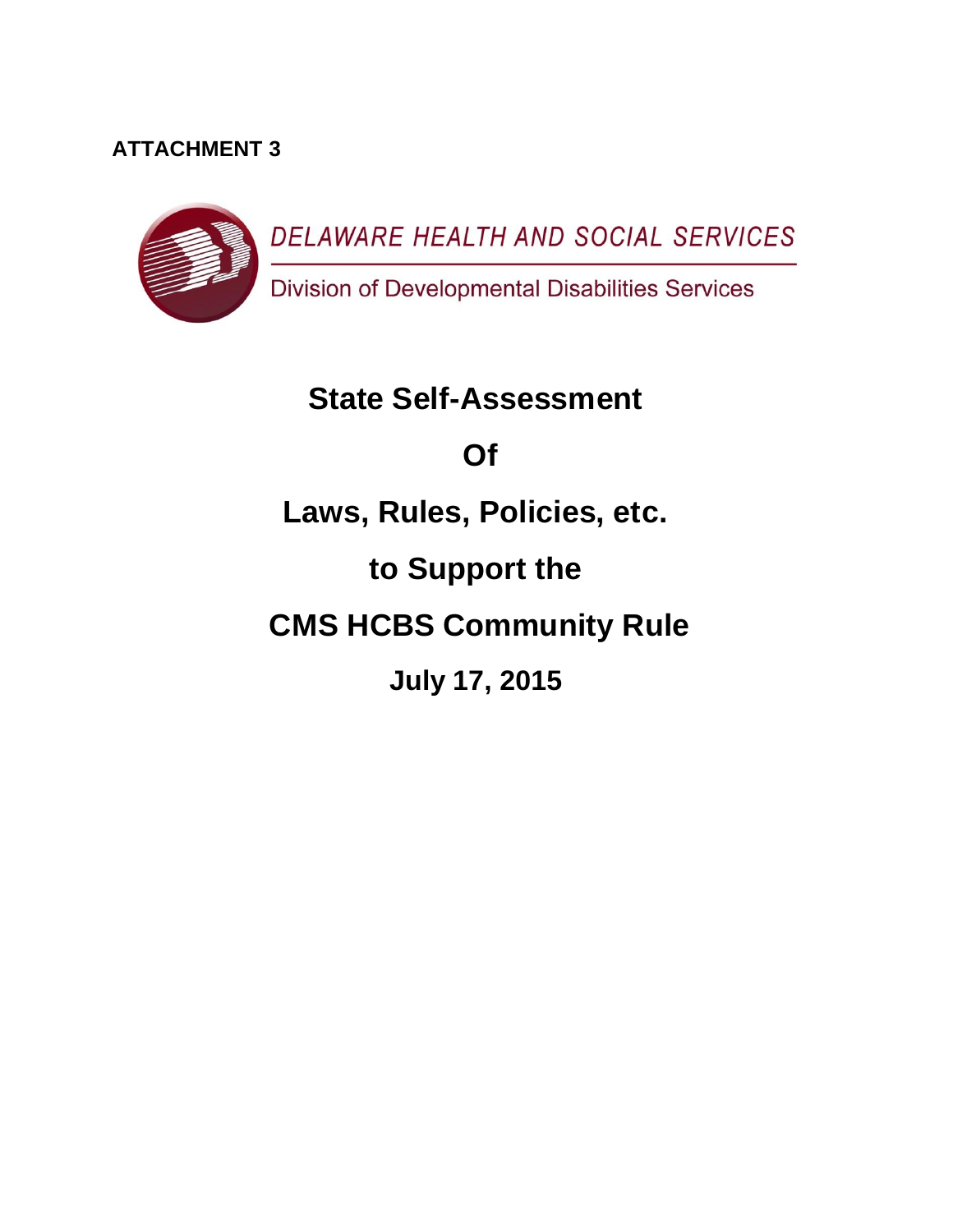*Requirement 1: The setting is integrated in and supports full access of individuals receiving Medicaid HCBS to the greater community, including opportunities to seek employment and work in competitive integrated settings, engage in community life, control personal resources and receive services in the community with the same degree of access as individuals not receiving Medicaid HCBS.*

| #  | <b>Requirement</b>                  | <b>Assurance</b>                                                                                                                                                                     | <b>Gaps</b>                                                                                                                                                                                       | <b>Corrective Action</b>                                             |
|----|-------------------------------------|--------------------------------------------------------------------------------------------------------------------------------------------------------------------------------------|---------------------------------------------------------------------------------------------------------------------------------------------------------------------------------------------------|----------------------------------------------------------------------|
| 1. | The setting is<br>integrated in and | <b>DMAP Provider Specific Manual: DDDS</b><br>HCBS Waiver, Section 2.0 Qualified                                                                                                     |                                                                                                                                                                                                   |                                                                      |
|    | supports full                       | Providers                                                                                                                                                                            |                                                                                                                                                                                                   |                                                                      |
|    | access to the                       | <b>DDDS Policy: Planned Residential</b>                                                                                                                                              | The current policy does not address                                                                                                                                                               | Revise the policy to include                                         |
|    | greater                             | Transition, Oct 2009; section V. C. Standards                                                                                                                                        | access to transportation and other                                                                                                                                                                | language stating this requirement.                                   |
|    | community and                       |                                                                                                                                                                                      | supports to enable residents to access                                                                                                                                                            |                                                                      |
|    | opportunities to                    |                                                                                                                                                                                      | the community.                                                                                                                                                                                    |                                                                      |
|    | engage in<br>community life.        | DDDS Office of Quality Improvement<br>Protocol for Review of New Neighborhood<br>Home; Checklist - Environment                                                                       | Does not include the expectation that<br>the settings must support full<br>integration of the residents in their<br>community.                                                                    | Revise the protocol to include<br>language stating this requirement. |
|    |                                     | Delaware Administrative Code, Title 16<br>Health and Safety, 3310 Neighborhood<br>Homes for Persons with Developmental<br>Disabilities 4.4 Relationships and Community<br>Membership | The regulation as currently written<br>does not make it clear that the<br>expectation of these settings is full<br>integration of the residents in their<br>community.                            | Revise the regulation to<br>incorporate the CMS requirements.        |
|    |                                     | DHSS Policy Memo #31 (Site Selection of<br>Residential Facilities for People with<br>Disabilities)                                                                                   | The policy as currently written does not<br>make it clear that it is the expectation<br>that sites will be selected to facilitate<br>the full integration of the residents in<br>their community. | Revise the policy to be compliant<br>with the Rule.                  |
|    |                                     | DDDS Policy: Rights and Responsibilities,<br>January 2010 - Statement of Rights                                                                                                      |                                                                                                                                                                                                   |                                                                      |
|    |                                     | <b>College of Direct Support Training Modules:</b><br>Working with Families and Other<br>Support Networks - L1<br>Community Inclusion - L1, 3, 4<br>You've Got a Friend - L1, 2, 3   |                                                                                                                                                                                                   |                                                                      |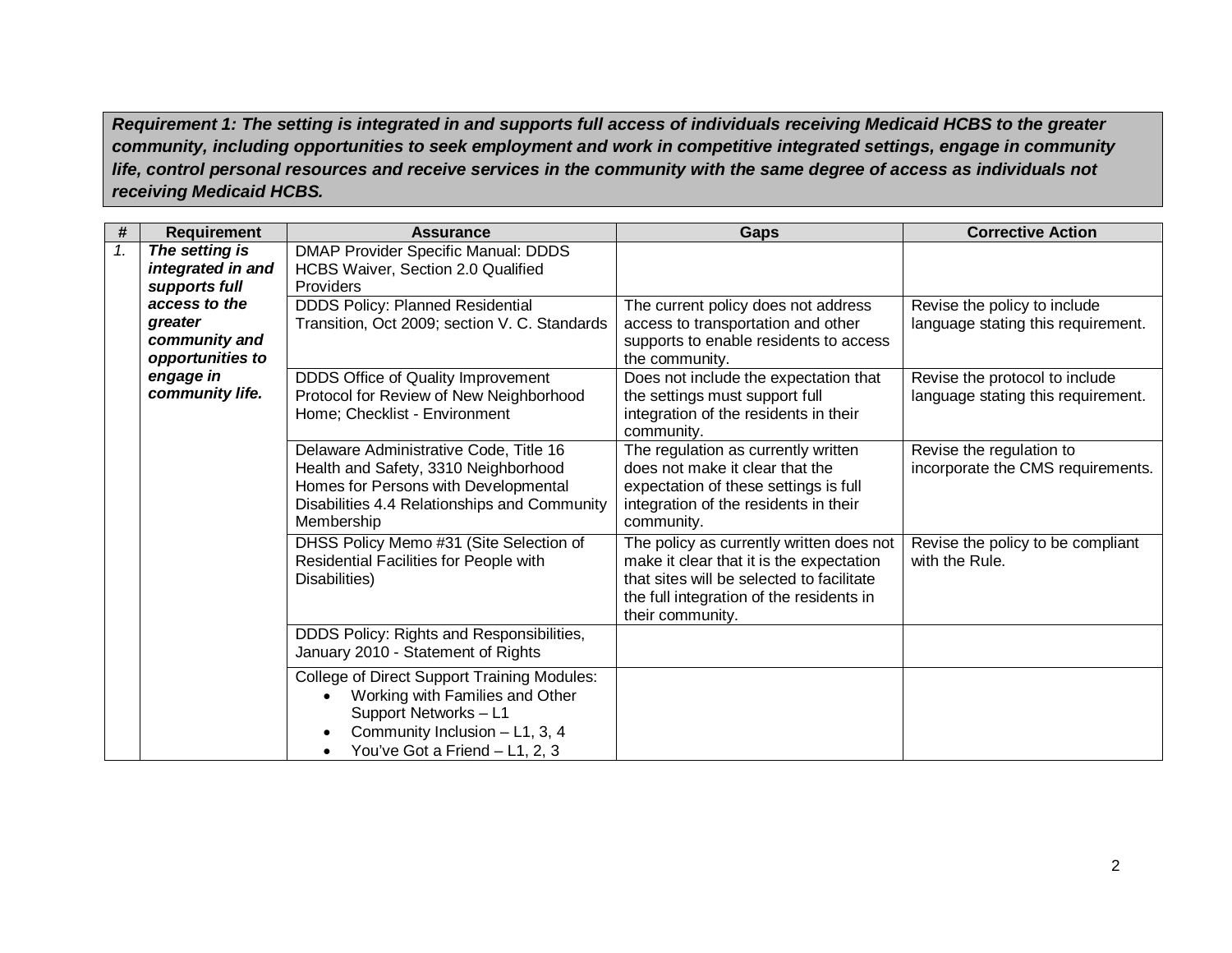| #                | <b>Requirement</b> | <b>Assurance</b>                                   | Gaps                                 | <b>Corrective Action</b>         |
|------------------|--------------------|----------------------------------------------------|--------------------------------------|----------------------------------|
|                  |                    | Delaware Code, Title 16, Ch 55, Subchapter         |                                      |                                  |
|                  |                    | I. Declaration of General and Special Rights       |                                      |                                  |
|                  |                    | of Persons Diagnosed with Intellectual             |                                      |                                  |
|                  |                    | Disabilities and Other Specific                    |                                      |                                  |
|                  |                    | <b>Developmental Disabilities</b>                  |                                      |                                  |
| $\overline{2}$ . | <b>There are</b>   | <b>DDDS Waiver CMS Approved HCBS</b>               |                                      |                                  |
|                  | opportunities to   | Application, Appendix C-1                          |                                      |                                  |
|                  | seek               | <b>DMAP Provider Specific Manual: DDDS</b>         |                                      |                                  |
|                  | employment and     | HCBS Waiver, Section 4.3: Covered                  |                                      |                                  |
|                  | work in            | Services, Vocational Services                      |                                      |                                  |
|                  | competitive        | Delaware General Assembly: House Bill 319          |                                      |                                  |
|                  | integrated         | <b>Employment First</b>                            |                                      |                                  |
|                  | setting.           | DDDS Policy: Right and Responsibility,             |                                      |                                  |
|                  |                    | January 2010, Statement of Rights and              |                                      |                                  |
|                  |                    | Responsibilities                                   |                                      |                                  |
|                  |                    | Delaware Administrative Code, Section              |                                      |                                  |
|                  |                    | 3310, Neighborhood Homes for Persons with          |                                      |                                  |
|                  |                    | <b>Developmental Disabilities</b>                  |                                      |                                  |
|                  |                    | Delaware Code, Title 16, Ch 55, Subchapter         |                                      |                                  |
|                  |                    | I. Declaration of General and Special Rights       |                                      |                                  |
|                  |                    | of Persons Diagnosed with Intellectual             |                                      |                                  |
|                  |                    | Disabilities and Other Specific                    |                                      |                                  |
|                  |                    | <b>Developmental Disabilities</b>                  |                                      |                                  |
|                  |                    | <b>College of Direct Support Training Modules:</b> |                                      |                                  |
|                  |                    | Employment Supports - All lessons                  |                                      |                                  |
|                  |                    | Supporting Jobs and Careers in the                 |                                      |                                  |
|                  |                    | Community - All                                    |                                      |                                  |
|                  |                    |                                                    |                                      | DDDS is working on a revised set |
|                  |                    |                                                    |                                      | of quality standards to be       |
|                  |                    |                                                    |                                      | implemented in July 2016.        |
| 3.               | There are          | DHSS Policy Memo #24 (DHSS policy on               | The current policy does not optimize | The policy will be revised to be |
|                  | opportunities to   | Safeguarding and Management of                     | independence and not person-         | compliant with the Rule.         |
|                  | control personal   | Resident/Client Funds) Section VII. A              | centered.                            |                                  |
|                  | resources.         | DDDS Policy: Management, Accountability &          | Current DDDS policy indicates that   | Revise the policy to eliminate   |
|                  |                    | Safeguarding of Personal Funds October 1,          | individuals may only keep \$100 cash | these requirements.              |
|                  |                    | 2011                                               | on hand in the residence and must    |                                  |
|                  |                    |                                                    | request permission use more than     |                                  |
|                  |                    |                                                    | \$500 per day of their funds.        |                                  |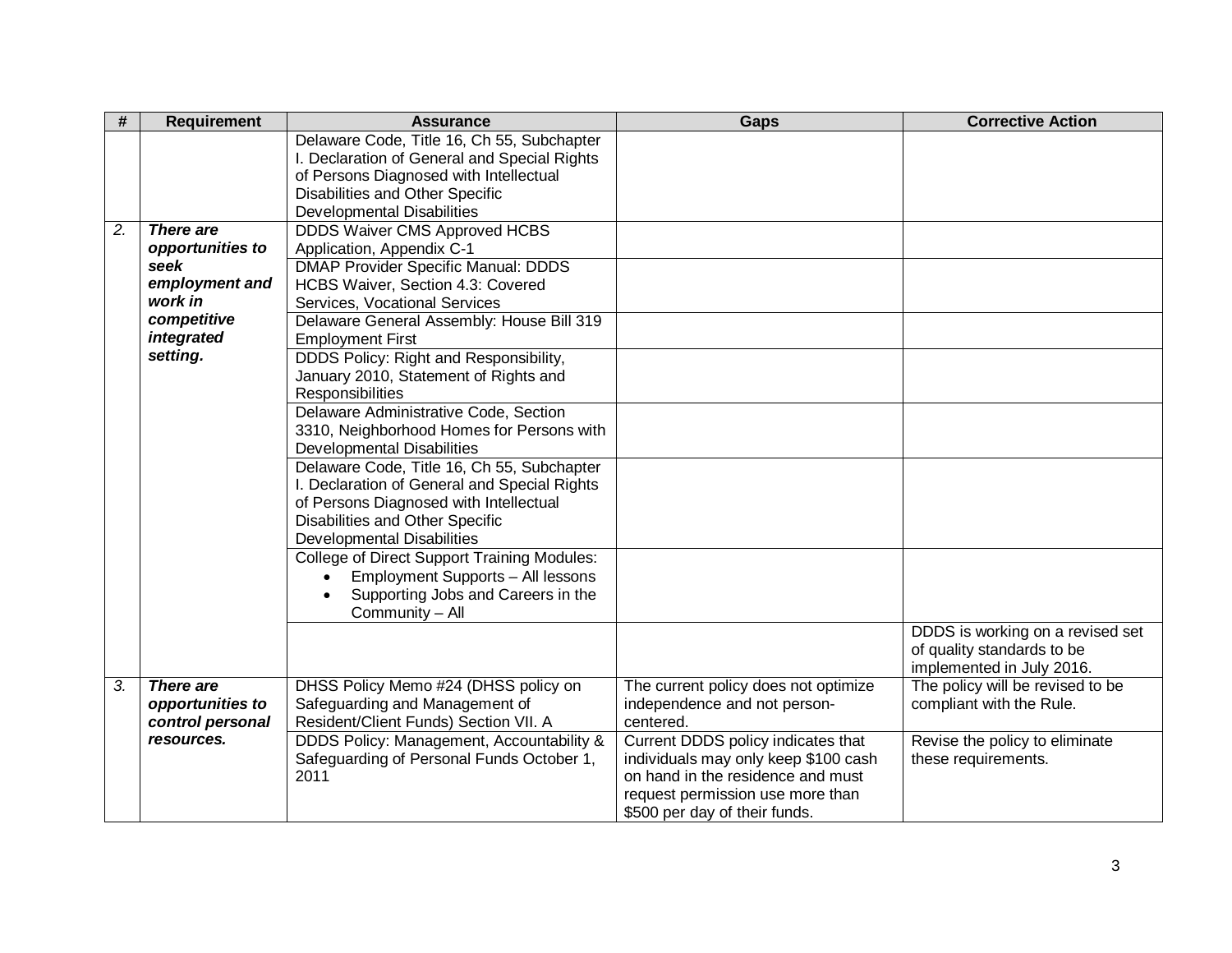| #  | Requirement          | <b>Assurance</b>                                   | <b>Gaps</b> | <b>Corrective Action</b>         |
|----|----------------------|----------------------------------------------------|-------------|----------------------------------|
|    |                      | Delaware Administrative Code, Title 16             |             |                                  |
|    |                      | Health and Safety, 3310 Neighborhood               |             |                                  |
|    |                      | Homes for Persons with Developmental               |             |                                  |
|    |                      | Disabilities Section 4.2.5.2                       |             |                                  |
|    |                      | DDDS Rights and Responsibilities, January          |             |                                  |
|    |                      | 2010                                               |             |                                  |
|    |                      | <b>College of Direct Support Training Modules:</b> |             |                                  |
|    |                      | Employment Supports - All lessons                  |             |                                  |
|    |                      | Supporting Jobs and Careers in the                 |             |                                  |
|    |                      | Community - All                                    |             |                                  |
| 4. | The individual       | DDDS Policy: Rights and Responsibilities           |             |                                  |
|    | receives services    | Policy January 2010                                |             |                                  |
|    | in the community     | DMAP Provider Specific Manual: DDDS                |             |                                  |
|    | with the same        | <b>HCBS Waiver section 2.0 Qualified Providers</b> |             |                                  |
|    | degree of access     | Delaware Administrative Code, Title 16             |             |                                  |
|    | as individuals       | Health and Safety, 3310 Neighborhood               |             |                                  |
|    | not receiving        | Homes for Persons with Developmental               |             |                                  |
|    | <b>Medicaid HCBS</b> | <b>Disabilities</b>                                |             |                                  |
|    |                      | DDDS Draft Policy: Request for New                 |             |                                  |
|    |                      | <b>Residential Site Location</b>                   |             |                                  |
|    |                      | <b>College of Direct Support Training Modules:</b> |             |                                  |
|    |                      | Community Inclusion - L1, 3, 4                     |             |                                  |
|    |                      | You've Got a Friend - L2, 3                        |             |                                  |
|    |                      |                                                    |             | DDDS is working on a revised set |
|    |                      |                                                    |             | of quality standards to be       |
|    |                      |                                                    |             | implemented in July 2016.        |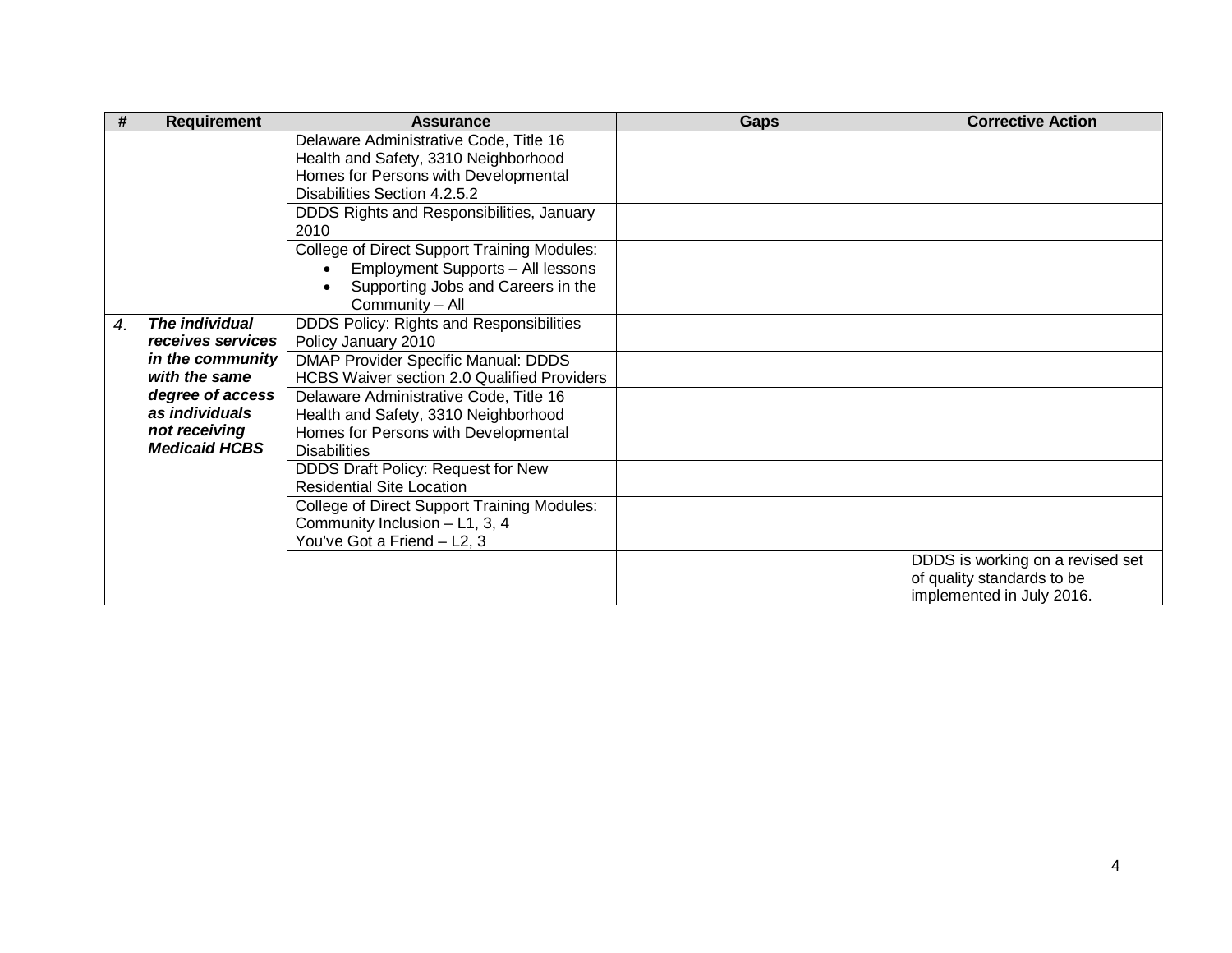*Requirement 2: The setting (home or community-based) is selected by the individual from among options including nondisability specific settings and an option for a private unit in a residential setting. The setting options are identified and documented in the person-centered service plan and are based on the individual's needs, preferences and, for residential settings, resources available for room and board.*

| #  | <b>Requirement</b>                        | <b>Assurance</b>                                | <b>Gaps</b>                                                  | <b>Plan of Improvement</b>                  |
|----|-------------------------------------------|-------------------------------------------------|--------------------------------------------------------------|---------------------------------------------|
| 5. | The setting is                            | Application for HCBS Waiver Section D-1         | The current language does not specify                        | Amend the language in the waiver            |
|    | selected by the<br><i>individual from</i> | Service Plan Development page 77, D-1, c        | that service options include generic                         | application to indicate that the            |
|    | among residential                         |                                                 | settings.                                                    | individual may select a generic<br>setting. |
|    | and day options                           | <b>DDDS Essential Lifestyle Planning Manual</b> |                                                              | DDDS's person-centered planning             |
|    | that include                              |                                                 | The current language does not<br>reference generic settings. | process is being revised and will           |
|    | generic settings.                         |                                                 |                                                              | incorporate this element for                |
|    |                                           |                                                 |                                                              | implementation by no later than             |
|    |                                           |                                                 |                                                              | the spring of 2016.                         |
|    |                                           | DDDS Policy: Rights and Responsibilities        | The current language does not                                | Revise the language to indicate             |
|    |                                           | January 2010                                    | reference generic settings.                                  | that the individual may select a            |
|    |                                           |                                                 |                                                              | generic setting.                            |
|    |                                           | DDDS Draft Policy: Request for New              |                                                              |                                             |
|    |                                           | <b>Residential Site Location</b>                |                                                              |                                             |
|    |                                           | <b>College of Direct Support Training</b>       |                                                              |                                             |
|    |                                           | Modules:                                        |                                                              |                                             |
|    |                                           | Person Centered Planning and                    |                                                              |                                             |
|    |                                           | Supports - L4                                   |                                                              |                                             |
|    |                                           | Intro to Individual Rights and                  |                                                              |                                             |
|    |                                           | Choice $- L1, 4$                                |                                                              |                                             |
|    |                                           | Civil Rights and Advocacy - L4                  |                                                              |                                             |
| 6. | The setting                               | DDDS Policy: Recruitment and renewal of         |                                                              |                                             |
|    | provides the                              | shared living/respite providers, June 2007      |                                                              |                                             |
|    | participant an                            | Approved DDDS 1915(c) Waiver                    |                                                              |                                             |
|    | option to choose                          | Application, Appendix C-2 c. ii.                |                                                              |                                             |
|    | a private unit in a                       |                                                 |                                                              |                                             |
|    | residential                               | DDDS Policy: Rights and Responsibilities,       |                                                              |                                             |
|    | setting.                                  | January 2010                                    |                                                              |                                             |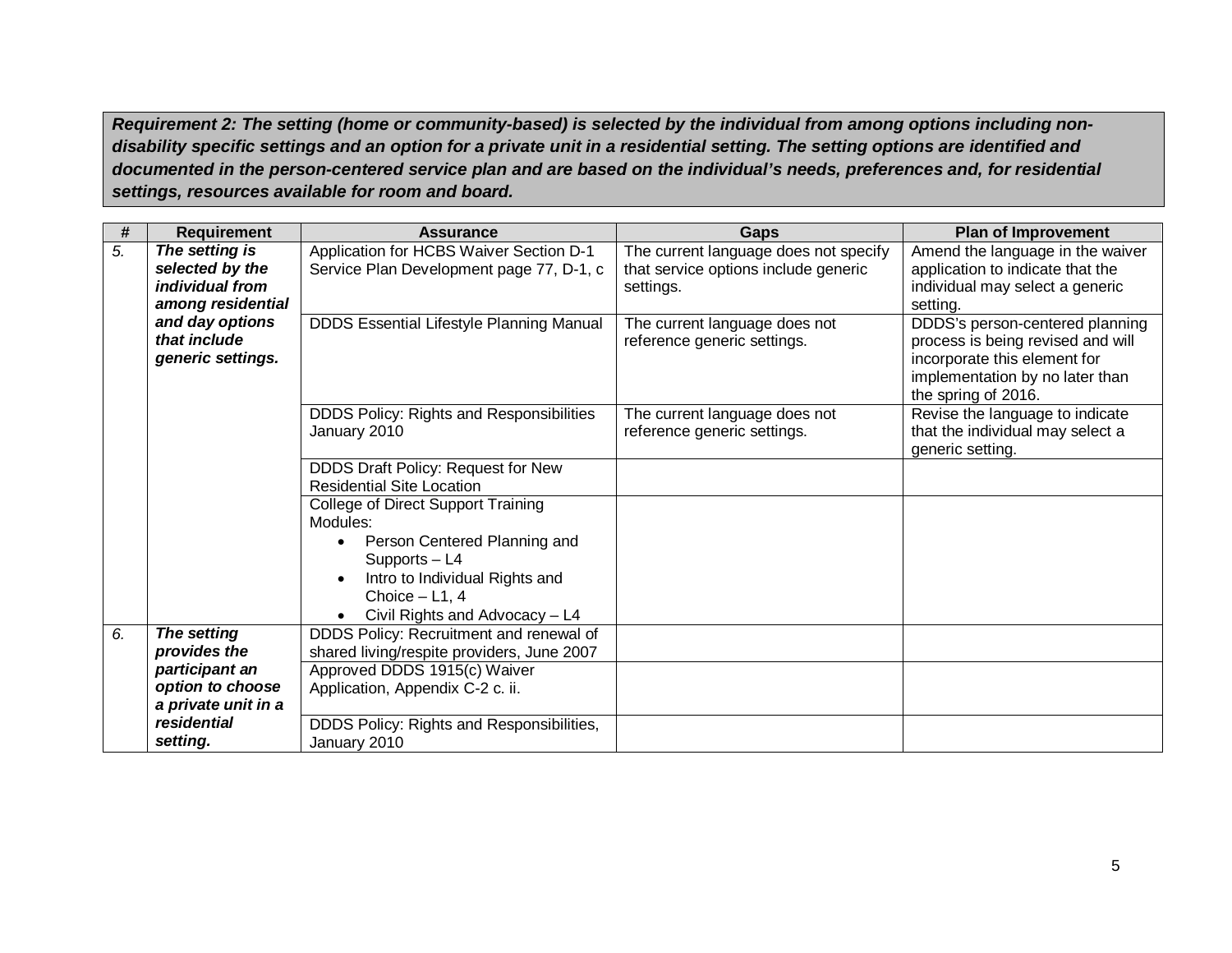| #  | <b>Requirement</b>                  | <b>Assurance</b>                                                                                                                                      | <b>Gaps</b> | <b>Plan of Improvement</b>        |
|----|-------------------------------------|-------------------------------------------------------------------------------------------------------------------------------------------------------|-------------|-----------------------------------|
|    |                                     | College of Direct Support Training<br>Modules:<br>Person Centered Planning and<br>Supports - L4<br>Intro to Individual Rights and<br>Choice $-$ L1, 4 |             |                                   |
| 7. | The setting                         | Approved DDDS 1915(c) Waiver                                                                                                                          |             |                                   |
|    | options are                         | Application, Appendix D-1, c.                                                                                                                         |             |                                   |
|    | <i>identified and</i>               | Delaware Administrative Code, Title 16                                                                                                                |             |                                   |
|    | documented in                       | Health and Safety, 3310 Neighborhood                                                                                                                  |             |                                   |
|    | the person-                         | Homes for Persons with Developmental                                                                                                                  |             |                                   |
|    | centered service                    | <b>Disabilities</b>                                                                                                                                   |             |                                   |
|    | plan and are                        |                                                                                                                                                       |             | DDDS's person-centered planning   |
|    | based on the                        |                                                                                                                                                       |             | process is being revised and will |
|    | <i>individual's</i>                 |                                                                                                                                                       |             | incorporate this element for      |
|    | needs,                              |                                                                                                                                                       |             | implementation by no later than   |
|    | preferences and,<br>for residential |                                                                                                                                                       |             | the spring of 2016.               |
|    | settings,                           |                                                                                                                                                       |             | DDDS is working on a revised set  |
|    | resources                           |                                                                                                                                                       |             | of quality standards to be        |
|    | available for room                  |                                                                                                                                                       |             | implemented in July 2016.         |
|    | and board.                          |                                                                                                                                                       |             |                                   |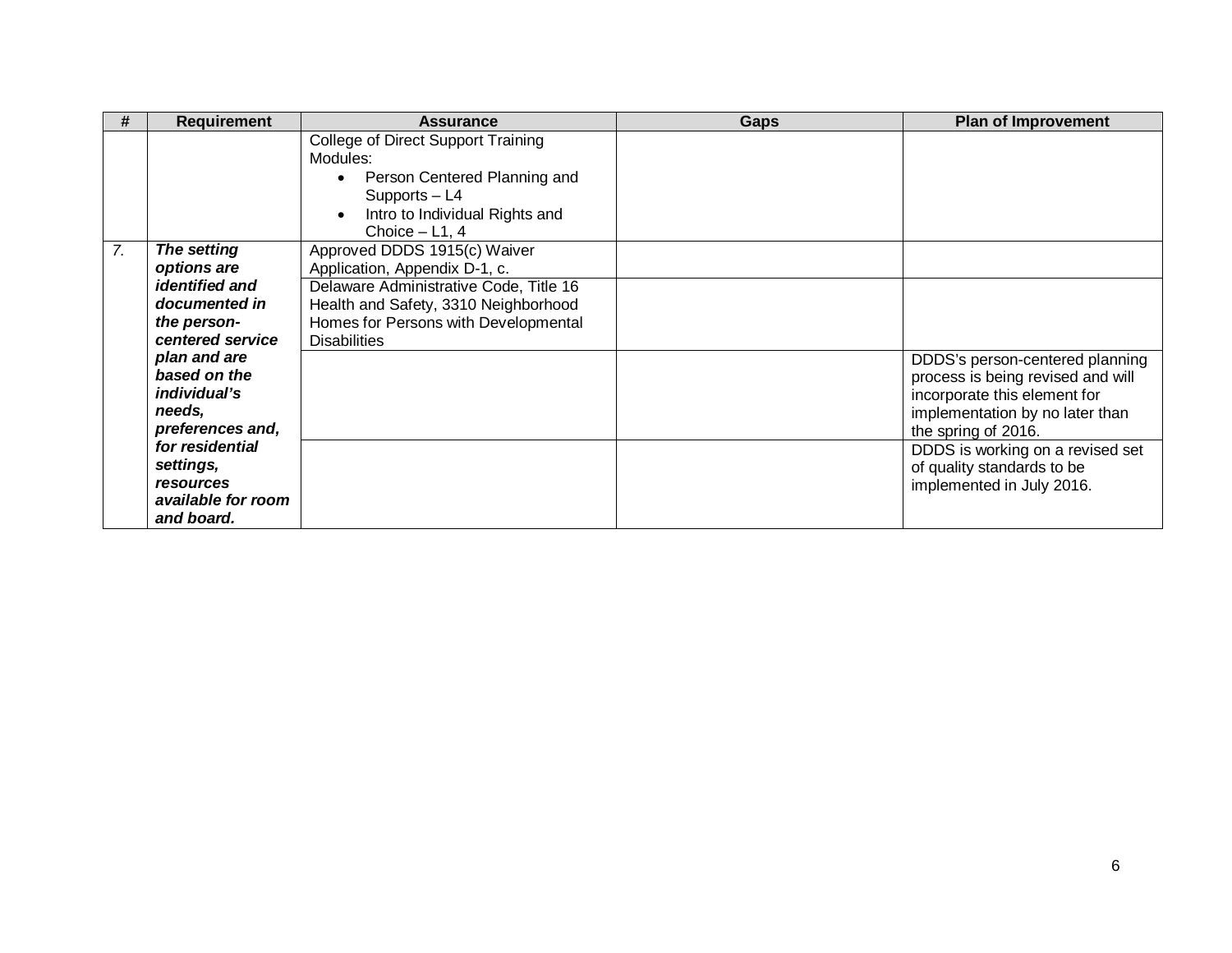*Requirement 3: Ensure right to privacy, dignity and respect and freedom from coercion and restraint.*

| #  | <b>Requirement</b>      | <b>Assurance</b>                                            | <b>Gaps</b> | <b>Plan of Improvement</b>       |
|----|-------------------------|-------------------------------------------------------------|-------------|----------------------------------|
| 8. | <b>Right to privacy</b> | DDDS Policy: Rights and Responsibilities,<br>January 2010   |             |                                  |
|    |                         | Approved DDDS 1915(c) Waiver                                |             |                                  |
|    |                         | Application, Appendix C-2. c., ii.                          |             |                                  |
|    |                         | Delaware Administrative Code, Title 16                      |             |                                  |
|    |                         | Health and Safety DHSS Division of LTC                      |             |                                  |
|    |                         | Resident Protection 3315 Rest (Family)                      |             |                                  |
|    |                         | Care Homes<br>Delaware Administrative Code, Title 16,       |             |                                  |
|    |                         | section 3320 Intensive Behavioral Support                   |             |                                  |
|    |                         | and Educational Residence                                   |             |                                  |
|    |                         | <b>College of Direct Support Training Modules:</b>          |             |                                  |
|    |                         | Intro to Individual Rights and<br>$\bullet$                 |             |                                  |
|    |                         | Choice - All lessons                                        |             |                                  |
|    |                         | Civil Rights and Advocacy - L1,4                            |             |                                  |
|    |                         | Positive Behavioral Supports -                              |             |                                  |
|    |                         | L1, 3, 4, 5                                                 |             |                                  |
|    |                         | Direct Support Professionalism -                            |             |                                  |
|    |                         | L4, 6                                                       |             |                                  |
|    |                         | <b>Professional Documentation</b><br>Practices 0 L5,6       |             |                                  |
|    |                         |                                                             |             | DDDS is working on a revised set |
|    |                         |                                                             |             | of quality standards to be       |
|    |                         |                                                             |             | implemented in July 2016.        |
| 9. | <b>Right to Dignity</b> | <b>DDDS Policy: Rights and Responsibility</b>               |             |                                  |
|    | and Respect             | January 2010, Statement of Rights                           |             |                                  |
|    |                         | Delaware Administrative Code, Title 16                      |             |                                  |
|    |                         | Health and Safety, 3310 Neighborhood                        |             |                                  |
|    |                         | Homes for Persons with Developmental<br><b>Disabilities</b> |             |                                  |
|    |                         | Approved DDDS 1915(c) Waiver                                |             |                                  |
|    |                         | Application, Appendix F                                     |             |                                  |
|    |                         | Delaware Administrative Code, Title 16                      |             |                                  |
|    |                         | Health and Safety DHSS Division of LTC                      |             |                                  |
|    |                         | Resident Protection 3315 Rest (Family)                      |             |                                  |
|    |                         | Care Homes                                                  |             |                                  |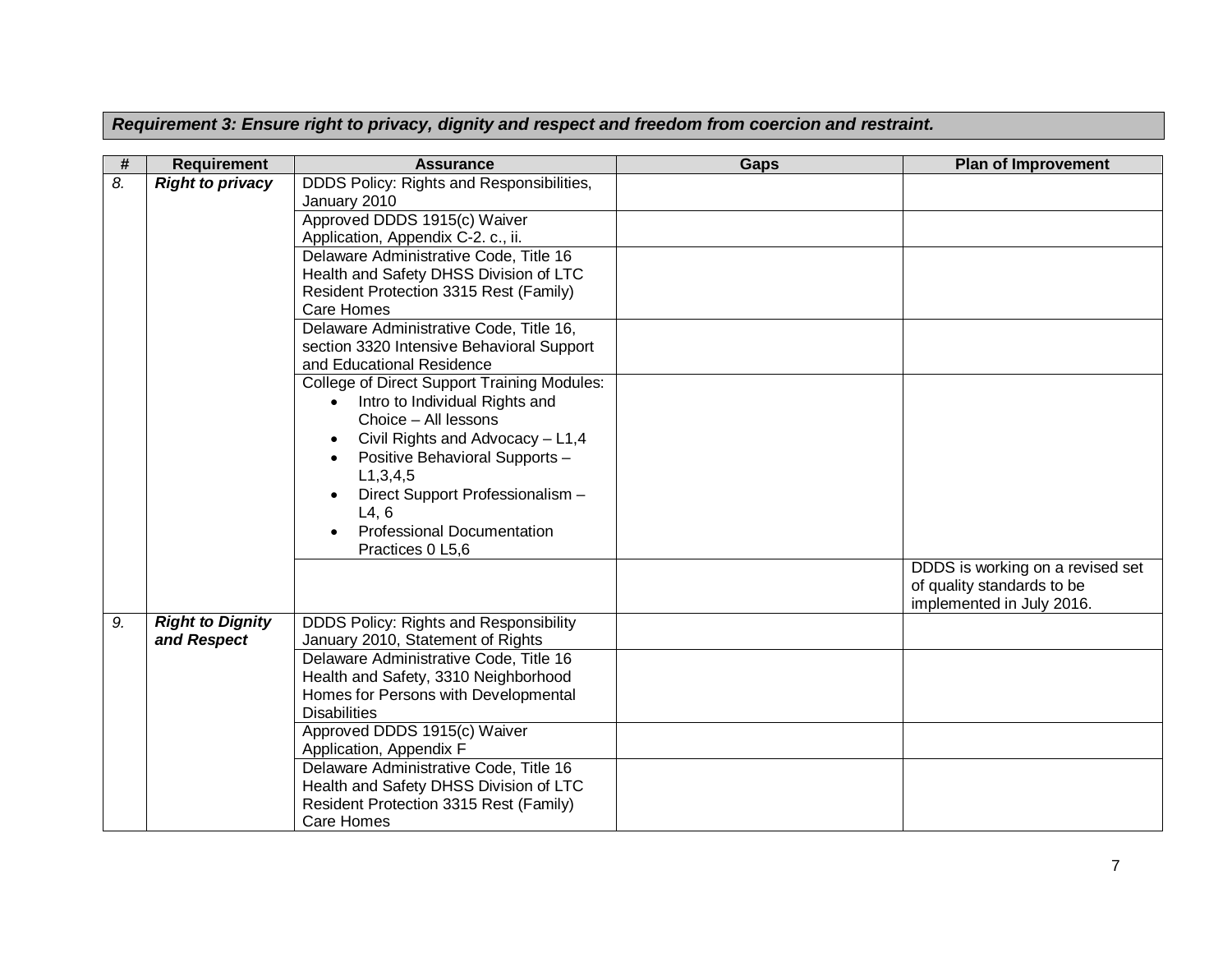| #   | <b>Requirement</b>  | <b>Assurance</b>                                                                     | <b>Gaps</b>                                                               | <b>Plan of Improvement</b>                              |
|-----|---------------------|--------------------------------------------------------------------------------------|---------------------------------------------------------------------------|---------------------------------------------------------|
|     |                     | Delaware Administrative Code, Title 16,                                              |                                                                           |                                                         |
|     |                     | section 3320 Intensive Behavioral Support<br>and Educational Residence               |                                                                           |                                                         |
|     |                     | Delaware Code, Title 16, Section 1121                                                |                                                                           |                                                         |
|     |                     | Patient Bill of Rights                                                               | This law only applies to rest homes,<br>nursing homes, boarding homes and |                                                         |
|     |                     |                                                                                      | related institutions, which includes                                      |                                                         |
|     |                     |                                                                                      | neighborhood group homes and                                              |                                                         |
|     |                     |                                                                                      | shared living providers supporting two                                    |                                                         |
|     |                     |                                                                                      | or more residents.                                                        |                                                         |
|     |                     | <b>College of Direct Support Training Modules:</b>                                   |                                                                           |                                                         |
|     |                     | Intro to Individual Rights and                                                       |                                                                           |                                                         |
|     |                     | Choice - All lessons                                                                 |                                                                           |                                                         |
|     |                     | Civil Rights and Advocacy - L1,4                                                     |                                                                           |                                                         |
|     |                     | Positive Behavioral Supports -                                                       |                                                                           |                                                         |
|     |                     | L1, 3, 4, 5                                                                          |                                                                           |                                                         |
|     |                     | Direct Support Professionalism -                                                     |                                                                           |                                                         |
|     |                     | L4, 6                                                                                |                                                                           |                                                         |
|     |                     | <b>Professional Documentation</b>                                                    |                                                                           |                                                         |
|     |                     | Practices 0 L5,6                                                                     |                                                                           |                                                         |
|     |                     |                                                                                      |                                                                           | DDDS is working on a revised set                        |
|     |                     |                                                                                      |                                                                           | of quality standards to be<br>implemented in July 2016. |
| 10. | <b>Freedom from</b> | DDDS Policy: Rights Complaint, March                                                 |                                                                           |                                                         |
|     | <b>Coercion and</b> | 2005                                                                                 |                                                                           |                                                         |
|     | <b>Restraint</b>    | <b>DDDS Policy: Behavior/Mental Health</b>                                           |                                                                           |                                                         |
|     |                     | Support, June 4, 2009                                                                |                                                                           |                                                         |
|     |                     | Approved DDDS 1915(c) Waiver                                                         |                                                                           |                                                         |
|     |                     | Application, Appendix G-2, a.i                                                       |                                                                           |                                                         |
|     |                     | Delaware Administrative Code, Title 16                                               |                                                                           |                                                         |
|     |                     | Health and Safety, 3310 Neighborhood                                                 |                                                                           |                                                         |
|     |                     | Homes for Persons with Developmental                                                 |                                                                           |                                                         |
|     |                     | <b>Disabilities</b>                                                                  |                                                                           |                                                         |
|     |                     | Delaware Administrative Code, Title 16,<br>section 3320 Intensive Behavioral Support |                                                                           |                                                         |
|     |                     | and Educational Residence                                                            |                                                                           |                                                         |
|     |                     | DDDS Policy: Abuse, assault, attempted                                               |                                                                           |                                                         |
|     |                     | suicide, neglect, mistreatment, financial                                            |                                                                           |                                                         |
|     |                     | exploitation and significant injury policy                                           |                                                                           |                                                         |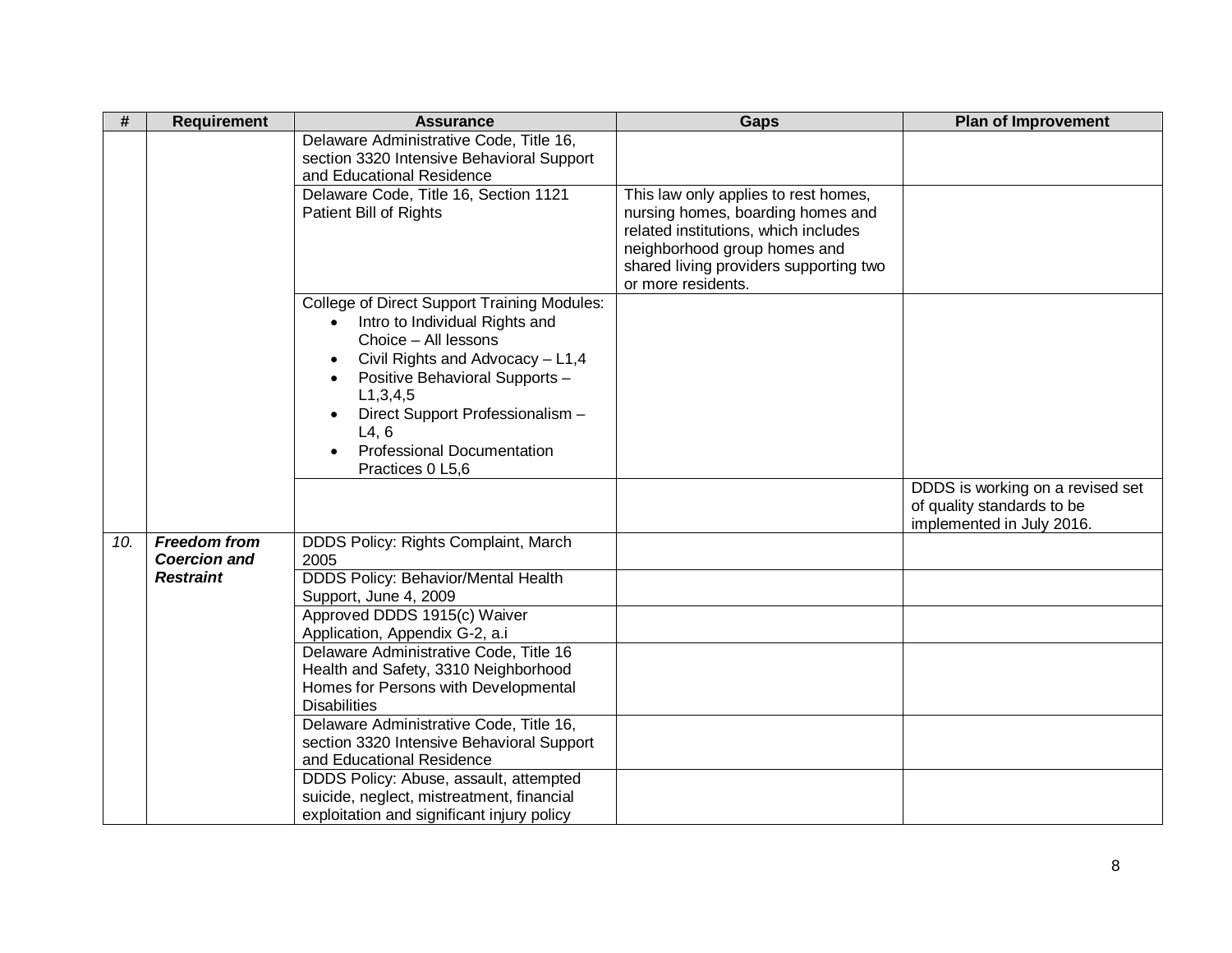| # | <b>Requirement</b> | <b>Assurance</b>                                                                                                                                                                                                                                                                                              | Gaps | <b>Plan of Improvement</b>                                                                                                                                     |
|---|--------------------|---------------------------------------------------------------------------------------------------------------------------------------------------------------------------------------------------------------------------------------------------------------------------------------------------------------|------|----------------------------------------------------------------------------------------------------------------------------------------------------------------|
|   |                    | June 2011<br>College of Direct Support Training Modules:<br>Intro to Individual Rights and<br>Choice – All lessons<br>Civil Rights and Advocacy - L1,4<br>Positive Behavioral Supports -<br>L1, 3, 4, 5<br>Direct Support Professionalism -<br>L4, 6<br><b>Professional Documentation</b><br>Practices - L5,6 |      |                                                                                                                                                                |
|   |                    |                                                                                                                                                                                                                                                                                                               |      | DDDS's person-centered planning<br>process is being revised and will<br>incorporate this element for<br>implementation by no later than<br>the spring of 2016. |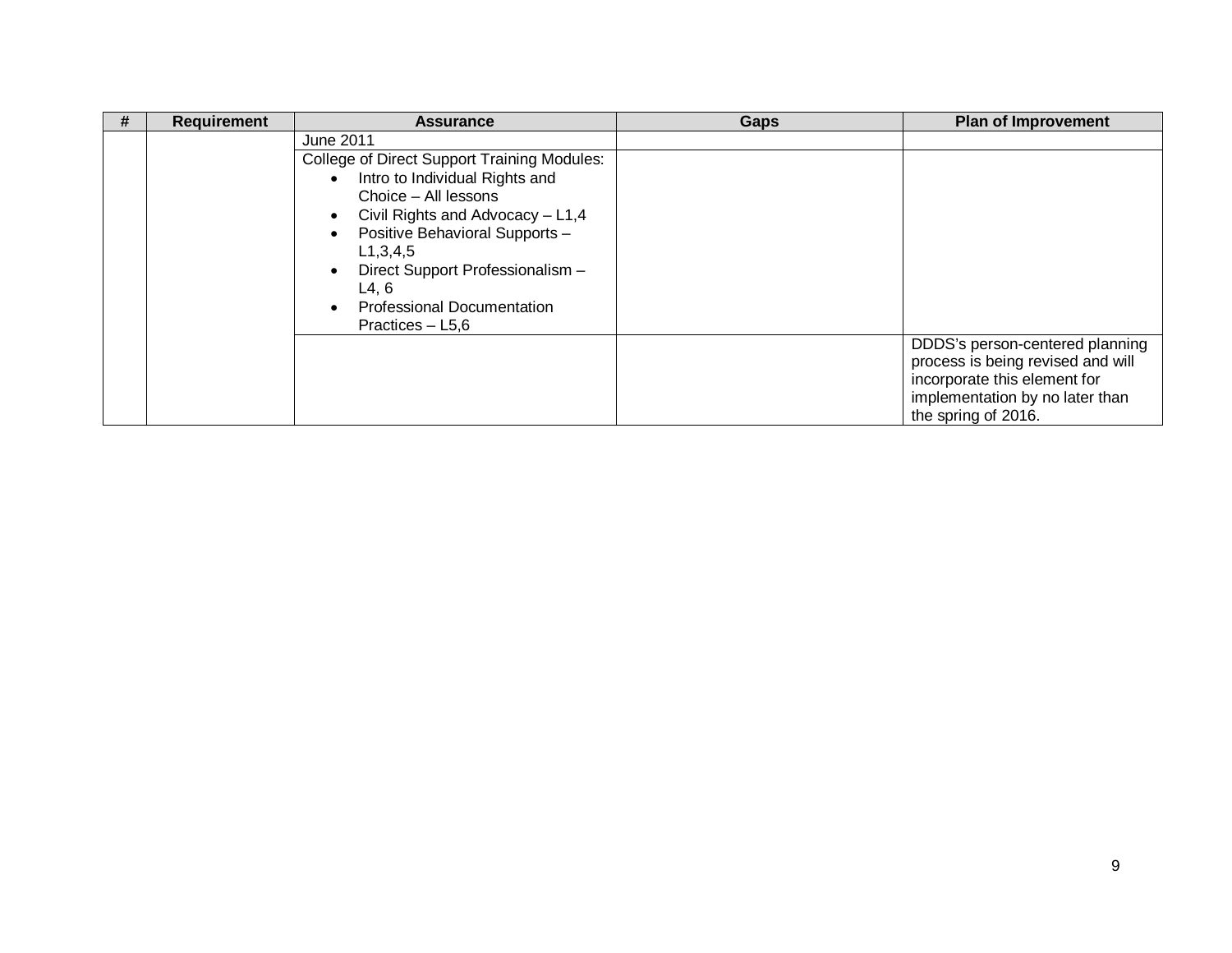*Requirement 4: Optimizes individual initiative, autonomy and independence in making life choices (including daily activities, physical and environment and with whom to interact)*

| #   | <b>Requirement</b> | <b>Assurance</b>                                                                                                                                            | Gaps | <b>Plan of Improvement</b>                                                                  |
|-----|--------------------|-------------------------------------------------------------------------------------------------------------------------------------------------------------|------|---------------------------------------------------------------------------------------------|
| 11. |                    | <b>DDDS Essential Lifestyle Manual</b>                                                                                                                      |      |                                                                                             |
|     |                    | Delaware Administrative Code, Title 16<br>Health and Safety, 3310 Neighborhood<br>Homes for Persons with Developmental<br><b>Disabilities</b>               |      |                                                                                             |
|     |                    | DMAP Manual, 4.0 Covered Services, 4.2<br>Day Services                                                                                                      |      |                                                                                             |
|     |                    | College of Direct Support Training Modules:<br>Intro to Individual Rights and Choice<br>– All lessons<br>Civil Rights and Advocacy - L1,4<br>Safety $-L2,3$ |      |                                                                                             |
|     |                    |                                                                                                                                                             |      | DDDS is working on a revised set<br>of quality standards to be<br>implemented in July 2016. |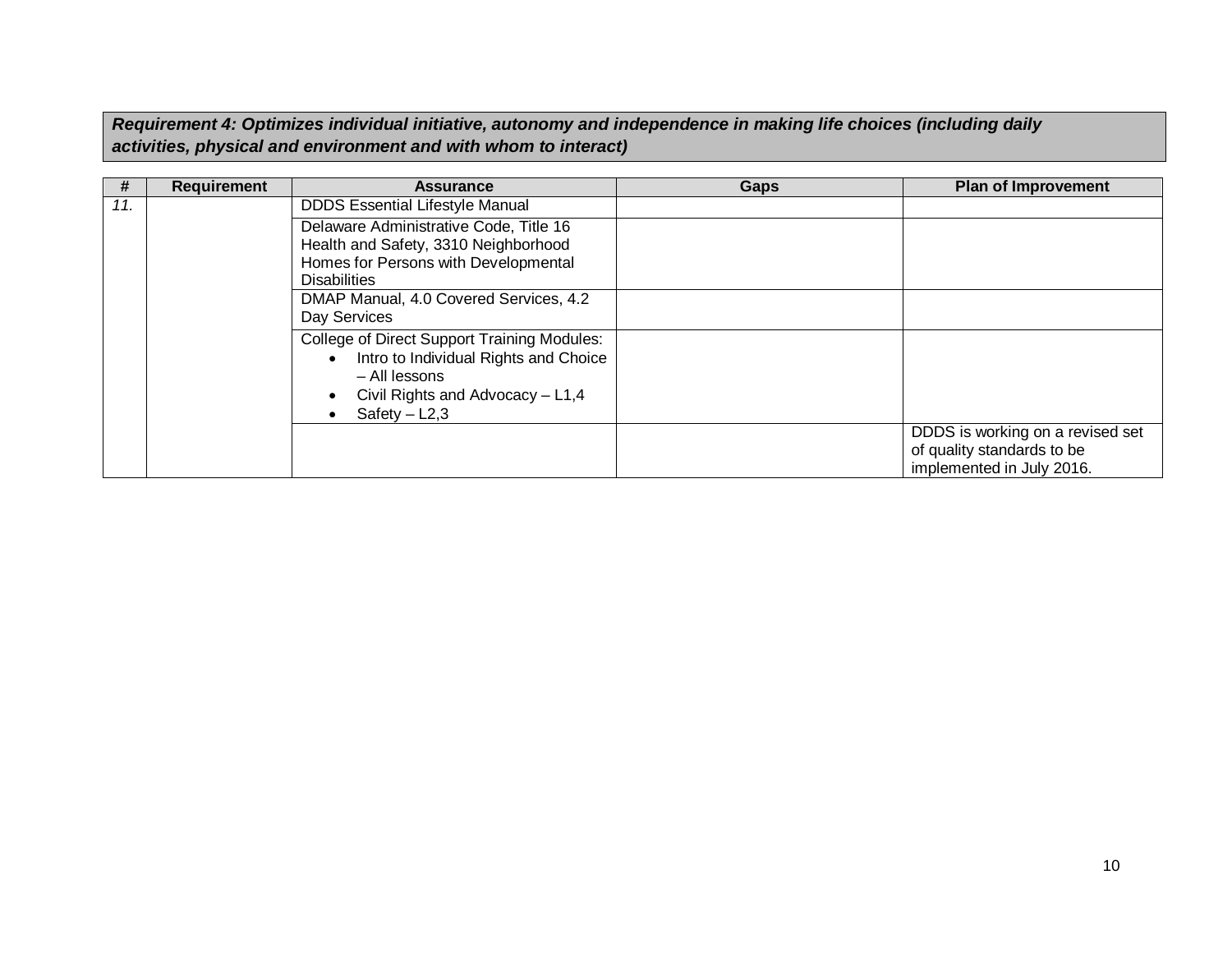*Requirement 5: Facilitates individual choice regarding services/ supports, and who provides them.*

| #   | <b>Requirement</b> | <b>Assurance</b>                                     | Gaps | <b>Plan of Improvement</b>   |
|-----|--------------------|------------------------------------------------------|------|------------------------------|
| 12. |                    | Approved DDDS 1915(c) Waiver Application,            |      |                              |
|     |                    | Appendix D-1 Service Plan, c                         |      |                              |
|     |                    | DDDS Policy: Rights and Responsibilities,            |      |                              |
|     |                    | January 2010                                         |      |                              |
|     |                    | Delaware Administrative Code, Title 16 Health        |      |                              |
|     |                    | and Safety, 3310 Neighborhood Homes for              |      |                              |
|     |                    | Persons with Developmental Disabilities              |      |                              |
|     |                    | <b>College of Direct Support Training Modules:</b>   |      |                              |
|     |                    | Intro to Individual Rights and Choice -<br>$\bullet$ |      |                              |
|     |                    | All lessons                                          |      |                              |
|     |                    |                                                      |      | DDDS's person-centered       |
|     |                    |                                                      |      | planning process is being    |
|     |                    |                                                      |      | revised and will incorporate |
|     |                    |                                                      |      | this element for             |
|     |                    |                                                      |      | implementation by no later   |
|     |                    |                                                      |      | than the spring of 2016.     |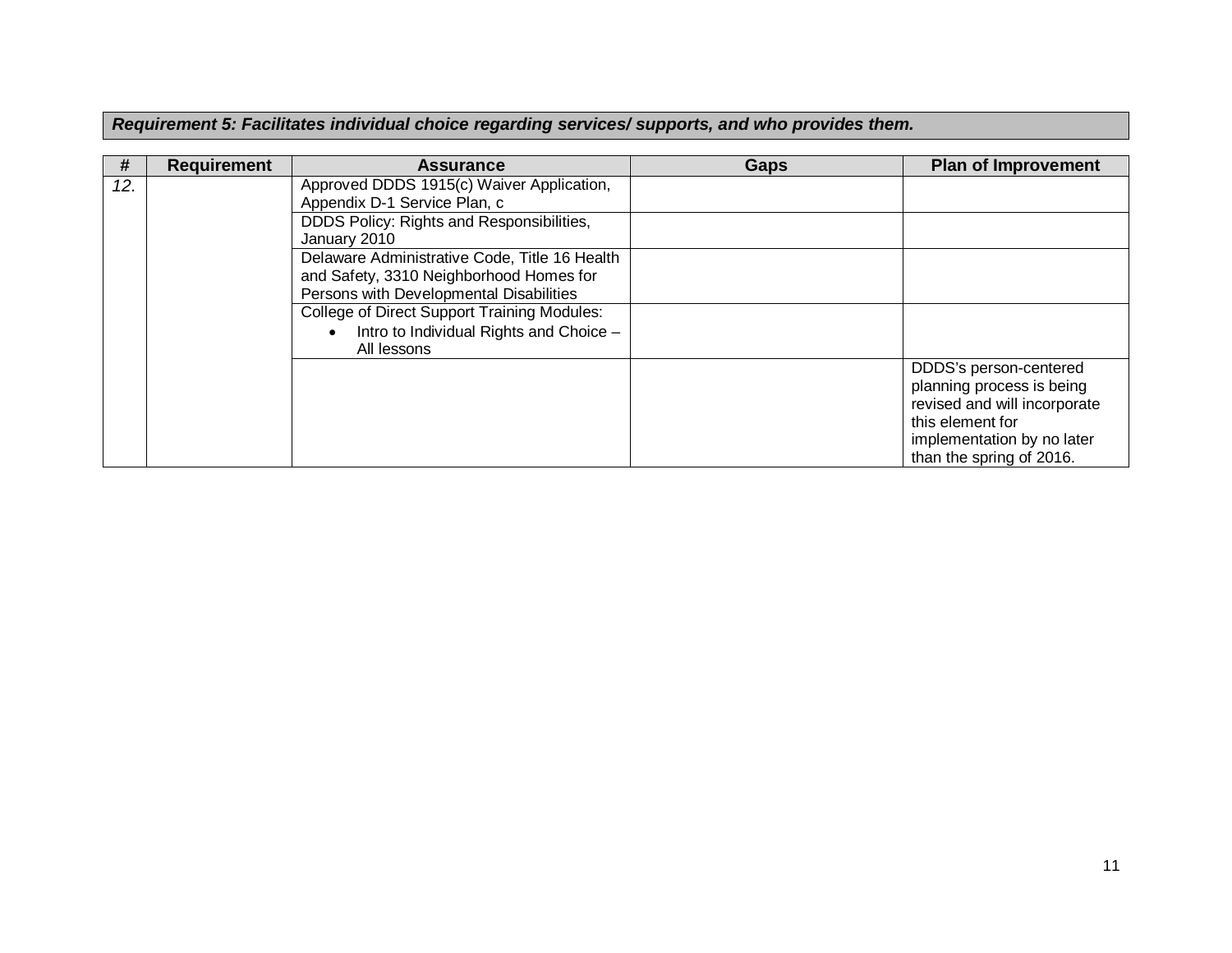## *Provider Owned/Controlled Residential Settings*

*Requirement 1: The dwelling is a specific place that can be owned, rented, or occupied under a legally enforceable agreement (e.g., a lease), and the individual has the same responsibilities and protections from eviction that tenants have under landlord/tenant laws.*

| #   | <b>Requirement</b> | <b>Assurance</b>                                                                                    | <b>Gaps</b>                                                                                                                                                                                                                                                                                              | <b>Plan of Improvement</b>                                                                                                                                                                                                                                                                                                                                                                                                                                                                                                  |
|-----|--------------------|-----------------------------------------------------------------------------------------------------|----------------------------------------------------------------------------------------------------------------------------------------------------------------------------------------------------------------------------------------------------------------------------------------------------------|-----------------------------------------------------------------------------------------------------------------------------------------------------------------------------------------------------------------------------------------------------------------------------------------------------------------------------------------------------------------------------------------------------------------------------------------------------------------------------------------------------------------------------|
| 13. |                    | Delaware Code, Title 25, Part III Residential<br>Landlord/Tenant Code                               | While the Landlord/Tenant code applies<br>to all DDDS residential settings, the<br>division does not require the lessor or<br>the provider to sign a lease agreement<br>with the individual. The lease is typically<br>only between the lessor and the<br>provider that is supporting the<br>individual. | DDDS is in the process of<br>developing a standardized<br>lease agreement between the<br>lessor and the lessee that can<br>be used for waiver members.<br>The DDDS provider contract<br>Appendix A-1 for Residential<br>Service providers will be<br>revised to require providers to<br>ensure that DDDS waiver<br>members are a party to a lease<br>agreement.<br>To ensure that the requirement<br>to have a lease agreement in<br>place signed by the waiver<br>member will apply to waiver<br>members regardless of the |
|     |                    |                                                                                                     |                                                                                                                                                                                                                                                                                                          | State regulation category that<br>governs their living setting,<br>DDDS will revise its quality<br>standards, provider contracts<br>and waiver application to<br>include this requirement.                                                                                                                                                                                                                                                                                                                                  |
|     |                    | <b>College of Direct Support Training Modules:</b><br>Person Centered Planning and<br>Supports - L4 |                                                                                                                                                                                                                                                                                                          |                                                                                                                                                                                                                                                                                                                                                                                                                                                                                                                             |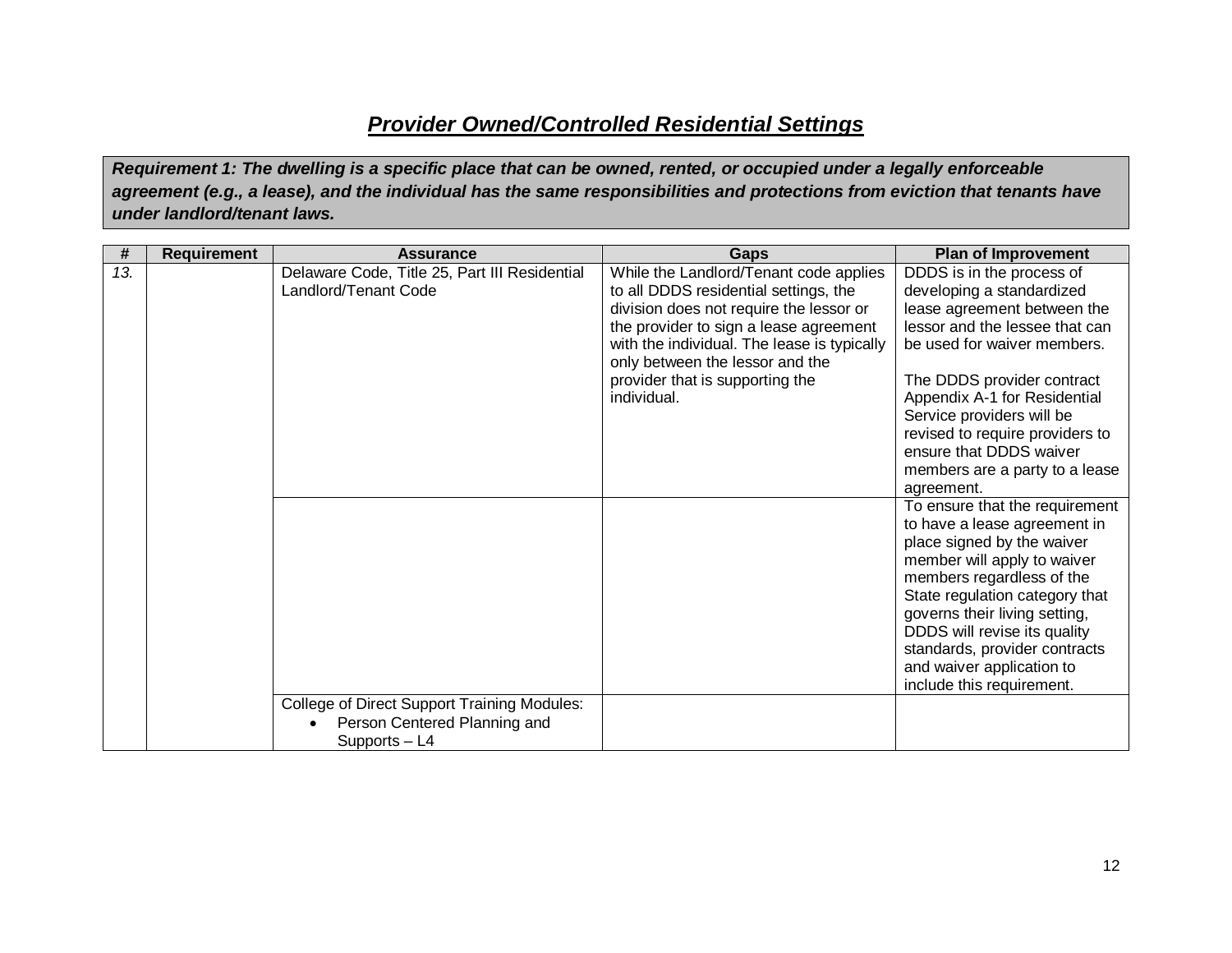*Requirement 2: Each individual has privacy in their sleeping or living unit, including: entrance doors are lockable by the individual (staff have keys as needed); individuals sharing units have a choice of roommates in that setting; and individuals have the freedom to furnish and decorate their sleeping unit within the lease agreement.*

| #   | <b>Requirement</b>                              | <b>Assurance</b>                                                                                                                          | <b>Gaps</b>                                                                                                     | <b>Plan of Improvement</b>                                                                             |
|-----|-------------------------------------------------|-------------------------------------------------------------------------------------------------------------------------------------------|-----------------------------------------------------------------------------------------------------------------|--------------------------------------------------------------------------------------------------------|
| 14. | <b>Privacy in</b><br>sleeping or living<br>unit | <b>DDDS Rights and Responsibility Policy</b><br>January 2010                                                                              | The current policy does not address<br>the CMS requirement that external and<br>bedroom doors must be lockable. | Revise the language to<br>require the ability of the<br>resident to lock the door to<br>their bedroom. |
|     |                                                 | Delaware Administrative Code, Title 16<br>Health and Safety DHSS Division of LTC<br>Resident Protection 3315 Rest (Family)<br>Care Homes  | The current policy does not address<br>the CMS requirement that external and<br>bedroom doors must be lockable. | DDDS will propose this<br>change to the regulation to<br>DLTCRP.                                       |
|     |                                                 | Delaware Administrative Code, Title 16,<br>section 3320 Intensive Behavioral Support<br>and Educational Residence                         | The current policy does not address<br>the CMS requirement that external and<br>bedroom doors must be lockable. |                                                                                                        |
|     |                                                 |                                                                                                                                           |                                                                                                                 | DDDS will revise Appendix C-<br>2 c. ii of the DDDS waiver<br>application                              |
|     |                                                 | <b>College of Direct Support Training Modules:</b><br>Home and Community Living - L1,2                                                    |                                                                                                                 |                                                                                                        |
|     |                                                 |                                                                                                                                           |                                                                                                                 | DDDS is working on a revised<br>set of quality standards to be<br>implemented in July 2016.            |
| 15. | <b>Choice of</b><br>roommates                   | Delaware Administrative Code, Title 16<br>Health and Safety DHSS Division of LTC<br>Resident Protection 3315 Rest (Family)<br>Care Homes  |                                                                                                                 |                                                                                                        |
|     |                                                 | Delaware Administrative Code, Title 16,<br>section 3320, Intensive Behavioral Support<br>and Educational Residence                        | The current regulation does not<br>address the issue of choice of<br>housemate.                                 |                                                                                                        |
|     |                                                 |                                                                                                                                           |                                                                                                                 | Revise Appendix C-2 c. ii of<br>the DDDS waiver application<br>to include this requirement.            |
|     |                                                 | College of Direct Support Training Modules:<br>Individual Rights and Choice - L1,4<br>Person Centered Planning and<br>Supports $-$ L1,2,4 |                                                                                                                 |                                                                                                        |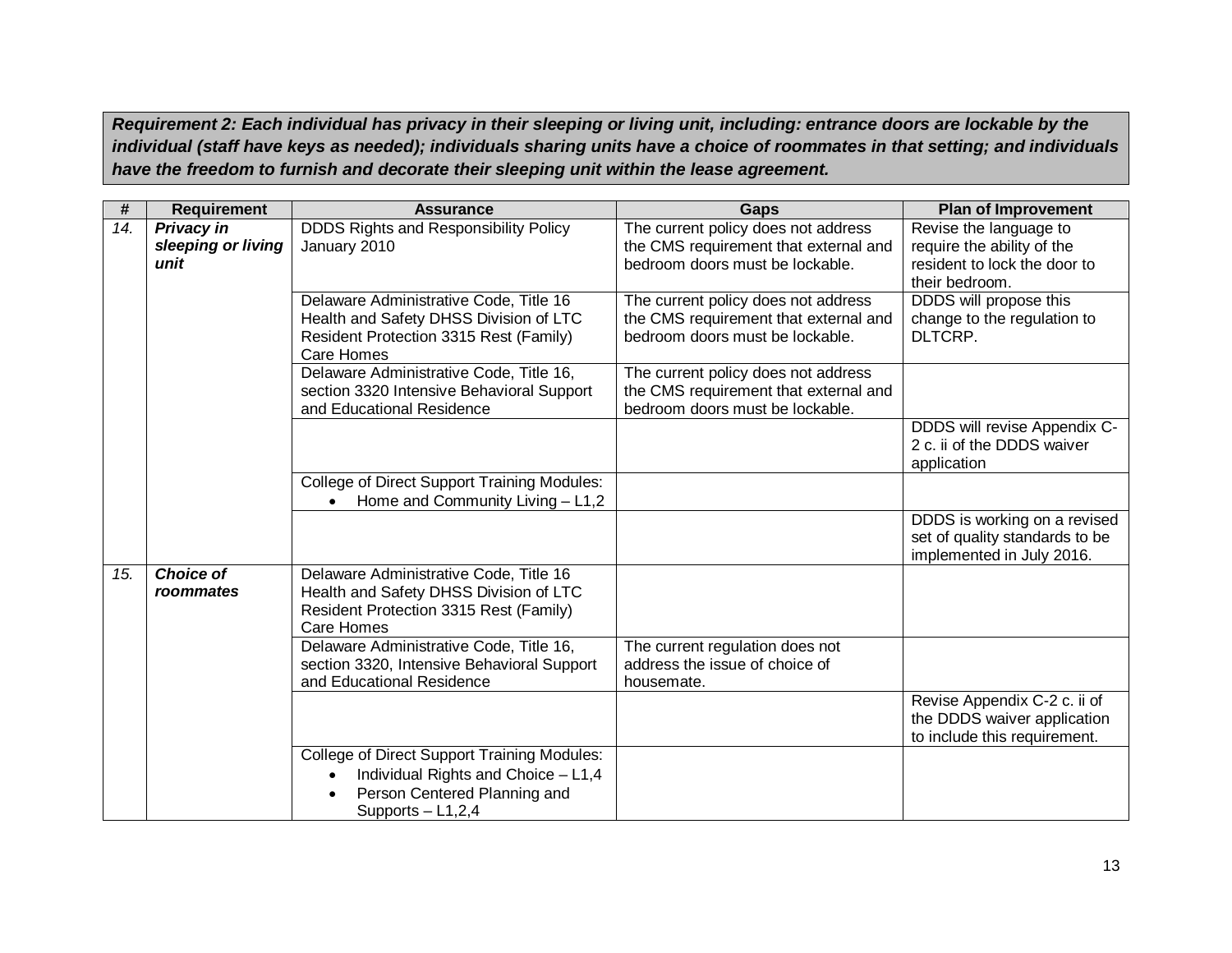|     |                   |                                                    |                                           | DDDS is working on a revised    |
|-----|-------------------|----------------------------------------------------|-------------------------------------------|---------------------------------|
|     |                   |                                                    |                                           | set of quality standards to be  |
|     |                   |                                                    |                                           | implemented in July 2016.       |
| 16. | <b>Freedom to</b> | Delaware Code, Title 16, Chapter 11                | The current language that addresses       | DDDS will ask DLTCRP to         |
|     | furnish and       | Nursing Facilities and Similar Facilities,         | the resident's personal belongings is     | revise the regulation to        |
|     | decorate their    | section 1121                                       | not strong enough.                        | include this requirement.       |
|     | unit              | Delaware Administrative Code, Title 16             | The current language that addresses       | DDDS will ask DLTCRP to         |
|     |                   | Health and Safety DHSS Division of LTC             | the resident's personal belongings is     | revise the regulation to        |
|     |                   | Resident Protection 3315 Rest (Family)             | not strong enough.                        | include this requirement.       |
|     |                   | Care Homes                                         |                                           |                                 |
|     |                   | Delaware Administrative Code, Title 16             | The current language indicates, "To       | DDDS will ask DLTCRP to         |
|     |                   | Health and Safety, 3310 Neighborhood               | the extent possible, personal furniture   | revise the regulation to        |
|     |                   | Homes for Persons with Developmental               | shall be chosen by individuals." The      | include this requirement.       |
|     |                   | Disabilities, Section 5.0 Environment              | qualifier, "to the extent possible" needs |                                 |
|     |                   |                                                    | to be removed.                            |                                 |
|     |                   | <b>College of Direct Support Training Modules:</b> |                                           |                                 |
|     |                   | Home and Community Living $- L1,2$                 |                                           |                                 |
|     |                   |                                                    |                                           | DDDS provider contract          |
|     |                   |                                                    |                                           | Appendix A-1 for Residential    |
|     |                   |                                                    |                                           | Service providers needs to be   |
|     |                   |                                                    |                                           | revised to require providers to |
|     |                   |                                                    |                                           | honor waiver member's           |
|     |                   |                                                    |                                           | freedom to furnish and          |
|     |                   |                                                    |                                           | decorate their living space.    |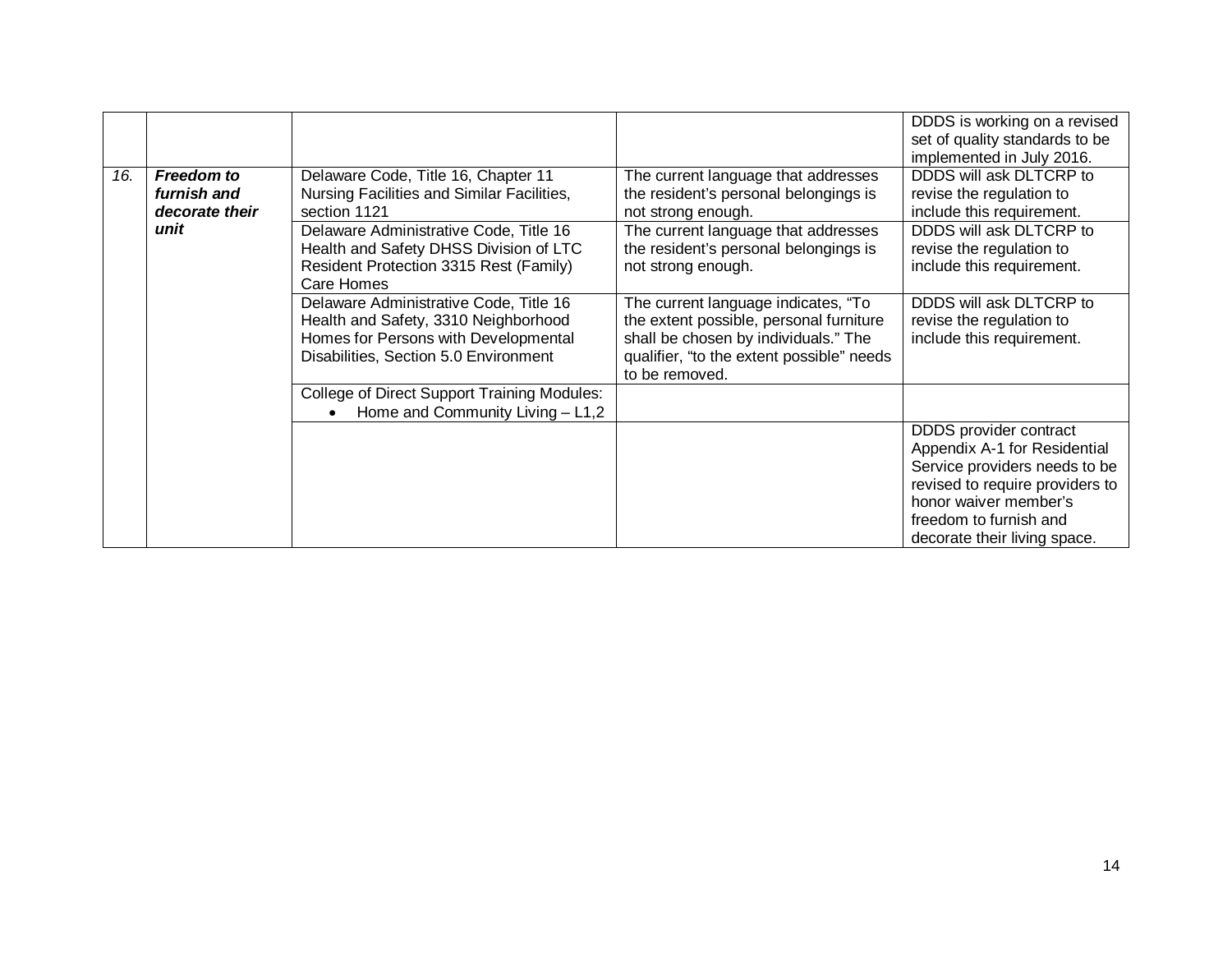*Requirement 3: Individuals have the freedom and support to control their own scheduled and activities, and have access to food at any time.*

| #   | <b>Requirement</b>                        | <b>Assurance</b>                                                                                                                                                                  | Gaps                                                                                                                                                                                                                                                             | <b>Plan of Improvement</b>                                                                                                    |
|-----|-------------------------------------------|-----------------------------------------------------------------------------------------------------------------------------------------------------------------------------------|------------------------------------------------------------------------------------------------------------------------------------------------------------------------------------------------------------------------------------------------------------------|-------------------------------------------------------------------------------------------------------------------------------|
| 17. | <b>Control Schedule</b><br>and activities | Delaware Code, Title 16, Chapter 11<br>Nursing Facilities and Similar Facilities,<br>section 1121                                                                                 | The current language is in the section<br>of the Code that governs "Nursing<br>Facilities and Similar Facilities". It<br>applies to licensed neighborhood<br>group homes but does not apply to<br>other residential settings available<br>under the DDDS waiver. |                                                                                                                               |
|     |                                           | Delaware Administrative Code, Title 16<br>Health and Safety, 3310 Neighborhood<br>Homes for Persons with Developmental<br><b>Disabilities</b>                                     |                                                                                                                                                                                                                                                                  |                                                                                                                               |
|     |                                           | Delaware Administrative Code, Title 16,<br>section 3320, Intensive Behavioral Support<br>and Educational Residence                                                                |                                                                                                                                                                                                                                                                  |                                                                                                                               |
|     |                                           | Delaware Administrative Code, Title 16<br>Health and Safety DHSS Division of LTC<br>Resident Protection 3315 Rest (Family)<br>Care Homes                                          |                                                                                                                                                                                                                                                                  |                                                                                                                               |
|     |                                           | <b>College of Direct Support Training Modules:</b><br>Individual Rights and Choice - L1,4<br>Person Centered Planning and<br>Supports $-$ L1,2,4<br>Personal and Self Care - L1,2 |                                                                                                                                                                                                                                                                  |                                                                                                                               |
|     |                                           |                                                                                                                                                                                   |                                                                                                                                                                                                                                                                  | DDDS is working on a revised<br>set of quality standards to be<br>implemented in July 2016.                                   |
| 18. | <b>Access to food</b><br>at any time      |                                                                                                                                                                                   | None of the applicable governing<br>regulations or standards requires<br>access to food at any time.                                                                                                                                                             | The DDDS Rights Policy will<br>be revised to indicate that<br>waiver members have the<br>right to access food at any<br>time. |
|     |                                           | Delaware Administrative Code, Title 16<br>Health and Safety DHSS Division of LTC<br>Resident Protection 3315 Rest (Family)<br>Care Homes                                          | The current language in the regulation<br>does not address the requirement.                                                                                                                                                                                      | DDDS will ask DLTCRP to<br>revise the regulation to<br>include this requirement.                                              |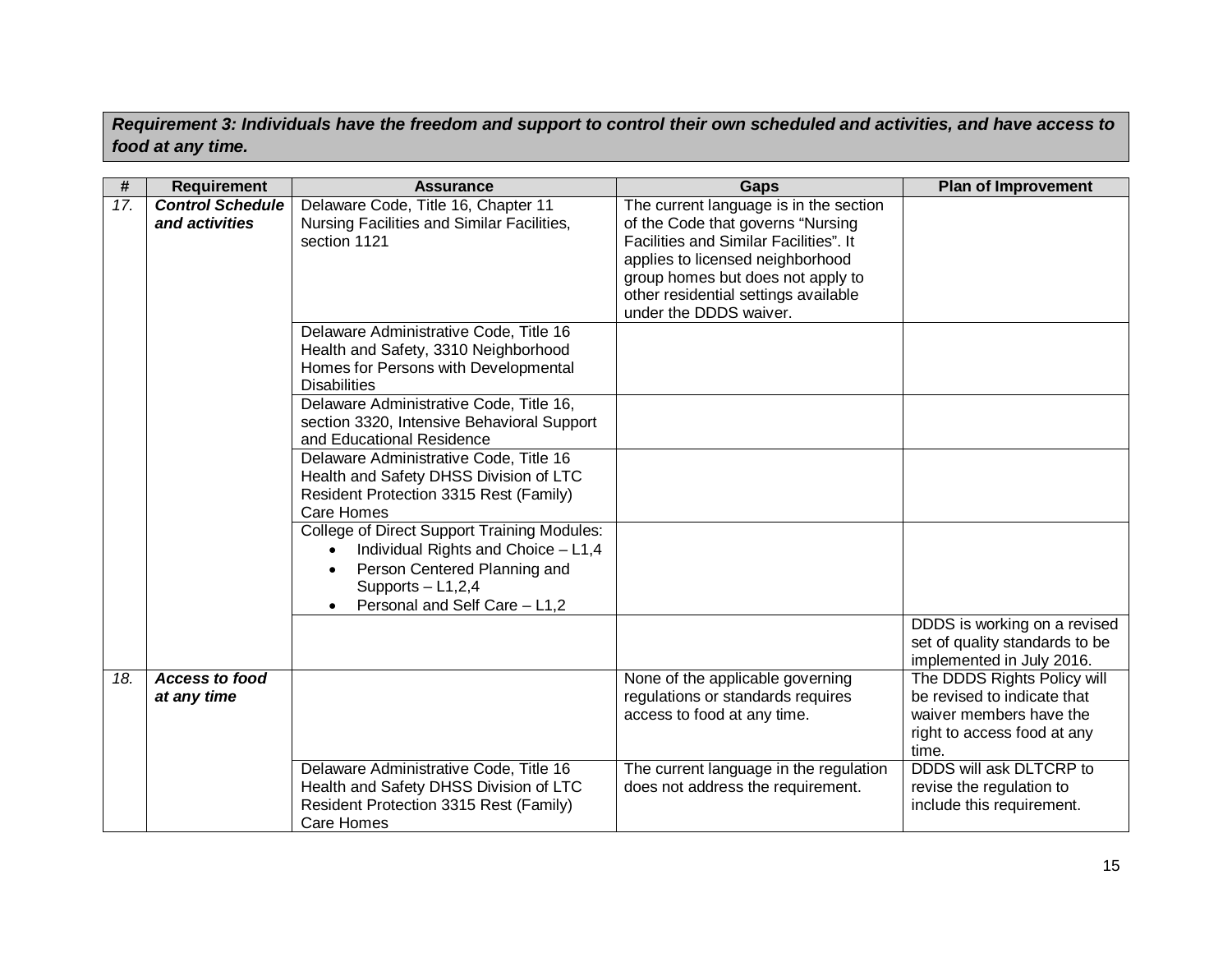|  | Delaware Administrative Code, Title 16,<br>section 3320, Intensive Behavioral Support<br>and Educational Residence | The current language in the regulation<br>does not address the requirement. | DDDS will ask DLTCRP to<br>revise the regulation to<br>include this requirement.            |
|--|--------------------------------------------------------------------------------------------------------------------|-----------------------------------------------------------------------------|---------------------------------------------------------------------------------------------|
|  | College of Direct Support Training Modules:<br>Individual Rights and Choice - L1,4                                 |                                                                             |                                                                                             |
|  |                                                                                                                    |                                                                             | DDDS is working on a revised<br>set of quality standards to be<br>implemented in July 2016. |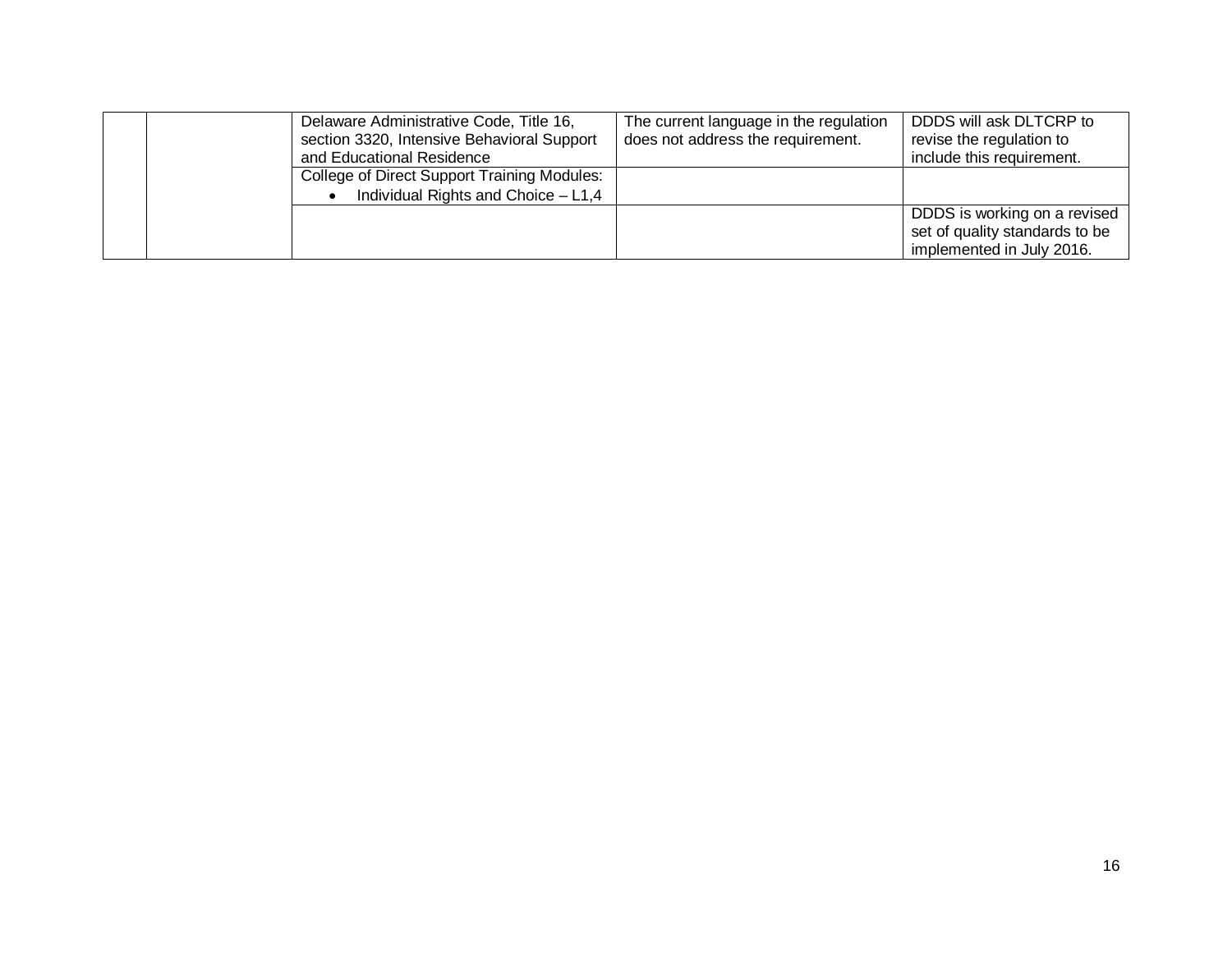|  |  | Requirement 4: Individuals are able to have visitors of their choosing at any time. |  |  |
|--|--|-------------------------------------------------------------------------------------|--|--|
|  |  |                                                                                     |  |  |

| #   | <b>Requirement</b> | <b>Assurance</b>                                                                                  | Gaps                                                                                                                                                                                                                                                           | <b>Plan of Improvement</b>                                                                                                                                    |
|-----|--------------------|---------------------------------------------------------------------------------------------------|----------------------------------------------------------------------------------------------------------------------------------------------------------------------------------------------------------------------------------------------------------------|---------------------------------------------------------------------------------------------------------------------------------------------------------------|
| 19. |                    | DDDS Policy: Rights and Responsibilities,<br>January 2010                                         | The current language does not indicate<br>that the person may have visitors at<br>any time.                                                                                                                                                                    | The Rights Policy will be<br>revised to include this<br>requirement, subject to any<br>"house rules" that may be<br>mutually agreed to by house<br>residents. |
|     |                    | Delaware Code, Title 16, Chapter 11<br>Nursing Facilities and Similar Facilities,<br>section 1121 | This law only applies to "Nursing"<br>Facilities and Similar Facilities". This<br>covers neighborhood group homes<br>and shared living providers with two or<br>more residents. It indicates that a<br>resident may have visitors "at any<br>reasonable hour". |                                                                                                                                                               |
|     |                    | College of Direct Support Training Modules:<br>You've Got a Friend - L1.3<br>$\bullet$            |                                                                                                                                                                                                                                                                |                                                                                                                                                               |
|     |                    | Person Centered Planning and<br>$\bullet$<br>Supports $-$ L1,2,4                                  |                                                                                                                                                                                                                                                                |                                                                                                                                                               |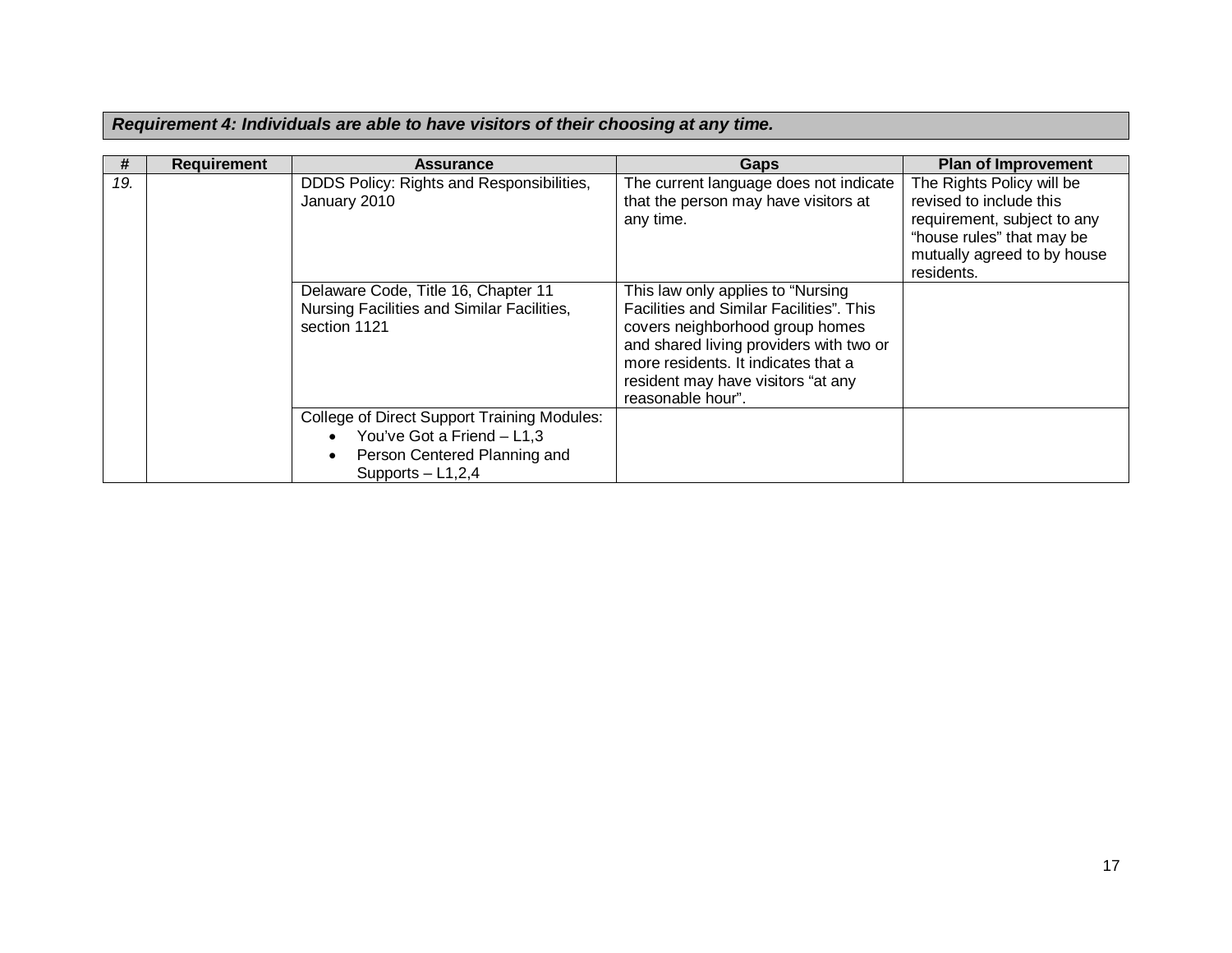| #   | <b>Requirement</b> | <b>Assurance</b>                                                                                                                              | Gaps                                                                                                    | <b>Plan of Improvement</b>                                                                                                                                     |
|-----|--------------------|-----------------------------------------------------------------------------------------------------------------------------------------------|---------------------------------------------------------------------------------------------------------|----------------------------------------------------------------------------------------------------------------------------------------------------------------|
| 20. |                    | <b>DDDS Policy: Accessibility</b>                                                                                                             |                                                                                                         |                                                                                                                                                                |
|     |                    | DMAP Provider Specific Manual, DDDS<br><b>HCBS Waiver</b>                                                                                     |                                                                                                         |                                                                                                                                                                |
|     |                    | Delaware Administrative Code, Title 16<br>Health and Safety, 3310 Neighborhood<br>Homes for Persons with Developmental<br><b>Disabilities</b> |                                                                                                         |                                                                                                                                                                |
|     |                    | Delaware Administrative Code, Title 16<br>Health and Safety DHSS Division of LTC<br>Resident Protection 3315 Rest (Family)<br>Care Homes      | The current language in the regulation<br>does not require this setting to be<br>physically accessible. | DDDS will ask DLTCRP to<br>revise the regulation to<br>include this requirement.<br>DDDS will revise its provider<br>contracts to address this<br>requirement. |
|     |                    | Delaware Administrative Code, Title 16,<br>section 3320, Intensive Behavioral Support<br>and Educational Residence                            |                                                                                                         |                                                                                                                                                                |
|     |                    | College of Direct Support Training Modules:<br>Home and Community Living $- L1,2$                                                             |                                                                                                         |                                                                                                                                                                |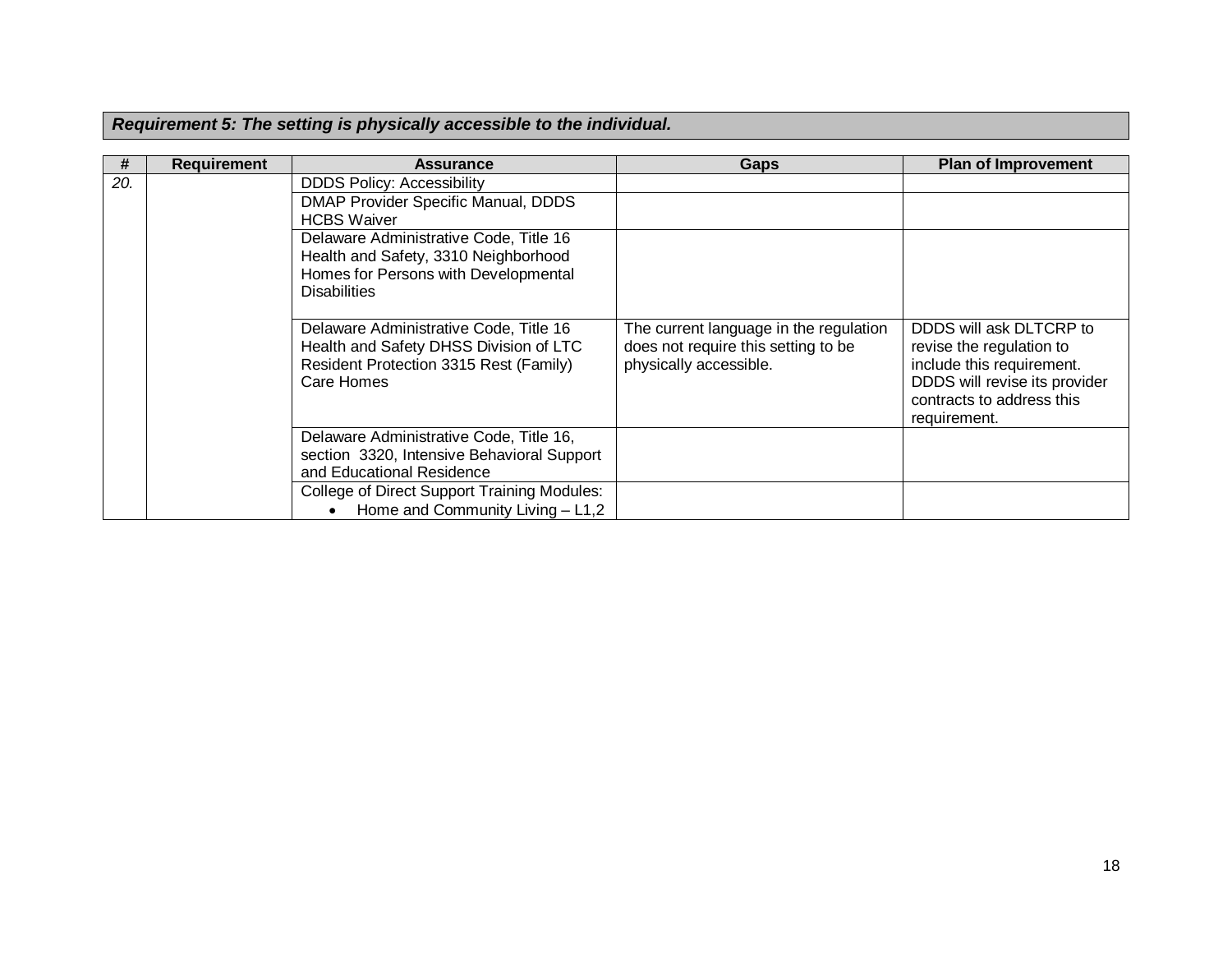*Requirement 6: Any modifications to the settings requirements must be supported by a specific assessed need and justified in the person-centered service plan.*

| #   | <b>Requirement</b>   | <b>Assurance</b>                           | <b>Gaps</b> | <b>Plan of Improvement</b> |
|-----|----------------------|--------------------------------------------|-------------|----------------------------|
| 21. | <b>Documentation</b> | DDDS Policy: Level of Supports             |             |                            |
|     | exists to indicate   | DDDS Policy: Behavior and/or Mental        |             |                            |
|     | that positive        | Health Supports, section V Standards, June |             |                            |
|     | <i>interventions</i> | 2009 and Exhibit A - Functional            |             |                            |
|     | and supports         | <b>Assessment Guidelines</b>               |             |                            |
|     | were used prior      |                                            |             |                            |
|     | to any plan          |                                            |             |                            |
|     | modifications.       |                                            |             |                            |
|     | <b>Documentation</b> |                                            |             |                            |
|     | exists to indicate   |                                            |             |                            |
|     | that less            |                                            |             |                            |
|     | intrusive            |                                            |             |                            |
|     | methods were         |                                            |             |                            |
|     | tried.               |                                            |             |                            |
| 22. | The plan             | DDDS Policy: Level of Supports             |             |                            |
|     | includes a clear     | DDDS Policy: Behavior and/or Mental        |             |                            |
|     | description of       | Health Supports, section V Standards, June |             |                            |
|     | the condition        | 2009 and Exhibit A - Functional            |             |                            |
|     | that is directly     | <b>Assessment Guidelines</b>               |             |                            |
|     | proportionate to     |                                            |             |                            |
|     | the specific         |                                            |             |                            |
|     | assessed need        |                                            |             |                            |
|     | and the              |                                            |             |                            |
|     | effectiveness of     |                                            |             |                            |
|     | the intervention.    |                                            |             |                            |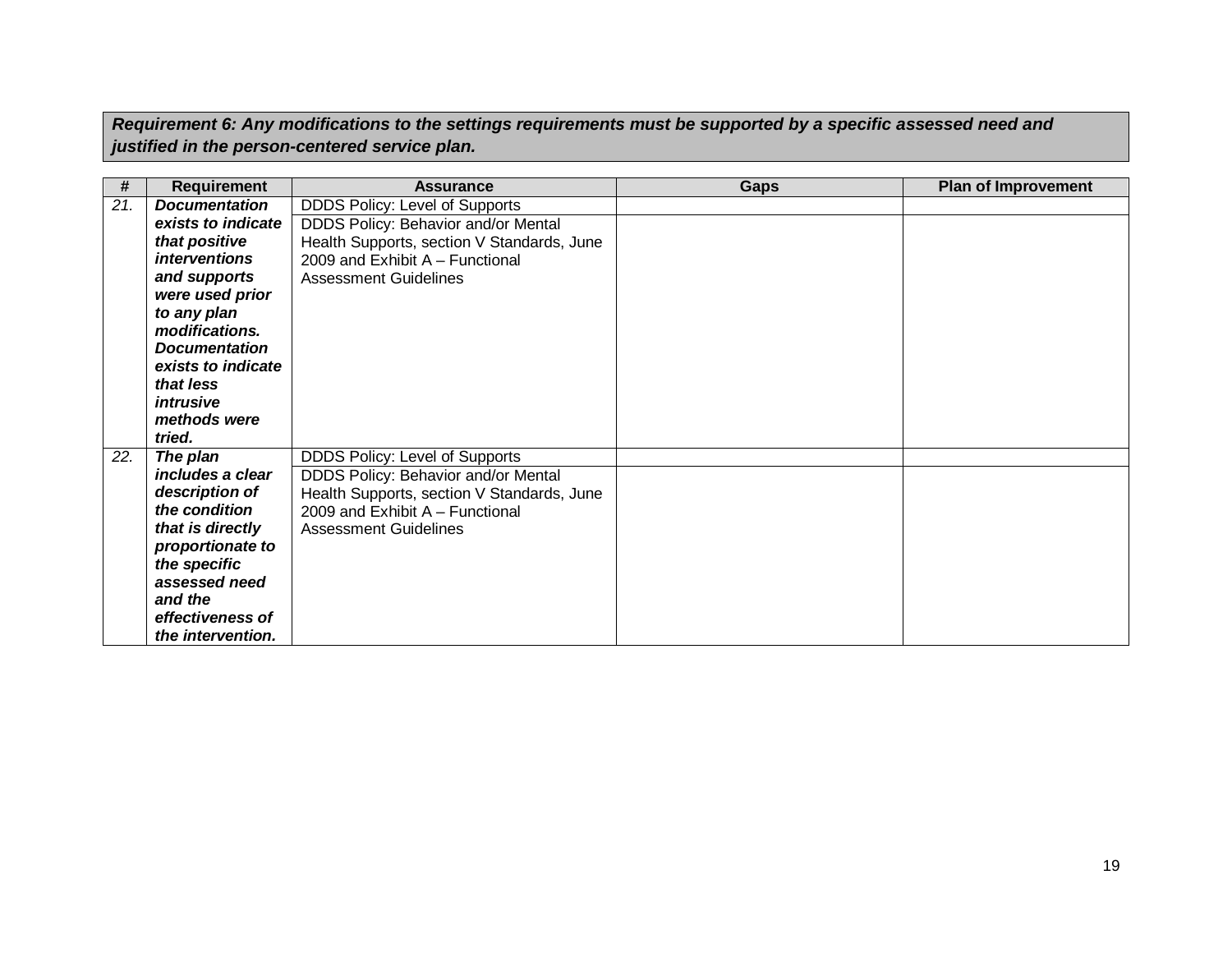### *HCBS Person-Centered Service Plan Process Requirements*

#### *Requirement 1: Include people chosen by the individual.*

| #               | <b>Requirement</b> | <b>Assurance</b>                                                                                                                                                                                    | <b>Gaps</b> | <b>Plan of Improvement</b>                                                                                                                                        |
|-----------------|--------------------|-----------------------------------------------------------------------------------------------------------------------------------------------------------------------------------------------------|-------------|-------------------------------------------------------------------------------------------------------------------------------------------------------------------|
| $\overline{23}$ |                    | Delaware Administrative Code, Title 16<br>Health and Safety, 3310 Neighborhood<br>Homes for Persons with Developmental<br><b>Disabilities</b>                                                       |             |                                                                                                                                                                   |
|                 |                    | <b>DDDS Essential Lifestyle Plan Manual</b>                                                                                                                                                         |             | DDDS's person-centered<br>planning process is being<br>revised and will incorporate<br>this element for<br>implementation by no later<br>than the spring of 2016. |
|                 |                    | DDDS Essential Lifestyle Plan Policy,<br>section V. Standards                                                                                                                                       |             |                                                                                                                                                                   |
|                 |                    | <b>College of Direct Support Training Modules:</b><br>Working with Families and Other<br>$\bullet$<br>Support Networks - L1,2,3<br>Person Centered Planning and<br>$\bullet$<br>Supports $-$ L1,2,3 |             |                                                                                                                                                                   |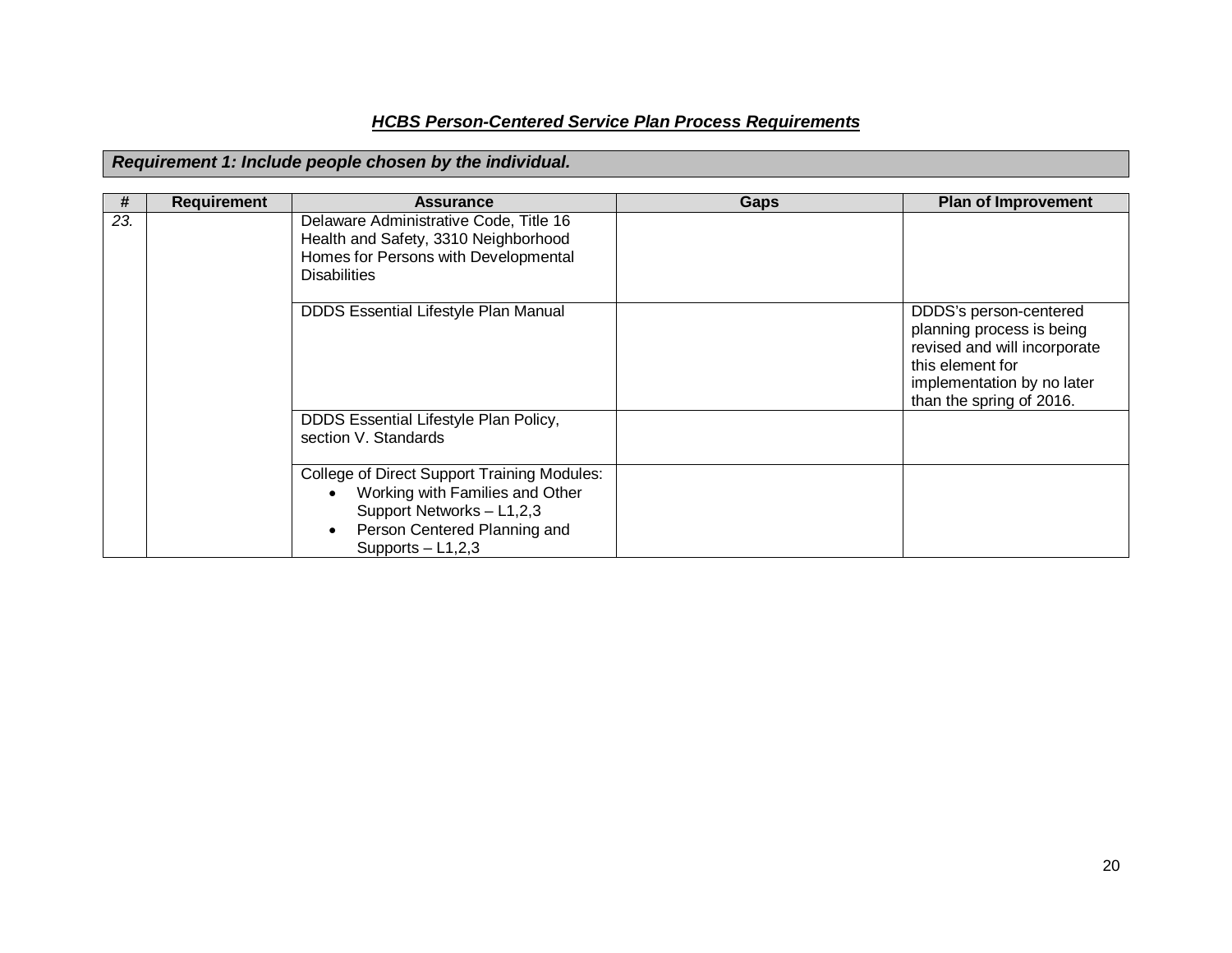*Requirement 2: Provides necessary information and support to ensure that the individual directs the process to the maximum extent possible, and is enabled to make informed choices and decisions.*

| #   | <b>Requirement</b> | <b>Assurance</b>                                                                                                                              | Gaps | <b>Plan of Improvement</b>                                                                                                                                        |
|-----|--------------------|-----------------------------------------------------------------------------------------------------------------------------------------------|------|-------------------------------------------------------------------------------------------------------------------------------------------------------------------|
| 24. |                    | <b>DDDS Essential Lifestyle Plan Manual</b>                                                                                                   |      | DDDS's person-centered<br>planning process is being<br>revised and will incorporate<br>this element for<br>implementation by no later<br>than the spring of 2016. |
|     |                    | Delaware Administrative Code, Title 16<br>Health and Safety, 3310 Neighborhood<br>Homes for Persons with Developmental<br><b>Disabilities</b> |      |                                                                                                                                                                   |
|     |                    | College of Direct Support Training Modules:<br>Person Centered Planning and<br>Supports $-$ L1,3                                              |      |                                                                                                                                                                   |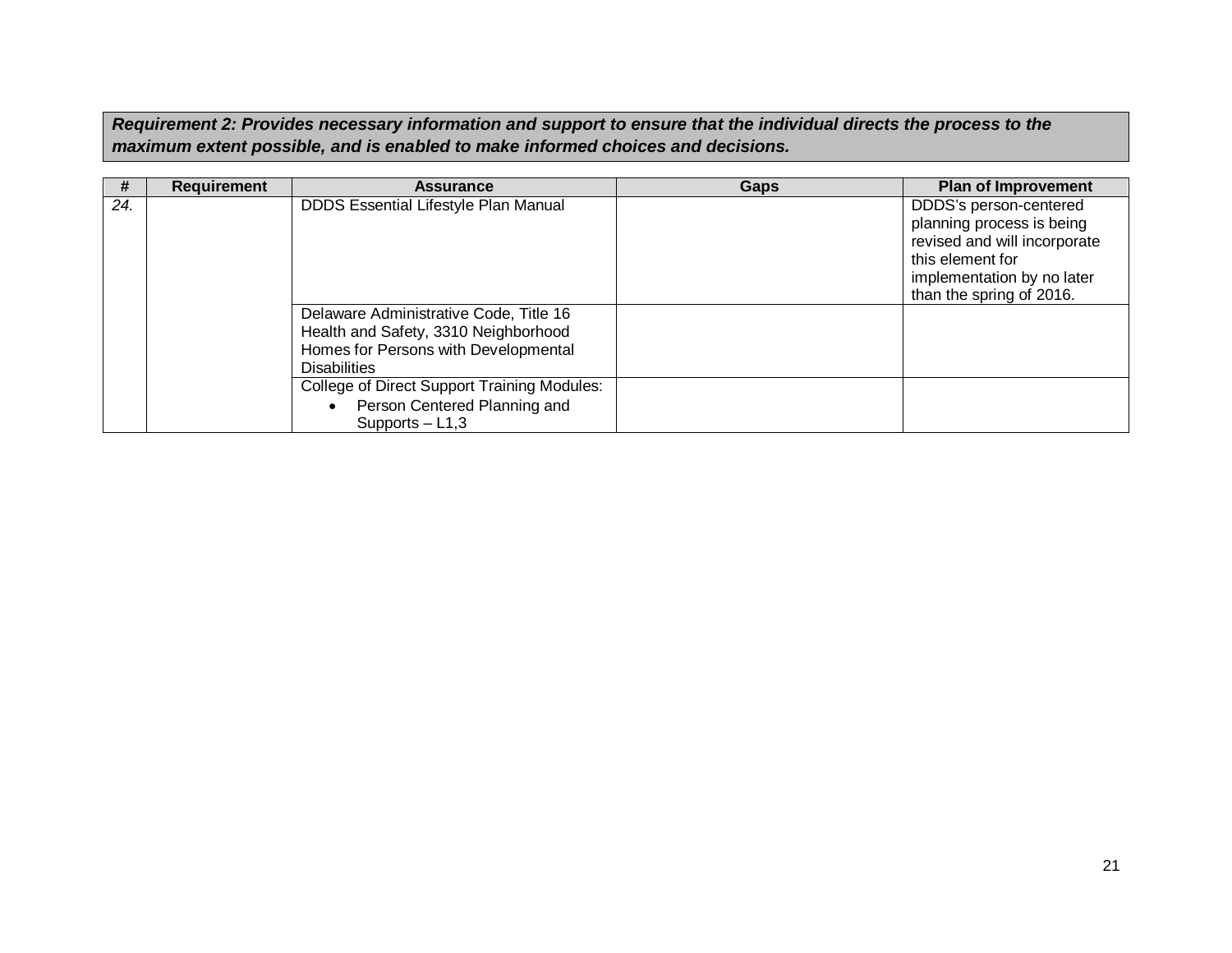### *Requirement 3: Is timely and occurs at times and locations of convenience to the individual.*

| #   | <b>Requirement</b> | <b>Assurance</b>                                                                                                                                                                             | Gaps | <b>Plan of Improvement</b>                                                                                                                                        |
|-----|--------------------|----------------------------------------------------------------------------------------------------------------------------------------------------------------------------------------------|------|-------------------------------------------------------------------------------------------------------------------------------------------------------------------|
| 25. |                    | <b>DDDS Essential Lifestyle Plan Manual</b>                                                                                                                                                  |      | DDDS's person-centered<br>planning process is being<br>revised and will incorporate<br>this element for<br>implementation by no later<br>than the spring of 2016. |
|     |                    | DDDS Essential Lifestyle Plan Policy,<br>section V. Standards                                                                                                                                |      |                                                                                                                                                                   |
|     |                    | Delaware Administrative Code, Title 16<br>Health and Safety, 3310 Neighborhood<br>Homes for Persons with Developmental<br><b>Disabilities</b>                                                |      |                                                                                                                                                                   |
|     |                    | College of Direct Support Training Modules:<br>Working with Families and Other<br>$\bullet$<br>Support Networks - L1,3,4<br>Person Centered Planning and<br>$\bullet$<br>Supports $-$ L1,3,4 |      |                                                                                                                                                                   |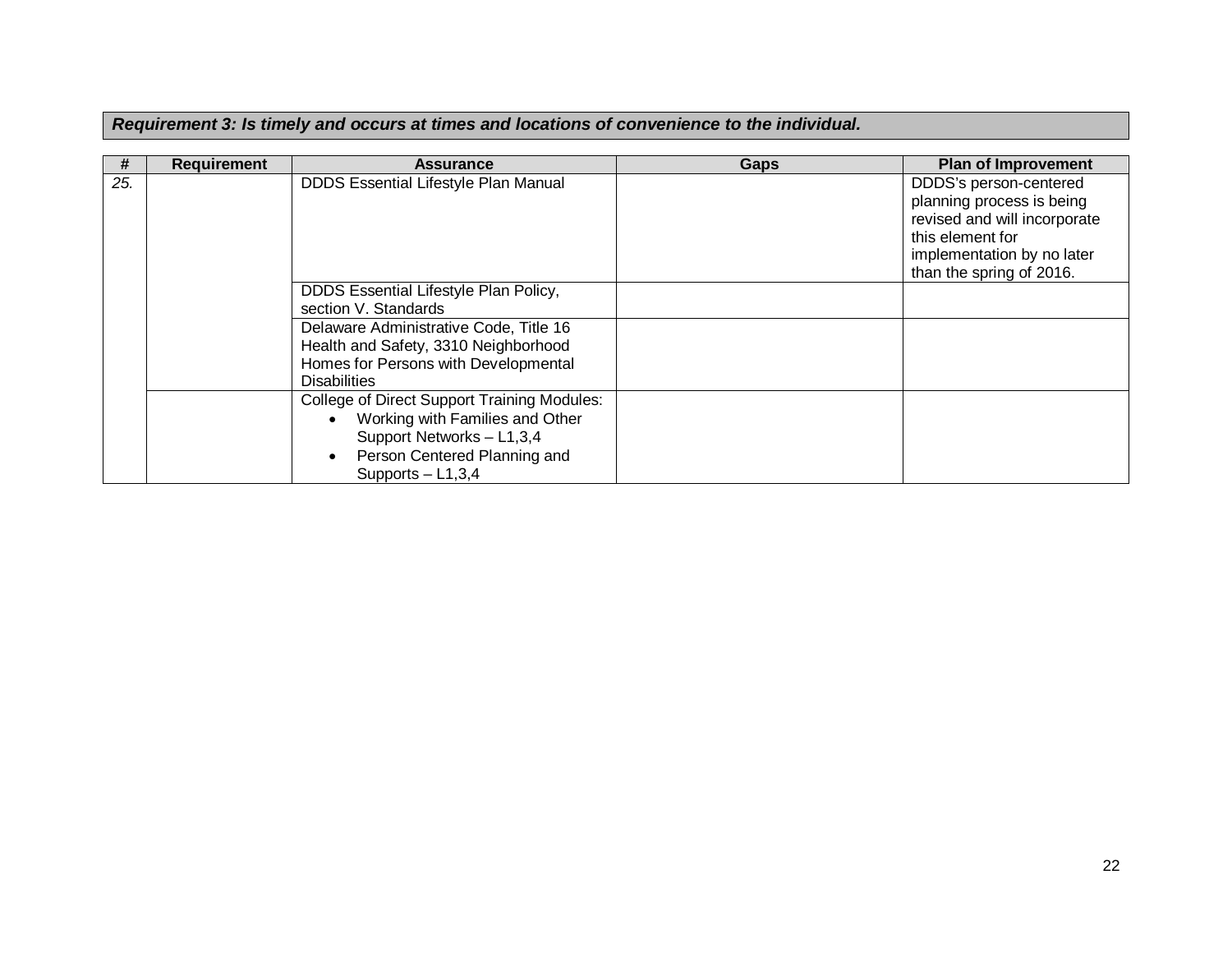*Requirement 4: Reflects cultural considerations of the individual and is conducted by providing information in plain language and in a manner that is accessible to individuals with disabilities and persons who are limited English proficient.*

| #   | <b>Requirement</b> | <b>Assurance</b>                                                                                                                                                                                              | Gaps | <b>Plan of Improvement</b>                                                                                                                                        |
|-----|--------------------|---------------------------------------------------------------------------------------------------------------------------------------------------------------------------------------------------------------|------|-------------------------------------------------------------------------------------------------------------------------------------------------------------------|
| 26. |                    | <b>DDDS Essential Lifestyle Plan Manual</b>                                                                                                                                                                   |      | DDDS's person-centered<br>planning process is being<br>revised and will incorporate<br>this element for<br>implementation by no later<br>than the spring of 2016. |
|     |                    | Delaware Administrative Code, Title 16<br>Health and Safety, 3310 Neighborhood<br>Homes for Persons with Developmental<br><b>Disabilities</b>                                                                 |      |                                                                                                                                                                   |
|     |                    | <b>College of Direct Support Training Modules:</b><br>Cultural Competence - All lessons<br>Person Centered Planning and<br>Supports $-$ L1,2,4<br>Teaching People with<br>Developmental Disabilities - L1,2,3 |      |                                                                                                                                                                   |

*Requirement 5: Includes strategies for solving conflict or disagreement within the process, including clear conflict of interest guidelines for all planning participants.*

| #   | <b>Requirement</b> | <b>Assurance</b>                                                                                        | Gaps | <b>Plan of Improvement</b>                                                                                                      |
|-----|--------------------|---------------------------------------------------------------------------------------------------------|------|---------------------------------------------------------------------------------------------------------------------------------|
| 27. |                    | <b>DDDS Essential Lifestyle Plan Manual</b>                                                             |      | DDDS is in the process of<br>developing a contract for<br>mediation to offer additional<br>resources of conflict<br>resolution. |
|     |                    | College of Direct Support Training Modules:<br>Working with Families and Other<br>Support Networks - L4 |      |                                                                                                                                 |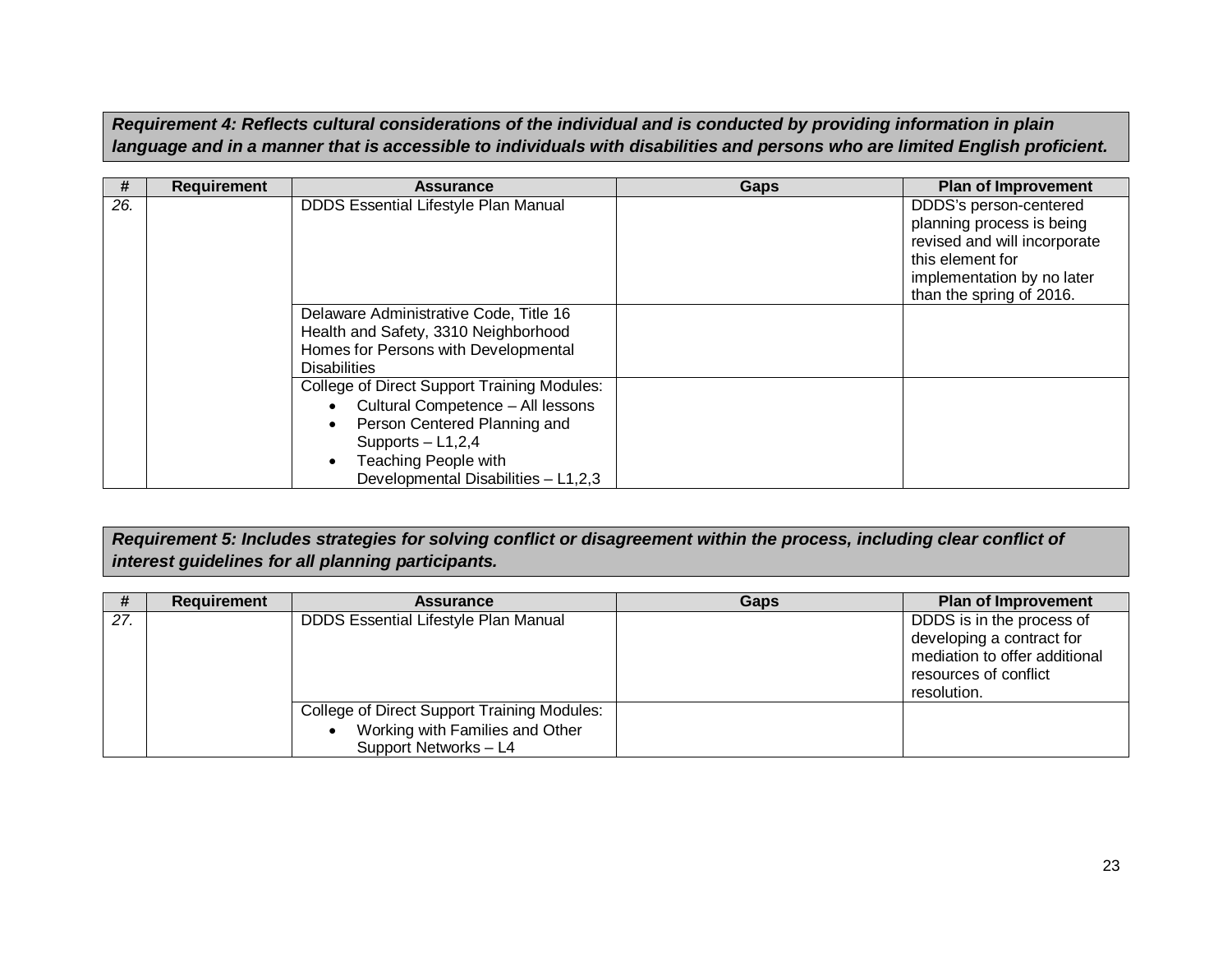*Requirement 6: Offers choices to the individual regarding the service and supports the individual receives and from whom.*

| #   | <b>Requirement</b> | <b>Assurance</b>                                                                                                                                              | <b>Gaps</b> | <b>Plan of Improvement</b>                                                                                                                                        |
|-----|--------------------|---------------------------------------------------------------------------------------------------------------------------------------------------------------|-------------|-------------------------------------------------------------------------------------------------------------------------------------------------------------------|
| 28. |                    | <b>DDDS Essential Lifestyle Plan Manual</b>                                                                                                                   |             | DDDS's person-centered<br>planning process is being<br>revised and will incorporate<br>this element for<br>implementation by no later<br>than the spring of 2016. |
|     |                    | Approved DDDS 1915(c) Waiver<br>Application, Appendix D-1 c., d. and f.                                                                                       |             |                                                                                                                                                                   |
|     |                    | Delaware Administrative Code, Title 16<br>Health and Safety, 3310 Neighborhood<br>Homes for Persons with Developmental<br><b>Disabilities</b>                 |             |                                                                                                                                                                   |
|     |                    | <b>College of Direct Support Training Modules:</b><br>Individual Rights and Choice - L1,4<br>$\bullet$<br>Person Centered Planning and<br>Supports $-$ L1,3,4 |             |                                                                                                                                                                   |

### *Requirement 7: Includes a method for individuals to request updates to the plan, as needed.*

| #   | Requirement | <b>Assurance</b>                                   | Gaps | <b>Plan of Improvement</b> |
|-----|-------------|----------------------------------------------------|------|----------------------------|
| 29. |             | Approved DDDS 1915(c) Waiver                       |      |                            |
|     |             | Application, Appendix D-1 a.                       |      |                            |
|     |             | Delaware Administrative Code, Title 16             |      |                            |
|     |             | Health and Safety, 3310 Neighborhood               |      |                            |
|     |             | Homes for Persons with Developmental               |      |                            |
|     |             | <b>Disabilities</b>                                |      |                            |
|     |             | <b>College of Direct Support Training Modules:</b> |      |                            |
|     |             | Person Centered Planning and                       |      |                            |
|     |             | Supports $-$ L3,4                                  |      |                            |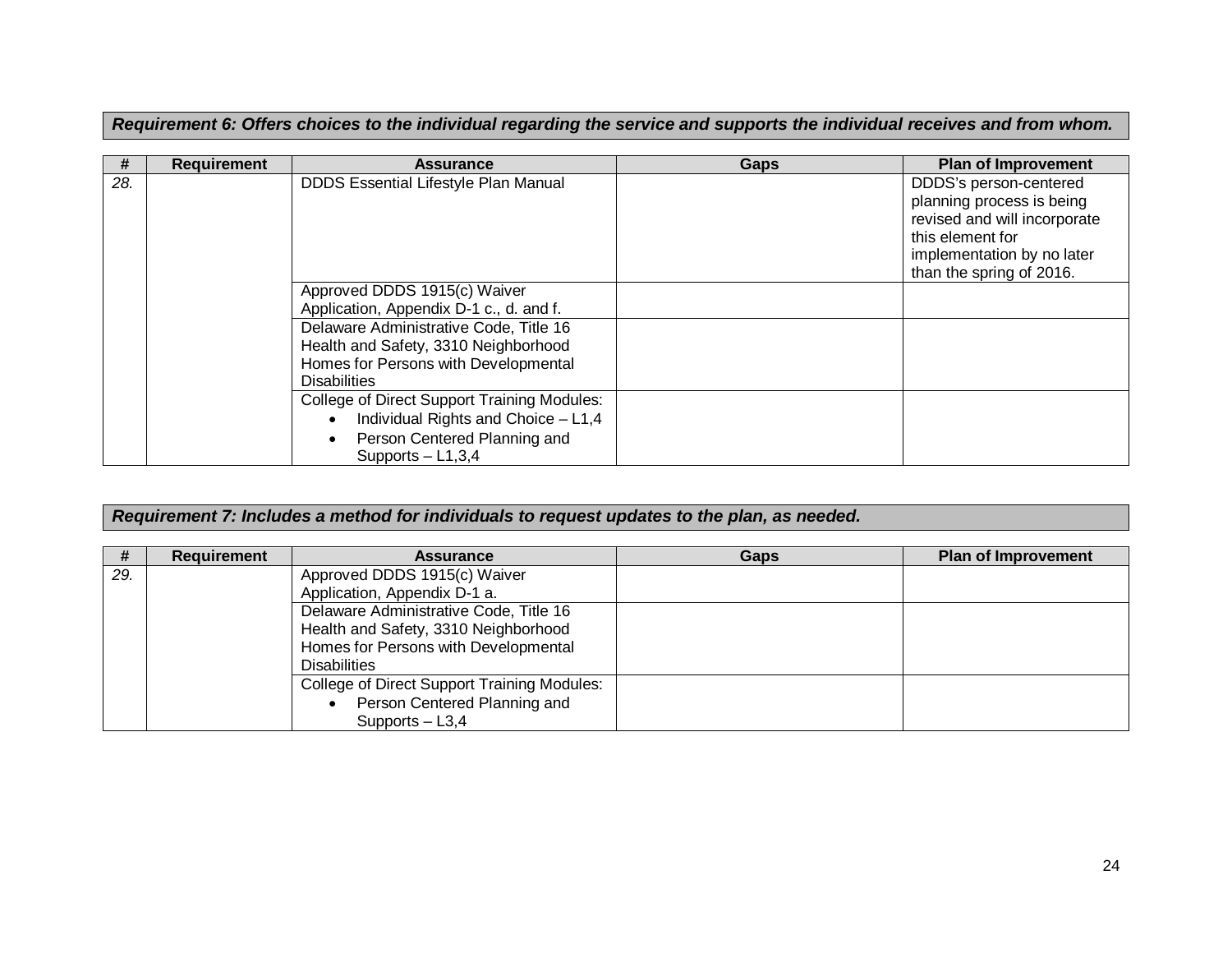### *Requirement 8: Records the alternative home and community-based settings that were considered by the individual.*

|     | <b>Requirement</b> | <b>Assurance</b> | Gaps                                                           | <b>Plan of Improvement</b>                                                                                                            |
|-----|--------------------|------------------|----------------------------------------------------------------|---------------------------------------------------------------------------------------------------------------------------------------|
| 30. |                    |                  | There is no current policy that<br>addresses this requirement. | DDDS's person-centered<br>planning process is being<br>revised and will incorporate<br>this element for<br>implementation by no later |
|     |                    |                  |                                                                | than the spring of 2016.                                                                                                              |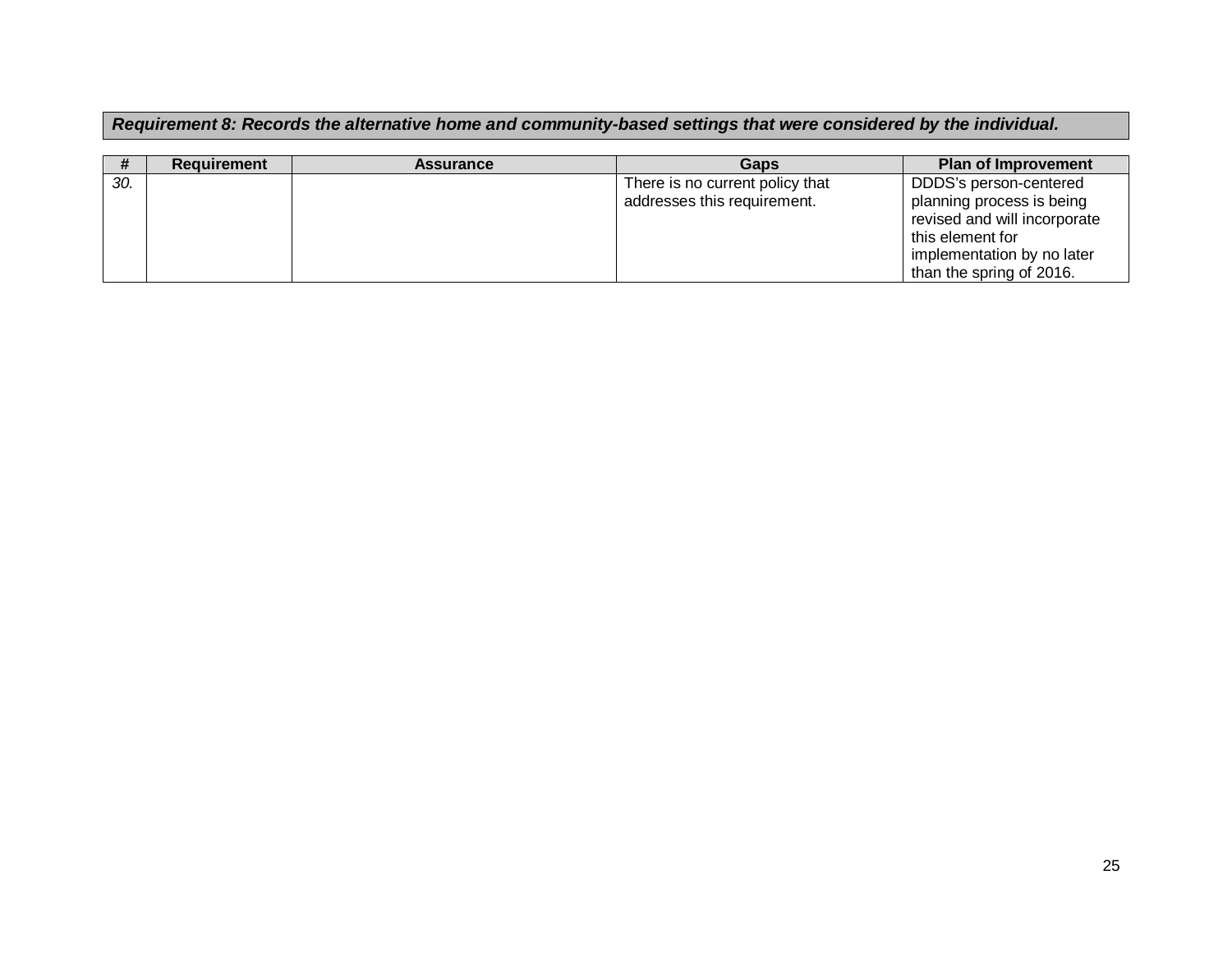#### *HCBS Person-Centered Service Plan Documentation Requirements*

*Requirement 1: The written plan must reflect that the setting in which the individual resides is chosen by the individual and supports full access to the community, is integrated in, and supports full access to the greater community, including opportunities to seek employment and work in competitive integrated settings, engage in community life, control personal resources, are receiving services in the community to the same degree of access as individuals not receiving Medicaid HCBS.*

| #   | <b>Requirement</b> | <b>Assurance</b>                                   | <b>Gaps</b> | <b>Plan of Improvement</b>   |
|-----|--------------------|----------------------------------------------------|-------------|------------------------------|
| 31. |                    | <b>College of Direct Support Training Modules:</b> |             |                              |
|     |                    | Person Centered Planning and                       |             |                              |
|     |                    | $Supports - L3$                                    |             |                              |
|     |                    | <b>Professional Documentation</b><br>$\bullet$     |             |                              |
|     |                    | Requirements - All lessons                         |             |                              |
|     |                    | Community Inclusion $-$ L1,3,4<br>$\bullet$        |             |                              |
|     |                    | You've Got a Friend - L1                           |             |                              |
|     |                    | Employment Supports - L1<br>$\bullet$              |             |                              |
|     |                    | Supporting Jobs and Careers - All                  |             |                              |
|     |                    | lessons                                            |             |                              |
|     |                    | Supporting Healthy Lives - L1                      |             |                              |
| 32. | The plan           | Approved DDDS 1915(c) Waiver                       |             |                              |
|     | indicates that the | Application, Appendix D-1 c.                       |             |                              |
|     | setting is chosen  | Delaware Administrative Code, Title 16             |             |                              |
|     | by the individual, | Health and Safety, 3310 Neighborhood               |             |                              |
|     | is integrated in   | Homes for Persons with Developmental               |             |                              |
|     | and supports full  | <b>Disabilities</b>                                |             |                              |
|     | access to the      |                                                    |             | DDDS's person-centered       |
|     | greater            |                                                    |             | planning process is being    |
|     | community.         |                                                    |             | revised and will incorporate |
|     |                    |                                                    |             | this element for             |
|     |                    |                                                    |             | implementation by no later   |
|     |                    |                                                    |             | than the spring of 2016.     |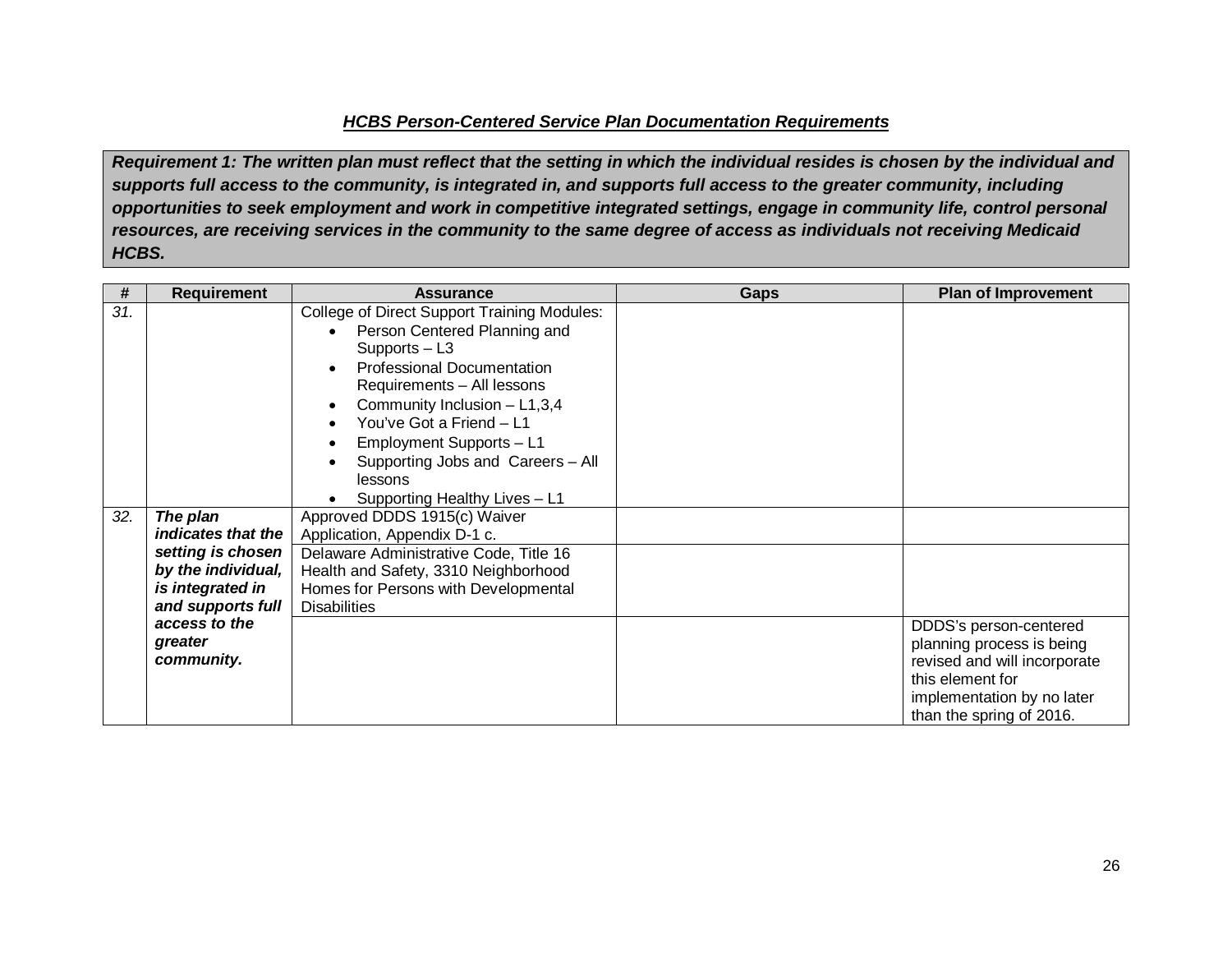| #   | <b>Requirement</b>                                                                                                                                                                 | <b>Assurance</b>                                                                                                                              | <b>Gaps</b> | <b>Plan of Improvement</b>                                                                                                                                               |
|-----|------------------------------------------------------------------------------------------------------------------------------------------------------------------------------------|-----------------------------------------------------------------------------------------------------------------------------------------------|-------------|--------------------------------------------------------------------------------------------------------------------------------------------------------------------------|
| 33. | The plan<br>indicates there<br>are opportunities<br>to seek<br>employment and<br>work in<br>competitive<br>integrated<br>settings.                                                 | Delaware Administrative Code, Title 16<br>Health and Safety, 3310 Neighborhood<br>Homes for Persons with Developmental<br><b>Disabilities</b> |             |                                                                                                                                                                          |
| 34. | The plan<br>indicates there<br>are opportunities<br>to control<br>personal<br>resources.                                                                                           | <b>DDDS Essential Lifestyle Manual</b>                                                                                                        |             | DDDS's person-centered<br>planning process is being<br>revised and will incorporate<br>this element for<br>implementation by no later<br>than the spring of 2016.        |
| 35. | The plan<br>indicates the<br>person receives<br>services in the<br>community to<br>the same degree<br>of access as<br><i>individuals not</i><br>receiving<br><b>Medicaid HCBS.</b> | Delaware Administrative Code, Title 16<br>Health and Safety, 3310 Neighborhood<br>Homes for Persons with Developmental<br><b>Disabilities</b> |             | <b>DDDS's person-centered</b><br>planning process is being<br>revised and will incorporate<br>this element for<br>implementation by no later<br>than the spring of 2016. |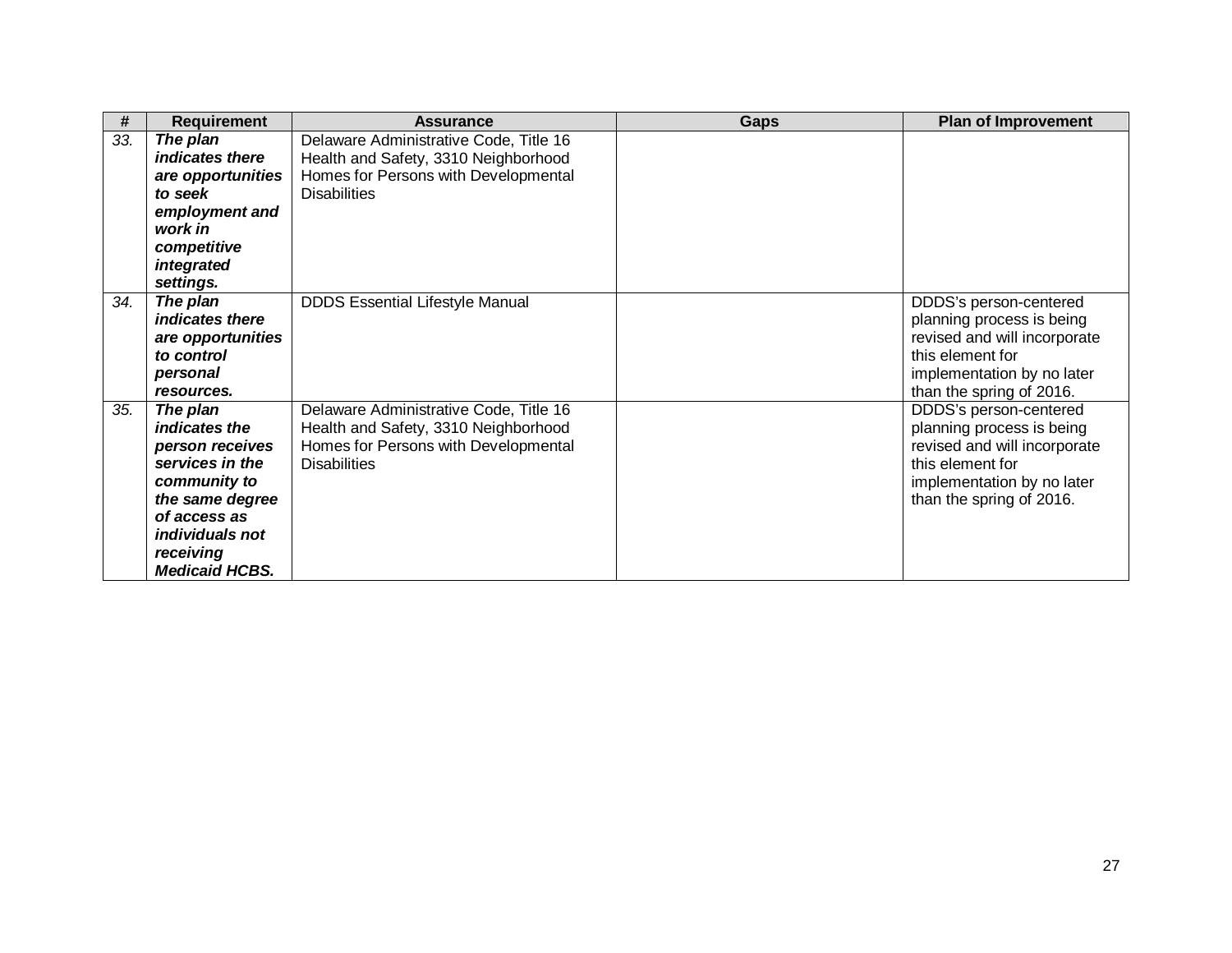|  |  |  |  | Requirement 2: The plan reflects the individual's strengths and preferences. |  |  |  |
|--|--|--|--|------------------------------------------------------------------------------|--|--|--|
|--|--|--|--|------------------------------------------------------------------------------|--|--|--|

| #   | <b>Requirement</b> | <b>Assurance</b>                                                                                                                                                                                                                               | Gaps | <b>Plan of Improvement</b>                                                                                                                                        |
|-----|--------------------|------------------------------------------------------------------------------------------------------------------------------------------------------------------------------------------------------------------------------------------------|------|-------------------------------------------------------------------------------------------------------------------------------------------------------------------|
| 36. |                    | <b>DDDS Essential Lifestyle Plan Manual</b>                                                                                                                                                                                                    |      | DDDS's person-centered<br>planning process is being<br>revised and will incorporate<br>this element for<br>implementation by no later<br>than the spring of 2016. |
|     |                    | Approved DDDS 1915(c) HCBS Waiver<br>Appendix D-1 d. Service Plan Development<br><b>College of Direct Support Training Modules:</b><br>Person Centered Planning and<br>Supports $-$ L1,3,4<br>Individual Rights and Choice - L1,4<br>$\bullet$ |      |                                                                                                                                                                   |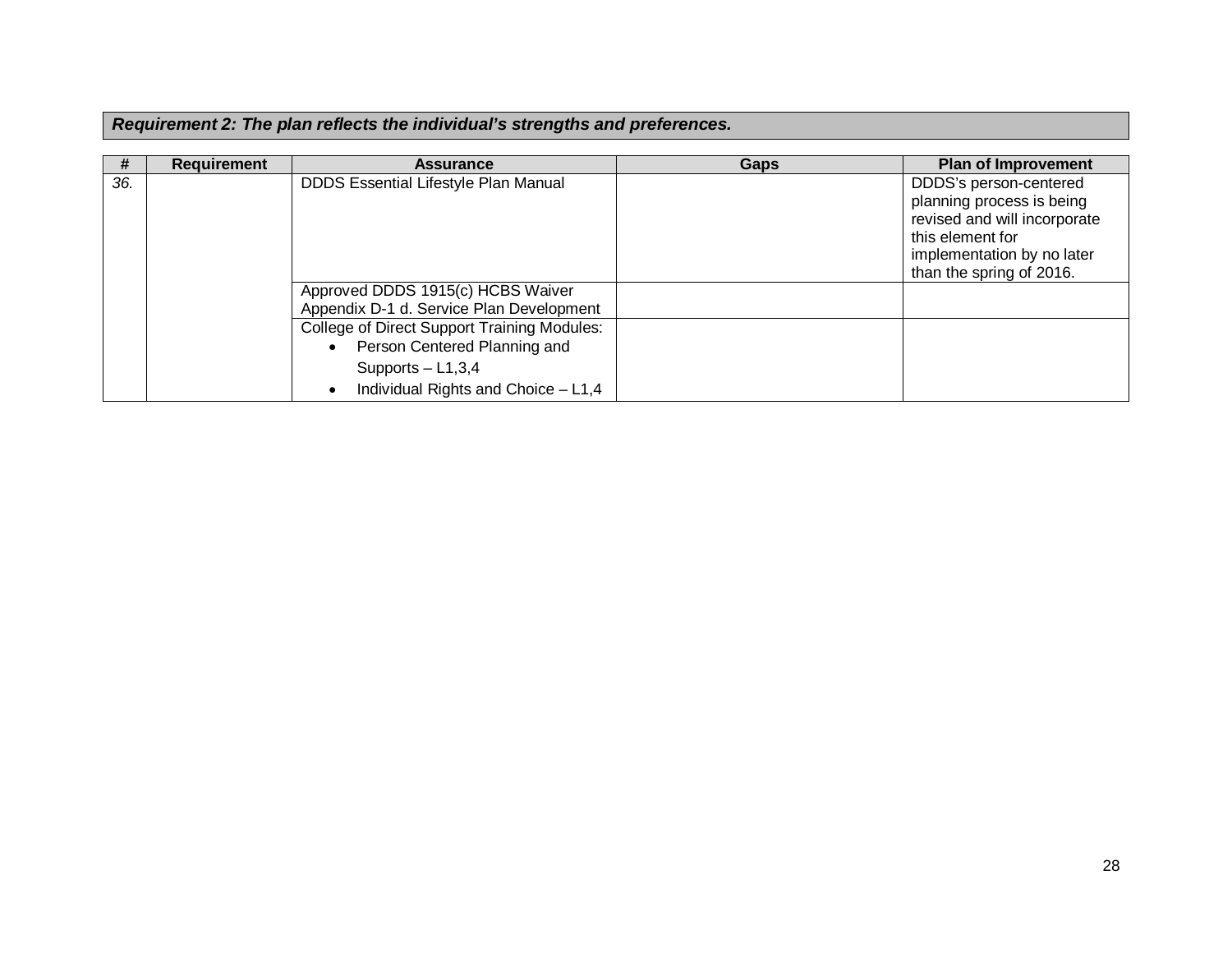|  | Requirement 3: The plan reflects clinical and support needs as identified through an assessment of functional need. |
|--|---------------------------------------------------------------------------------------------------------------------|
|  |                                                                                                                     |

| #   | <b>Requirement</b> | <b>Assurance</b>                                                                                                                              | Gaps | <b>Plan of Improvement</b>                                                                                                                                        |
|-----|--------------------|-----------------------------------------------------------------------------------------------------------------------------------------------|------|-------------------------------------------------------------------------------------------------------------------------------------------------------------------|
| 37. |                    | Approved DDDS 1915(c) Waiver<br>Application, Appendix D-1 d. Service Plan<br>Development                                                      |      |                                                                                                                                                                   |
|     |                    | Delaware Administrative Code, Title 16<br>Health and Safety, 3310 Neighborhood<br>Homes for Persons with Developmental<br><b>Disabilities</b> |      |                                                                                                                                                                   |
|     |                    | DDDS Policy: Behavior and/or Mental<br>Health Support, June 2009                                                                              |      |                                                                                                                                                                   |
|     |                    | <b>College of Direct Support Training Modules:</b><br>Person Centered Planning and<br>Supports $-$ L1,3                                       |      |                                                                                                                                                                   |
|     |                    |                                                                                                                                               |      | DDDS's person-centered<br>planning process is being<br>revised and will incorporate<br>this element for<br>implementation by no later<br>than the spring of 2016. |

### *Requirement 4: The plan includes individually identified goals and desired outcomes.*

| #   | <b>Requirement</b> | <b>Assurance</b>                             | <b>Gaps</b> | <b>Plan of Improvement</b>   |
|-----|--------------------|----------------------------------------------|-------------|------------------------------|
| 38. |                    | <b>DDDS Essential Lifestyle Plan Manual:</b> |             |                              |
|     |                    | <b>Action Plan</b>                           |             |                              |
|     |                    | College of Direct Support Training Modules:  |             |                              |
|     |                    | Person Centered Planning and                 |             |                              |
|     |                    | Supports $-$ L3,4                            |             |                              |
|     |                    |                                              |             | DDDS's person-centered       |
|     |                    |                                              |             | planning process is being    |
|     |                    |                                              |             | revised and will incorporate |
|     |                    |                                              |             | this element for             |
|     |                    |                                              |             | implementation by no later   |
|     |                    |                                              |             | than the spring of 2016.     |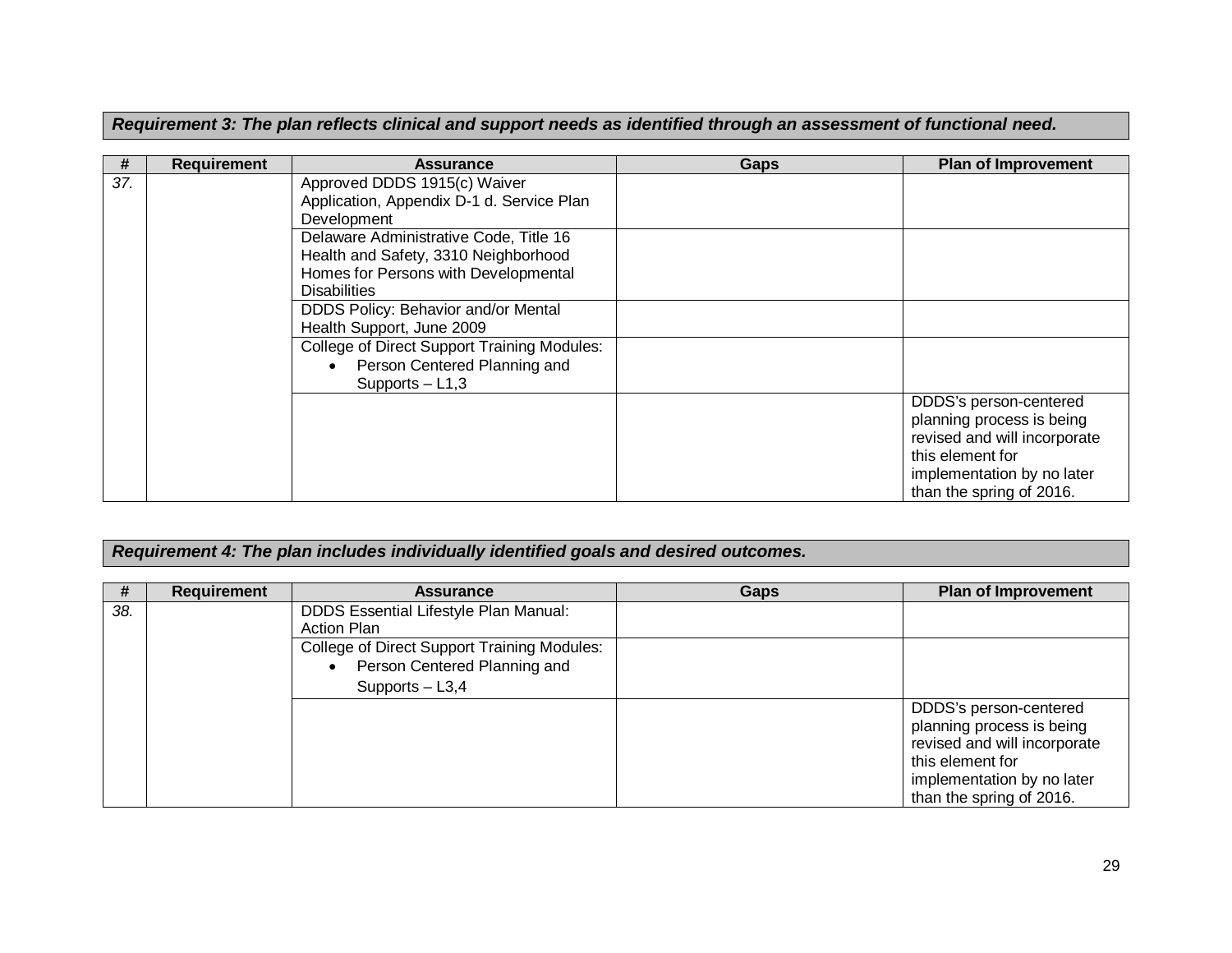*Requirement 5: The plan reflects services and supports (paid and unpaid) that will assist the individual to achieve identified goals, and the providers of those services and supports, including natural supports.*

| #   | <b>Requirement</b> | <b>Assurance</b>                                                                                                                              | Gaps | <b>Plan of Improvement</b>                                                                                                                                        |
|-----|--------------------|-----------------------------------------------------------------------------------------------------------------------------------------------|------|-------------------------------------------------------------------------------------------------------------------------------------------------------------------|
| 39. |                    | <b>DDDS Essential Lifestyle Plan Manual</b>                                                                                                   |      | DDDS's person-centered<br>planning process is being<br>revised and will incorporate<br>this element for<br>implementation by no later<br>than the spring of 2016. |
|     |                    | <b>DDDS Policy: Essential Lifestyle Plan</b>                                                                                                  |      |                                                                                                                                                                   |
|     |                    | Approved DDDS 1915(c) Waiver                                                                                                                  |      |                                                                                                                                                                   |
|     |                    | Application, Appendix D-1 d. Service Plan<br>Development                                                                                      |      |                                                                                                                                                                   |
|     |                    | Delaware Administrative Code, Title 16<br>Health and Safety, 3310 Neighborhood<br>Homes for Persons with Developmental<br><b>Disabilities</b> |      |                                                                                                                                                                   |
|     |                    | <b>College of Direct Support Training Modules:</b><br>Working with Families and Other<br>Support Networks-L1                                  |      |                                                                                                                                                                   |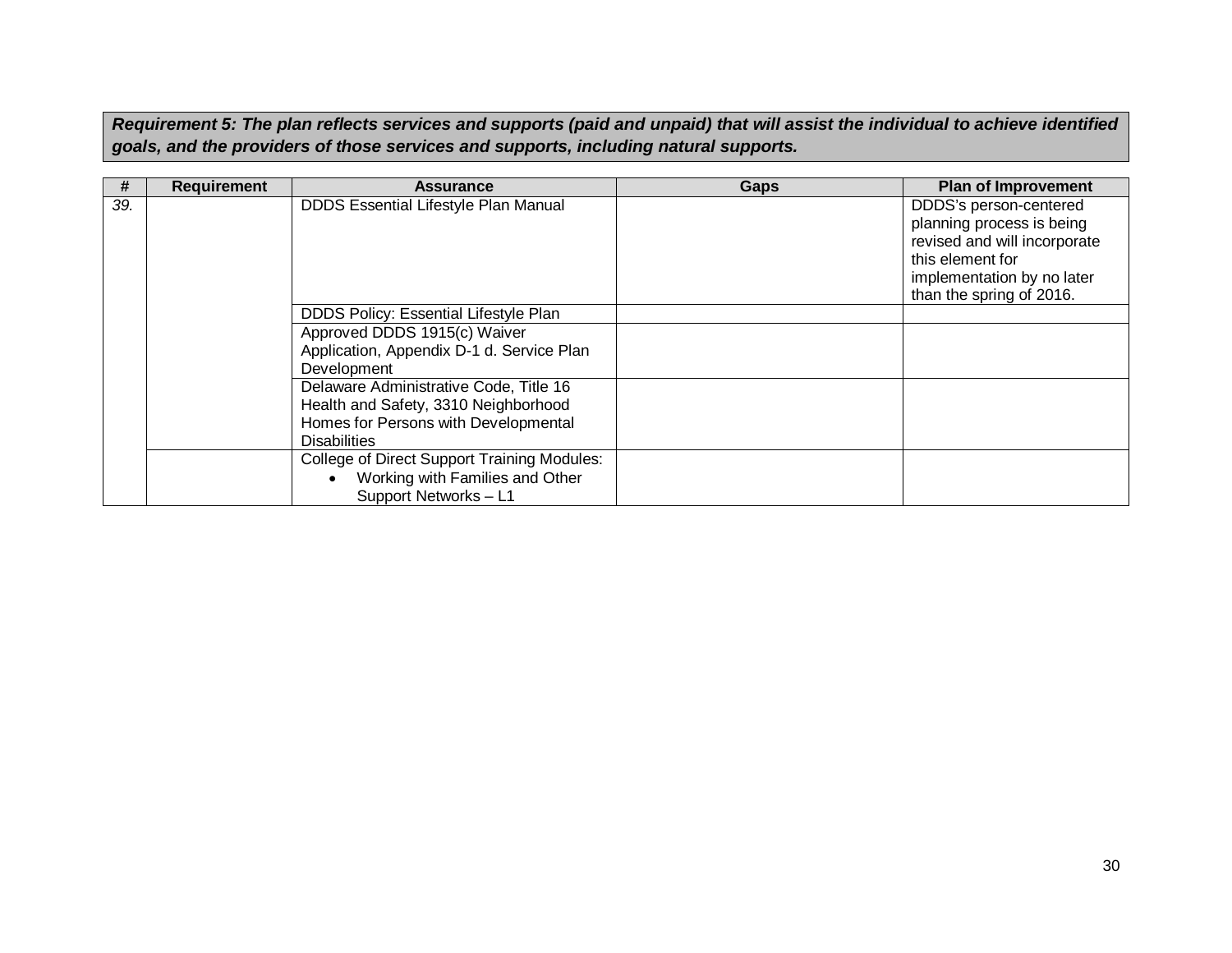*Requirement 6: The plan reflects risks factors and measures in place to minimize them, including individual backup plans and strategies when needed.*

| #   | <b>Requirement</b> | <b>Assurance</b>                                                                                                                                            | Gaps | <b>Plan of Improvement</b>                                                                                                                                        |
|-----|--------------------|-------------------------------------------------------------------------------------------------------------------------------------------------------------|------|-------------------------------------------------------------------------------------------------------------------------------------------------------------------|
| 40. |                    | <b>DDDS Behavior and/or Mental Health</b><br>Support Policy June 2009                                                                                       |      |                                                                                                                                                                   |
|     |                    | Delaware Administrative Code, Title 16<br>Health and Safety, 3310 Neighborhood<br>Homes for Persons with Developmental<br><b>Disabilities</b>               |      |                                                                                                                                                                   |
|     |                    | <b>College of Direct Support Training Modules:</b><br>Safety - L1,2,3 and L4 Personal<br><b>Safety Plans</b><br>Positive Behavior Supports -<br>L1, 3, 4, 5 |      |                                                                                                                                                                   |
|     |                    |                                                                                                                                                             |      | DDDS's person-centered<br>planning process is being<br>revised and will incorporate<br>this element for<br>implementation by no later<br>than the spring of 2016. |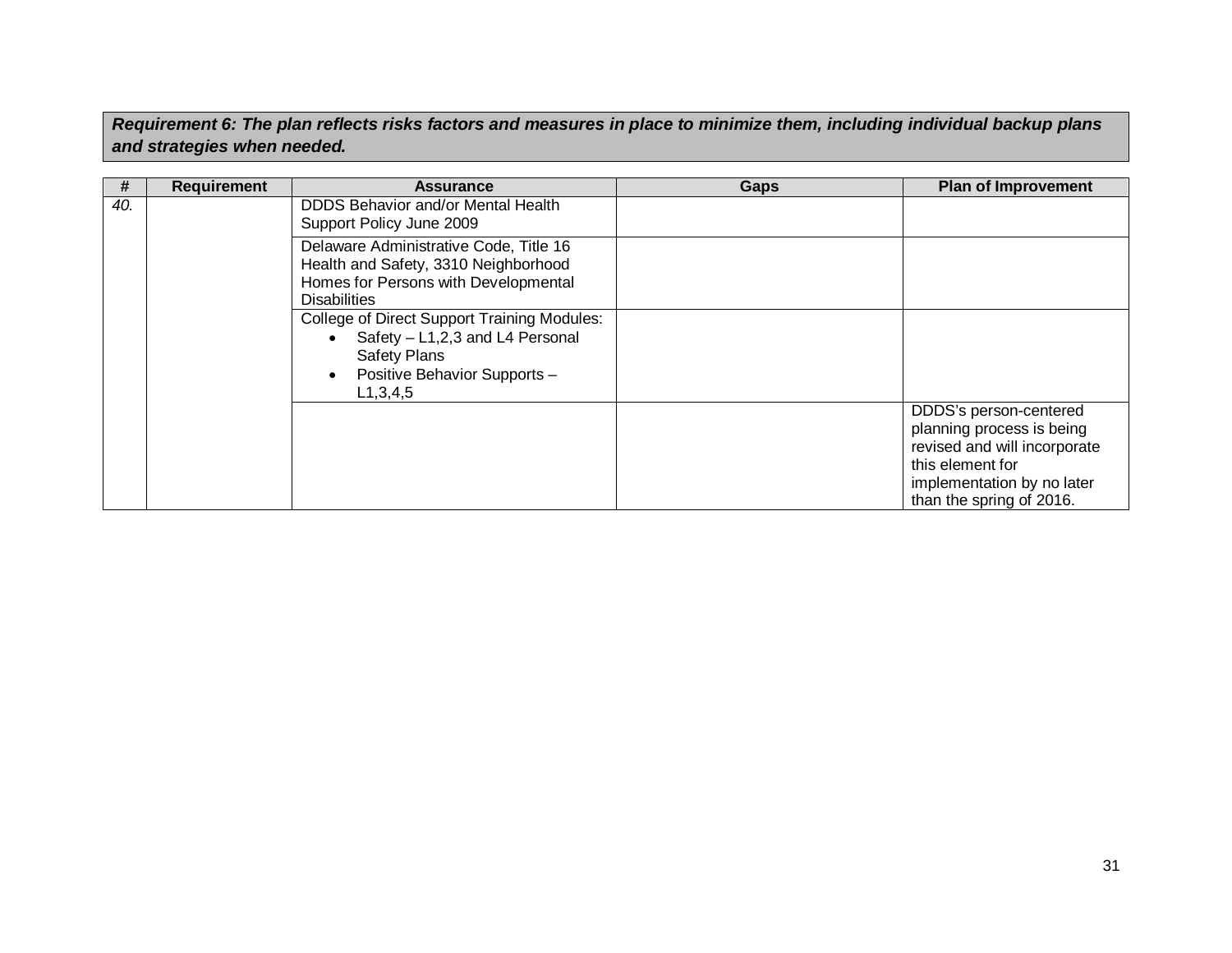*Requirement 7: The plan must be understandable to the individual receiving services and supports, and the individuals important in supporting him or her. It must be written in plain language and in a manner that is accessible to individuals with disabilities and persons who are limited English.*

| #   | <b>Requirement</b> | <b>Assurance</b>                                                                                                                                                         |      | <b>Plan of Improvement</b>                                                                                                                                        |
|-----|--------------------|--------------------------------------------------------------------------------------------------------------------------------------------------------------------------|------|-------------------------------------------------------------------------------------------------------------------------------------------------------------------|
|     |                    |                                                                                                                                                                          | Gaps |                                                                                                                                                                   |
| 41. |                    | Approved DDDS 1915(c) Waiver Application<br>HCBS Waiver Appendix D-1, d. Service<br>Plan Development                                                                     |      |                                                                                                                                                                   |
|     |                    | <b>DDDS Essential Lifestyle Plan Manual</b>                                                                                                                              |      | DDDS's person-centered<br>planning process is being<br>revised and will incorporate<br>this element for<br>implementation by no later<br>than the spring of 2016. |
|     |                    | <b>College of Direct Support Training Modules:</b><br>Person Centered Planning and<br>Supports $-$ L1,3,4<br>Teaching People with<br>Developmental Disabilities - L1,2,3 |      |                                                                                                                                                                   |

#### *Requirement 8: The plan must identify the individuals responsible for monitoring the plan.*

| #   | <b>Requirement</b> | <b>Assurance</b>                                                                                     | Gaps | <b>Plan of Improvement</b> |
|-----|--------------------|------------------------------------------------------------------------------------------------------|------|----------------------------|
| 42. |                    | Approved DDDS 1915(c) Waiver Application<br>HCBS Waiver Appendix D-1, d. Service<br>Plan Development |      |                            |
|     |                    | DDDS Policy: Essential Lifestyle Planning<br>March 2009, IV Definitions                              |      |                            |
|     |                    | College of Direct Support Training Modules:<br>Person Centered Planning and<br>Supports $-$ L3       |      |                            |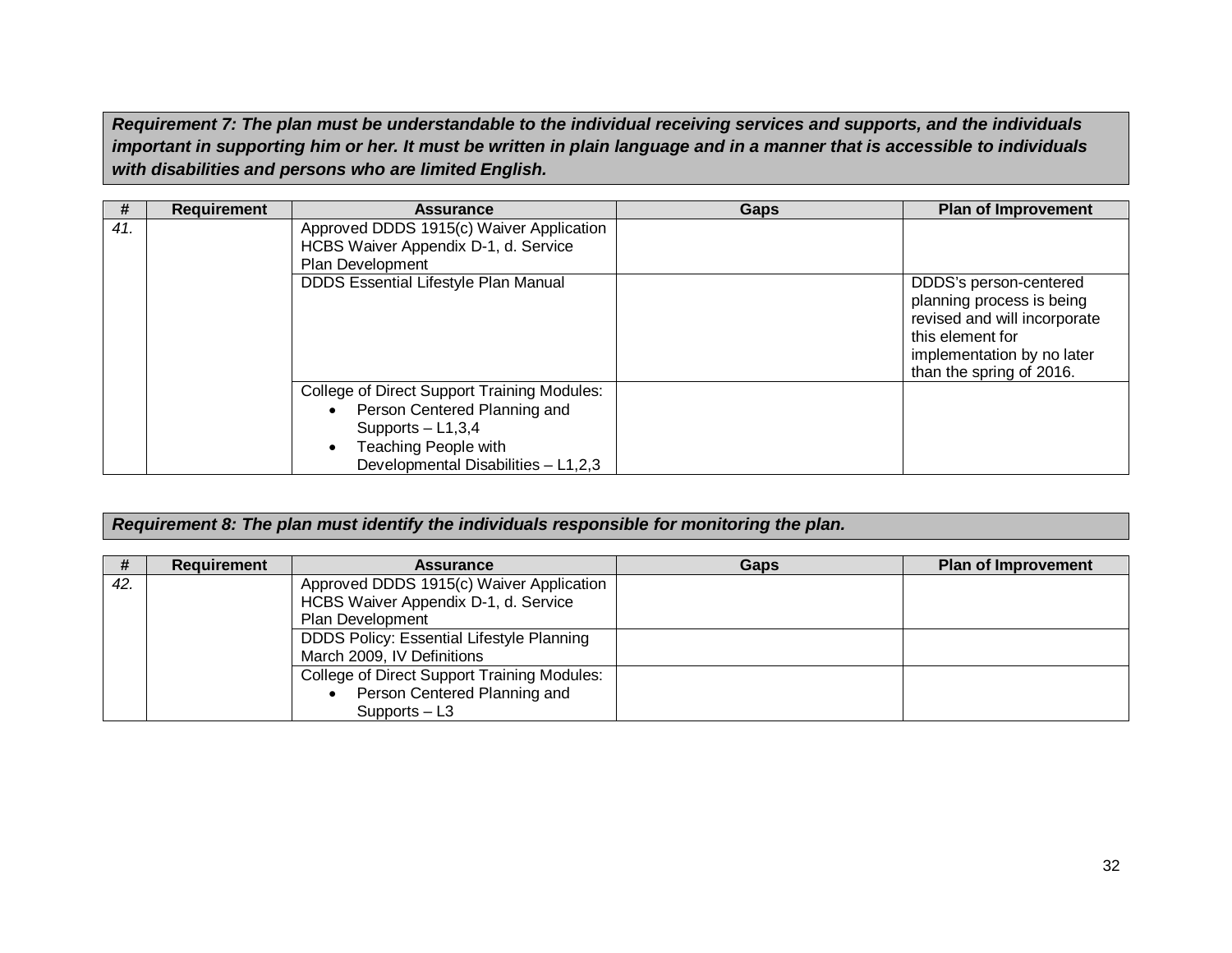*Requirement 9: The plan must be finalized and agreed to, with the informed consent of the individual in writing, and signed by all individuals and providers responsible for its implementation.*

| #   | <b>Requirement</b> | <b>Assurance</b>                                                                                                                              | Gaps                                                                                          | <b>Plan of Improvement</b>                                                                                                                                        |
|-----|--------------------|-----------------------------------------------------------------------------------------------------------------------------------------------|-----------------------------------------------------------------------------------------------|-------------------------------------------------------------------------------------------------------------------------------------------------------------------|
| 43. |                    | Approved DDDS 1915(c) Waiver<br>Application, Approved DDDS 1915 (c)<br>HCBS Waiver Appendix D-1, d. Service<br>Plan Development               |                                                                                               |                                                                                                                                                                   |
|     |                    | <b>DDDS Essential Lifestyle Plan Manual</b>                                                                                                   | The current language does not detail<br>the requirements for the distribution of<br>the plan. | DDDS's person-centered<br>planning process is being<br>revised and will incorporate<br>this element for<br>implementation by no later<br>than the spring of 2016. |
|     |                    | Delaware Administrative Code, Title 16<br>Health and Safety, 3310 Neighborhood<br>Homes for Persons with Developmental<br><b>Disabilities</b> |                                                                                               |                                                                                                                                                                   |
|     |                    | <b>College of Direct Support Training Modules:</b><br><b>Professional Documentation</b><br>Practices $-$ L4,5,6,7,8                           |                                                                                               |                                                                                                                                                                   |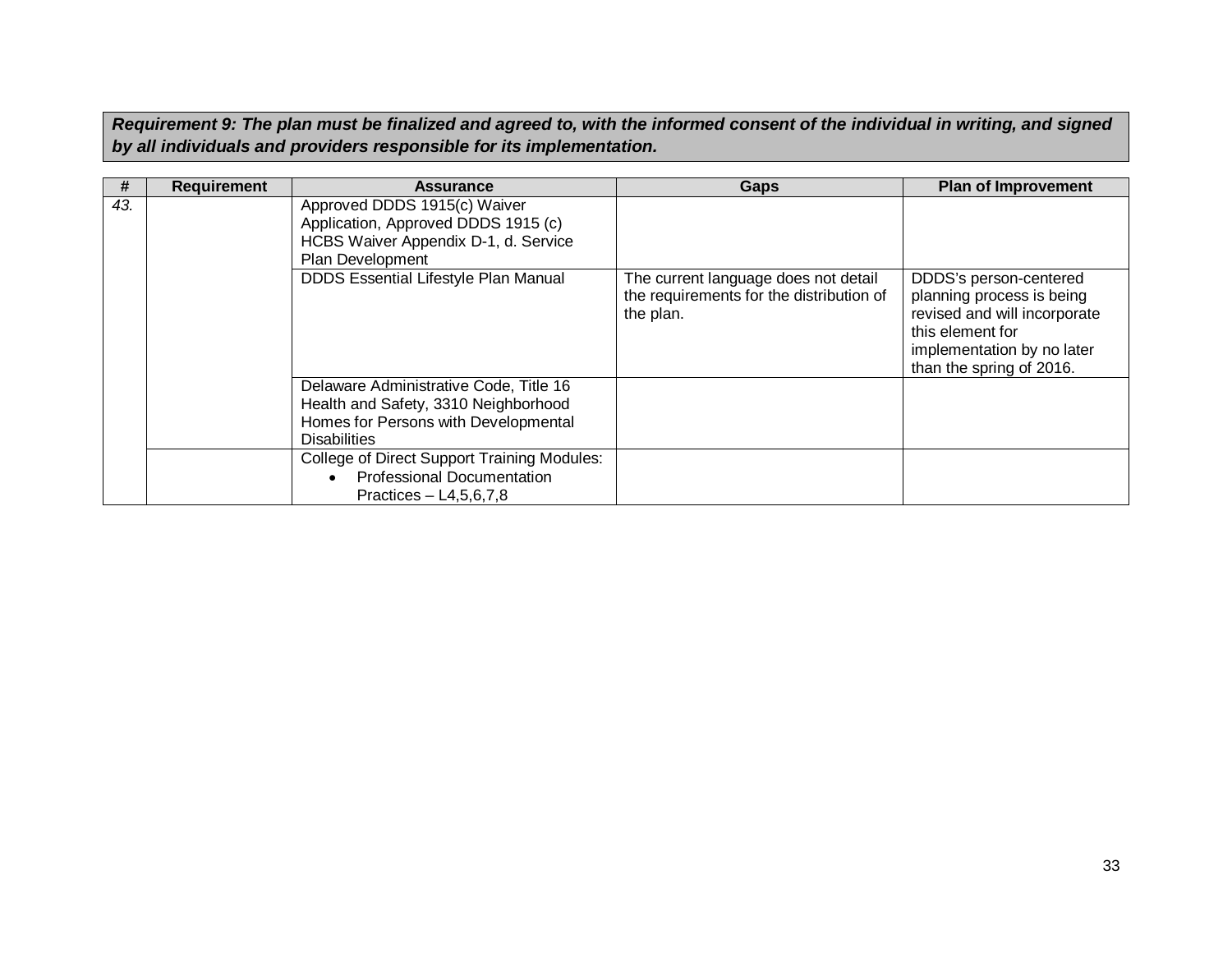*Requirement 10: The service plan is to be distributed to the individual and other people involved in the plan.*

| #   | Requirement | <b>Assurance</b>                           | Gaps                                     | Plan of Improvement        |
|-----|-------------|--------------------------------------------|------------------------------------------|----------------------------|
| 44. |             | Delaware Administrative Code, Title 16     |                                          |                            |
|     |             | Health and Safety, 3310 Neighborhood       |                                          |                            |
|     |             | Homes for Persons with Developmental       |                                          |                            |
|     |             | <b>Disabilities</b>                        |                                          |                            |
|     |             | DDDS Policy: Essential Lifestyle Planning, | The current language in the policy does  | The policy will be revised |
|     |             | <b>March 2009</b>                          | not address the distribution of the plan |                            |
|     |             | <b>College of Direct Support Training</b>  |                                          |                            |
|     |             | Modules:                                   |                                          |                            |
|     |             | Person Centered Planning and               |                                          |                            |
|     |             | Supports $-$ L3                            |                                          |                            |
|     |             | <b>Professional Documentation</b>          |                                          |                            |
|     |             | Practices $-$ L4,5,6,7,8                   |                                          |                            |

*Requirement 11: The plan includes those services, the purchase and control of which the individual elects to self-direct.*

*45. The Delaware DDDS HCBS waiver DE0009 does not offer the option for self-direction at this time.*

*Requirement 12: The plan prevents the provision of unnecessary or inappropriate services and supports.*

| #   | <b>Requirement</b> | <b>Assurance</b>                                                  | Gaps | <b>Plan of Improvement</b>                                                                                                                                        |
|-----|--------------------|-------------------------------------------------------------------|------|-------------------------------------------------------------------------------------------------------------------------------------------------------------------|
| 46. |                    | DDDS Policy: Behavior and/or Mental<br>Health Support, June 2009  |      |                                                                                                                                                                   |
|     |                    | College of Direct Support Training Modules:<br>Safety $-L1,2,3,4$ |      |                                                                                                                                                                   |
|     |                    |                                                                   |      | DDDS's person-centered<br>planning process is being<br>revised and will incorporate<br>this element for<br>implementation by no later<br>than the spring of 2016. |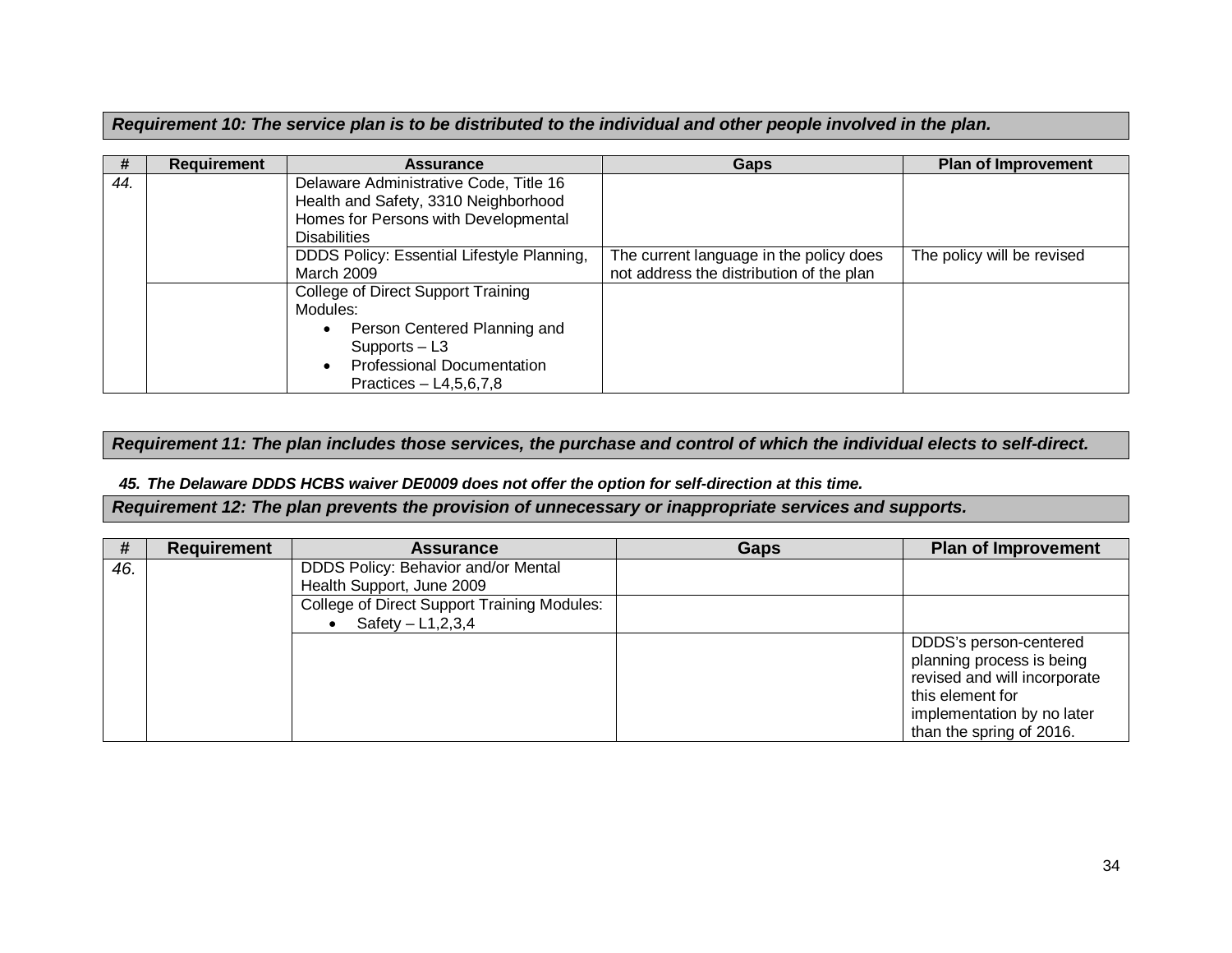Documents reviewed as part of this evaluation include:

- · Delaware Code
	- o Title 14, Ch 31, section 3124, Interagency Collaborative Team determined to be not applicable
	- o Title 16, Ch 11, Subchapter II. Rights of Patients (applies to residents of "nursing facilities and similar facilities" - "similar facilities" includes all facilities licensed by DLTCRP, so it applies to DDDS Neighborhood Group Homes and Shared Living homes with two or more residents)
	- o Title 16, Ch 55, Subchapter I. Declaration of General and Special Rights of Persons Diagnosed with Intellectual Disabilities and Other Specific Developmental Disabilities
	- o Title 16 Ch. 94 Community-based Attendant Services Act determined to be not applicable
	- o Title 25, Part III Landlord/Tenant Code
	- o Title 19 §§740-747 Employment First Act
	- o Title 24 Ch. 19 Nurse Practice Act determined to be not applicable
	- o Title 29 §7909A DDDS enabling law
	- o Title 29 §7910C DDDS Advisory Council enabling law
- · Delaware Administrative Code
	- o Title 16, DHSS, Section 3000 DLTCRP, 3310 Neighborhood Homes for Persons with Developmental Disabilities (interpretive guidelines)
	- o Title 16, 3320 Delaware Administrative Code, Title 16, section 3320, Intensive Behavioral Support and Educational Residence
	- o Title 16, 3315 Rest (Family) Care Home regulations (covers shared living providers where 2 or more DDDS consumers reside)
- **Department Policies** 
	- o PM 24 Safeguarding client funds
	- o PM 25 Voter Registration Federally Funded Programs
	- o PM 31 Site Selection for People with disabilities
	- o PM 36 Standardized Requirements During the Development Phase of Community Based Residential Homes for the DHSS/Division
	- o PM 40 w/ Addendum A: Criminal Background Check
	- o PM 46 Policy Memorandum concerning Patient Abuse/Injury/Self Harm, etc.
	- o PM 62 Housing/Rent Calculations
- · DMAP DDDS Provider Manual (on DMAP website)
- · DDDS Waiver Provider Qualification Application
- · Approved DDDS 1915(c) Waiver Application, July 1, 2014 renewal
- · DDDS Provider Contracts:
	- o Day and Residential Appendix A
	- o Residential Appendix A-1
	- o Shared living contract Appendix A and related documents
- · DDDS standards
	- o DDDS Waiver Qualification Standards (on DDDS website)
- · DDDS manuals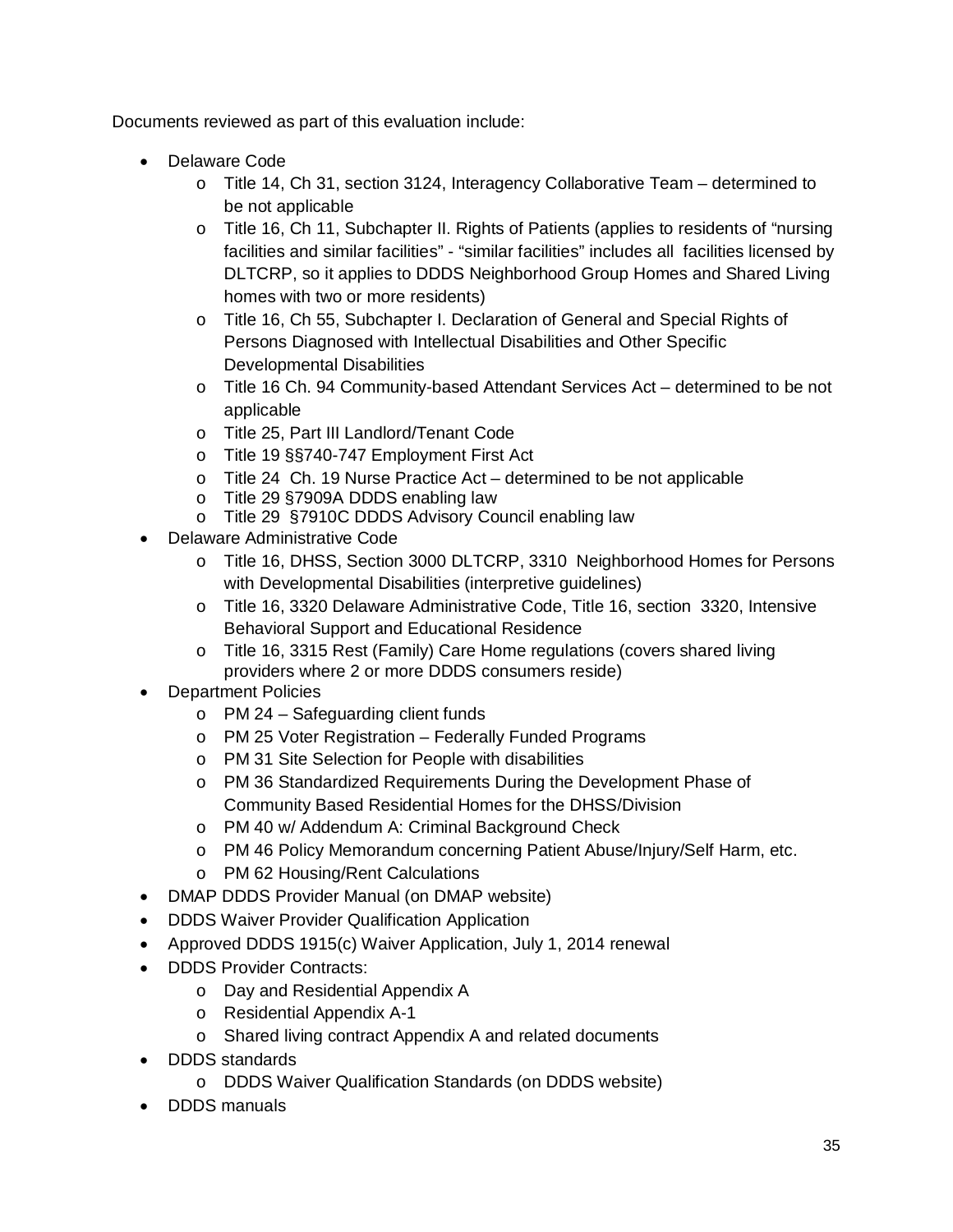- o Case Manager Desk Manual
- o ELP Manual and Forms
- o Nurse Consultant manual
- · DDDS policies (see companion documents for results of the review of DDDS policies)
	- o Community Services
		- **EXEC** Alternative Care Arrangements
		- Assistance with Self-Administration of Medication
		- Attendance
		- **Bath/Shower Water Temperature Monitoring**
		- **Behavior and/or Mental Health Support**
		- Communicable Diseases
		- Day Program Special Trips
		- Death of an Individual
		- **Dispute Resolution for Neighborhood Homes**
		- Emergency Contact System
		- **Emergency Medical Response**
		- **Emergency Temporary Living Arrangement**
		- General Event Reporting
		- Health Care Services
		- Health Related Protection
		- Level of Support
		- Management, Accountability and Safeguarding of Personal Funds
		- **•** Missing Individual
		- **Planned Residential Transition Policy**
		- Pools at Neighborhood Homes
		- Recruitment and Renewal of Shared Living/Respite Care Providers
		- Respite Policy & Guidelines
		- Sanitizing and Disinfecting
		- § Standard Suspension Request
		- § Transportation Community Services Programs/Adult Special **Populations**
		- Transportation Day Program
		- **Treatment of An Illness and/or Injury At Day Habilitation Centers**
		- **Training Policy for Direct Support Professionals**
	- o Administrative Policies
		- § Abuse, Neglect, Mistreatment, Financial Exploitation & Significant Injury
		- Accessibility
		- Appeals Process
		- Behavior Support/Crisis Intervention Curriculum Review
		- § Confidentiality & Release of Information- eff. Date 02/10/12
		- Consent
		- Consent (Elective Surgery) by Division Director/Designee
		- DDDS Registry
		- **E** Essential Lifestyle Planning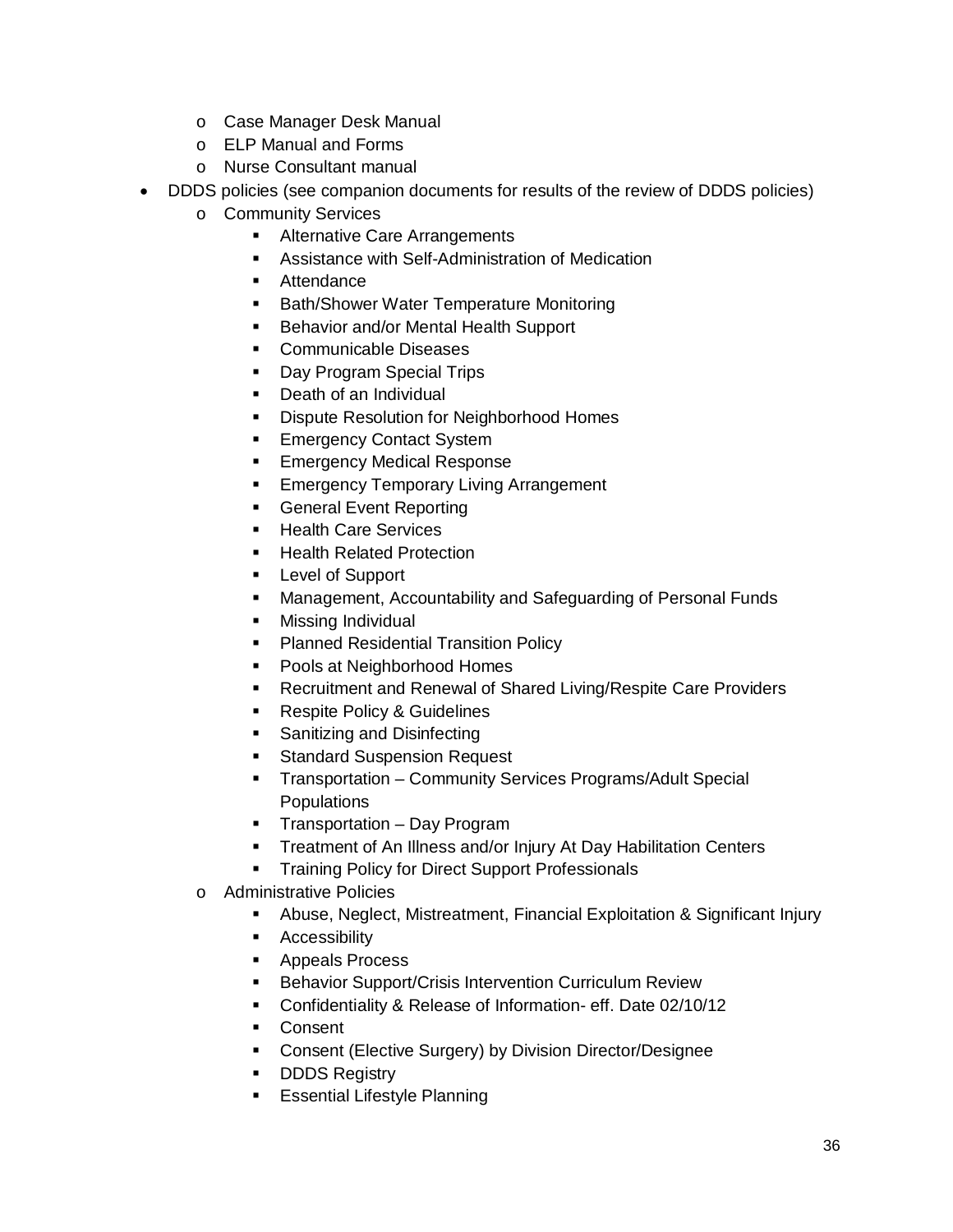- **Essential Lifestyle Planning (ELP) Oversight Committee**
- HIPAA PHI Accounting and Disclosure Procedures
- **E** HIPAA Privacy Complaints
- Human Rights Committee
- Individual Ability to Pay
- **Individual Eligibility for Home & Community-based Services**
- Intake Eligibility Process (exhibit revision Dec. 2012)
- **■** Mortality Review Committee
- Nursing Home Reform Act/Level II Process
- Performance Analysis Committee
- Policy Development (replaces PARC)
- Rights And Responsibilities
- Rights Complaint
- Risk Management
- Sponsorship Program
- **Transfer Planning Conference**
- § Volunteer Applicant Screening
- Voter Registration
- Voter Rights
- · DDDS monitoring tools
	- o Case manager monthly contact (in ECR)
	- o OQI Survey tool (used in the CSR and also in agency reviews)
- · Provider lease agreements
- · College of Direct Support Training Curriculum (Elsevier) All modules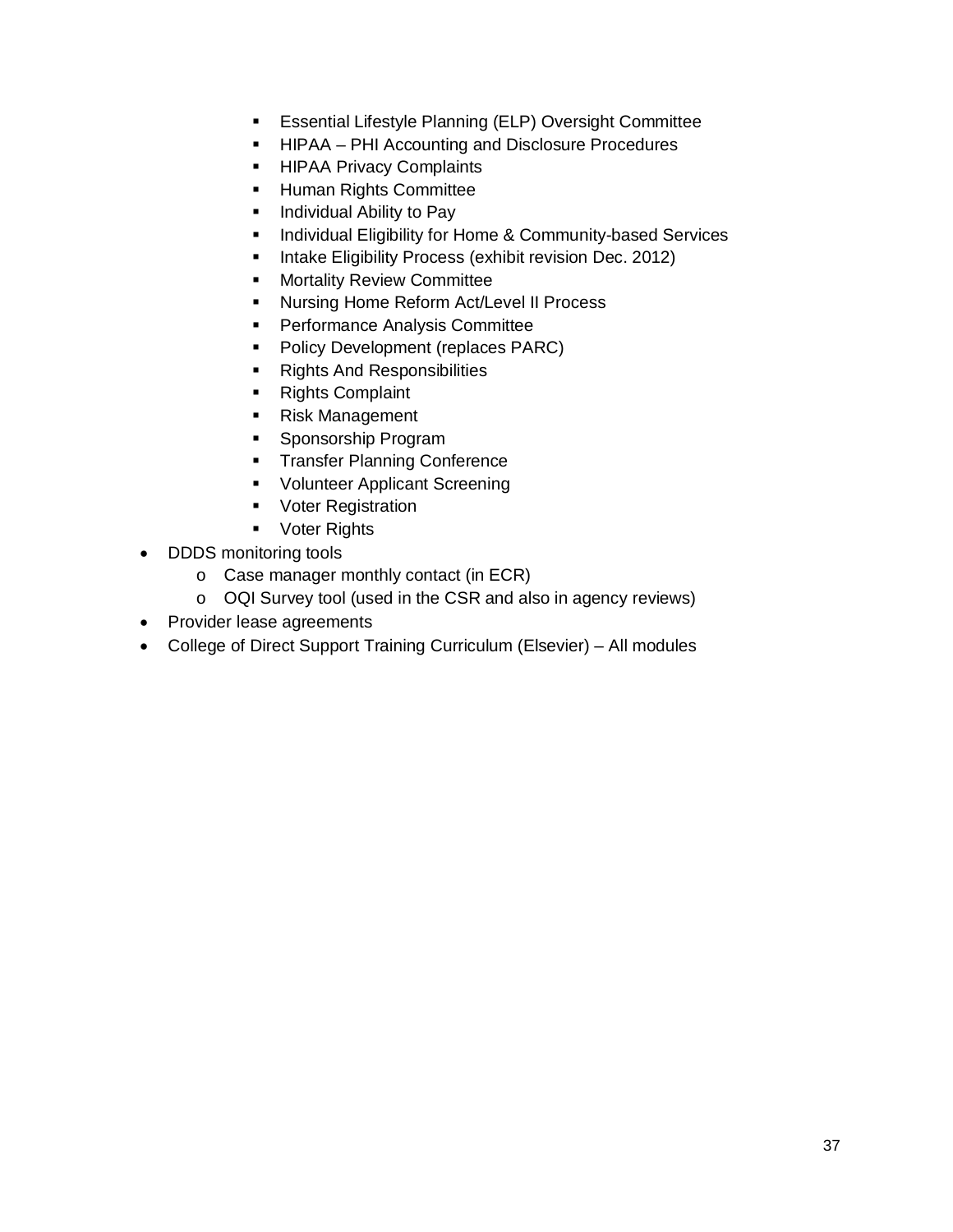

## **State Self-Assessment**

## **Of**

## **Laws, Rules, Policies**

## **to Support the**

## **CMS HCBS Community Rule**

**July 7, 2015**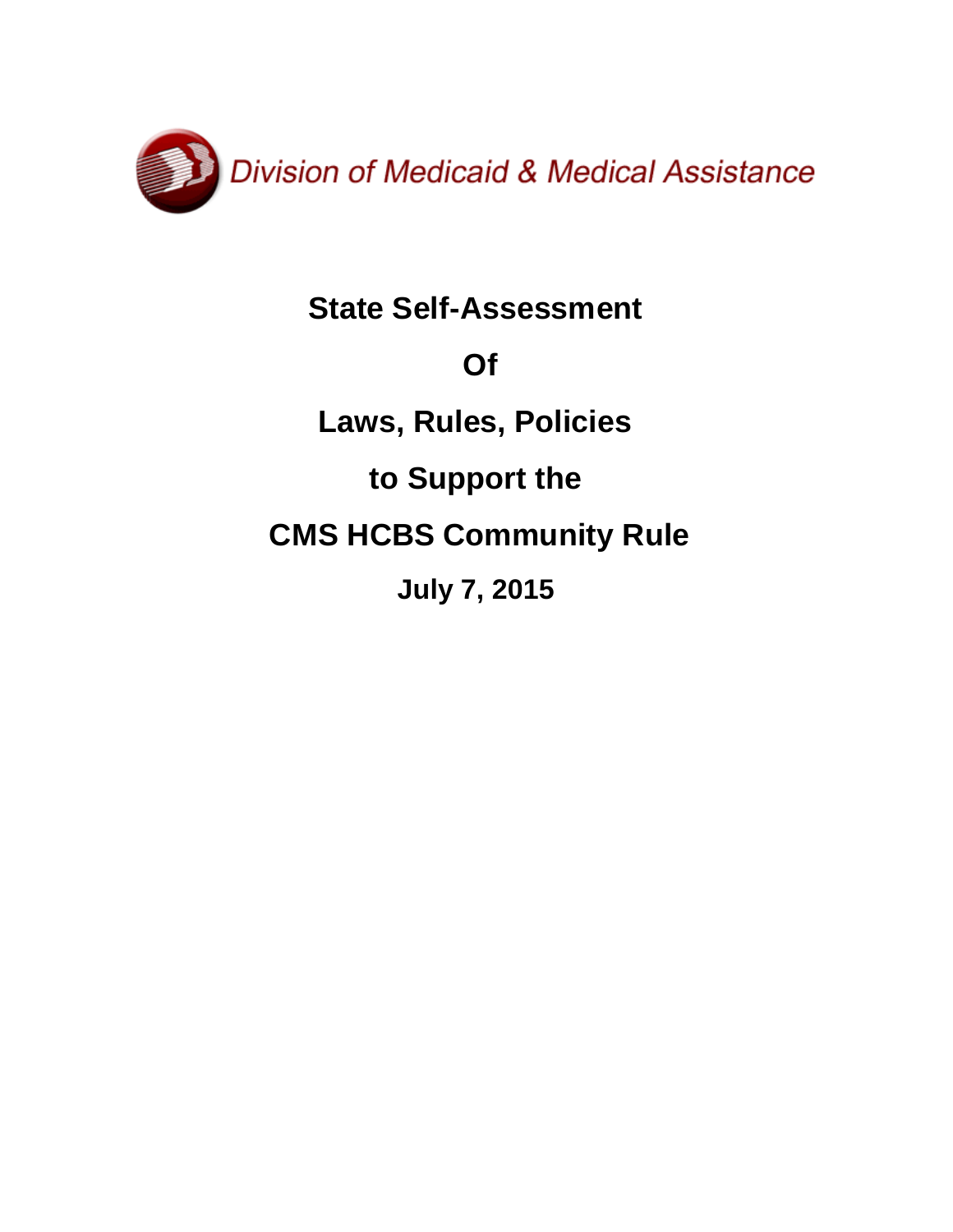*Requirement 1: The setting is integrated in and supports full access of individuals receiving Medicaid HCBS to the greater community, including opportunities to seek employment and work in competitive integrated settings, engage in community life, control personal resources, and receive services in the community with the same degree of access as individuals not receiving Medicaid HCBS.*

| #  | <b>Requirement</b>                                                                    | <b>Assurance</b>                                                                                                                                                                                                                                                                                                   | Gaps                                                                                                                                                                                                                                                                                                                                                     | <b>Plan of Improvement</b>                                                                                                                                                                                                                                                                              |
|----|---------------------------------------------------------------------------------------|--------------------------------------------------------------------------------------------------------------------------------------------------------------------------------------------------------------------------------------------------------------------------------------------------------------------|----------------------------------------------------------------------------------------------------------------------------------------------------------------------------------------------------------------------------------------------------------------------------------------------------------------------------------------------------------|---------------------------------------------------------------------------------------------------------------------------------------------------------------------------------------------------------------------------------------------------------------------------------------------------------|
| 1. | The setting is integrated in<br>and supports full access to<br>the greater community. | DMMA 2015 MCO Contract<br>Section 3.4 Covered Services<br>Section 3.7 Case Management for<br><b>DSHP Plus LTSS Members</b><br>Section 3.8 Service Coordination                                                                                                                                                     | The MCO contract addresses the<br>requirement for LTSS members to<br>receive services in an integrated<br>setting and for them to access<br>services in the community based on<br>personal choice, but it does not<br>address the settings themselves or<br>their characteristics in terms of<br>location and integration with the<br>greater community. | Perhaps we could draft<br>updated definitions<br>(Assisted Living,<br>Residence, Day<br>Habilitation, and Adult Day<br>Care) in Section 1 of the<br>MCO contract to further<br>define the settings in which<br>LTSS members receive<br>services and demonstrate<br>our compliance with the<br>CMS rule? |
|    |                                                                                       | <b>DSHP Medicaid section 1115</b><br>demonstration Amendment (no. 11-W-<br>00036/4)                                                                                                                                                                                                                                | Includes language regarding Day<br>Habilitation indicating that these<br>services are provided in a non-<br>residential setting, separate from the<br>participant's private residence.                                                                                                                                                                   | See above-updated<br>definition should address<br>this gap.                                                                                                                                                                                                                                             |
|    |                                                                                       | PACE Program Agreement H5493-DMMA,<br>CMS, St. Francis LIFE                                                                                                                                                                                                                                                        | n/a                                                                                                                                                                                                                                                                                                                                                      | n/a                                                                                                                                                                                                                                                                                                     |
|    |                                                                                       | Title 16 Department of Health and Social<br>Services Delaware Administrative Code<br>3225Assisted Living Facilities<br>http://regulations.delaware.gov/AdminCode<br>/title16/Department%20of%20Health%20a<br>nd%20Social%20Services/Division%20of%<br>20Long%20Term%20Care%20Residents%<br>20Protection/3225.shtml | n/a                                                                                                                                                                                                                                                                                                                                                      | n/a                                                                                                                                                                                                                                                                                                     |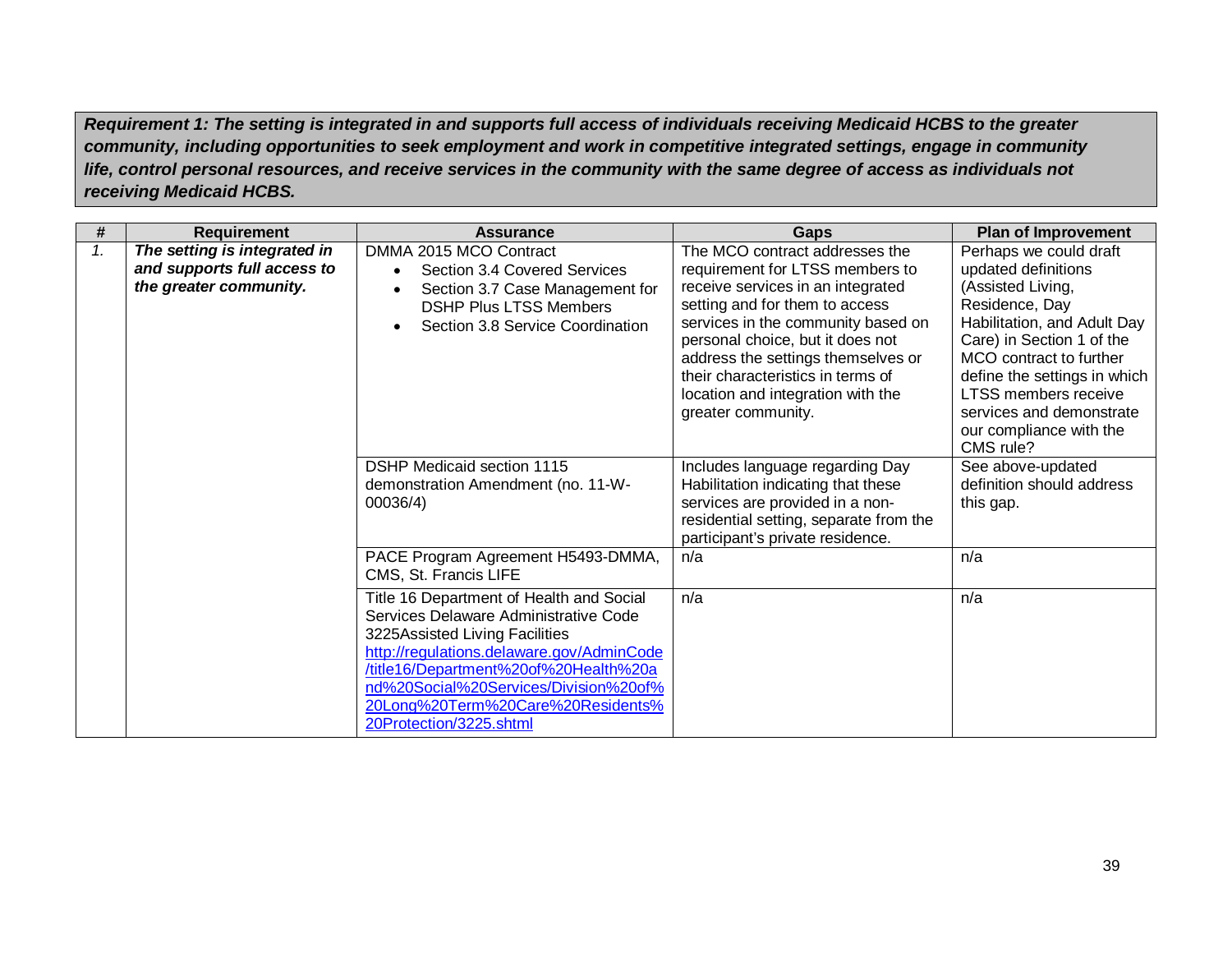| $\overline{\#}$ | <b>Requirement</b>                                                                                                                                              | <b>Assurance</b>                                                                                                                                                                                                                                                                                   | Gaps                                                                                                                                                                                                                                                                                         | <b>Plan of Improvement</b>                                                                                                                                                                                                                                           |
|-----------------|-----------------------------------------------------------------------------------------------------------------------------------------------------------------|----------------------------------------------------------------------------------------------------------------------------------------------------------------------------------------------------------------------------------------------------------------------------------------------------|----------------------------------------------------------------------------------------------------------------------------------------------------------------------------------------------------------------------------------------------------------------------------------------------|----------------------------------------------------------------------------------------------------------------------------------------------------------------------------------------------------------------------------------------------------------------------|
|                 |                                                                                                                                                                 | Delaware Medical Assistance Program<br>(DMAP) Elderly & Disabled Waiver<br>Provider Specific Policy Manual Section<br>5.2.1 Available Services/Adult Day<br>Services, 5.2.8 Assisted Living<br>http://www.dmap.state.de.us/downloads/m<br>anuals/elderly.disabled.waiver.provider.spe<br>cific.pdf | 5.2.7 Day Habilitation discusses<br>services as taking place in a "non-<br>residential setting".                                                                                                                                                                                             | Update the policy to<br>include language<br>regarding Day Habilitation<br>services being provided in<br>an integrated setting.                                                                                                                                       |
|                 |                                                                                                                                                                 | <b>DSHP Medicaid section 1115</b><br>demonstration Amendment (no. 11-W-<br>00036/4)                                                                                                                                                                                                                | n/a                                                                                                                                                                                                                                                                                          | n/a                                                                                                                                                                                                                                                                  |
|                 |                                                                                                                                                                 | DHSS Policy Memorandum #66<br>(Discharge/Transition Practices/Guidelines<br>Language in DHSS Grants, Contracts and<br>State Plans)                                                                                                                                                                 | n/a                                                                                                                                                                                                                                                                                          | n/a                                                                                                                                                                                                                                                                  |
| 2.              | There are opportunities to<br>seek employment and work<br>in competitive integrated<br>settings, engage in<br>community life and control<br>personal resources. | DMMA 2015 MCO Contract<br>Section 3.4 Covered Services<br>$\bullet$<br>Section 3.7 Case Management for<br>$\bullet$<br><b>DSHP Plus LTSS Members</b><br>Section 3.8 Service Coordination                                                                                                           | Not specific enough to encompass all<br>members receiving HCBS and all<br>requirements in this section -<br>specifically the opportunity to seek<br>employment and work in competitive<br>integrated settings and to control<br>personal resources (only addressed<br>for Pathways members). | Recommending (per DAG)<br>that a directive be issued<br>to the MCOs indicating<br>that they must include<br>these specific items as<br>part of the person-<br>centered planning process<br>for HCBS members-<br>perhaps use language<br>from Pathways or<br>PROMISE? |
|                 |                                                                                                                                                                 | 16 Del.C. Ch.11, Subchapter II<br>http://delcode.delaware.gov/title16/c011/sc<br>02/index.shtml                                                                                                                                                                                                    | Only addresses requirement to allow<br>members to control personal<br>resources (AL).                                                                                                                                                                                                        | n/a                                                                                                                                                                                                                                                                  |
|                 |                                                                                                                                                                 | Delaware 16 Del.C. Ch.94<br>http://delcode.delaware.gov/title16/c094/in<br>dex.shtml                                                                                                                                                                                                               | n/a                                                                                                                                                                                                                                                                                          | n/a                                                                                                                                                                                                                                                                  |
|                 |                                                                                                                                                                 | Delaware Administrative Code Title 16<br>3225 Assisted Living Facilities<br>http://regulations.delaware.gov/AdminCode<br>/title16/Department%20of%20Health%20a<br>nd%20Social%20Services/Division%20of%<br>20Long%20Term%20Care%20Residents%<br>20Protection/3225.shtml                            | n/a                                                                                                                                                                                                                                                                                          | n/a                                                                                                                                                                                                                                                                  |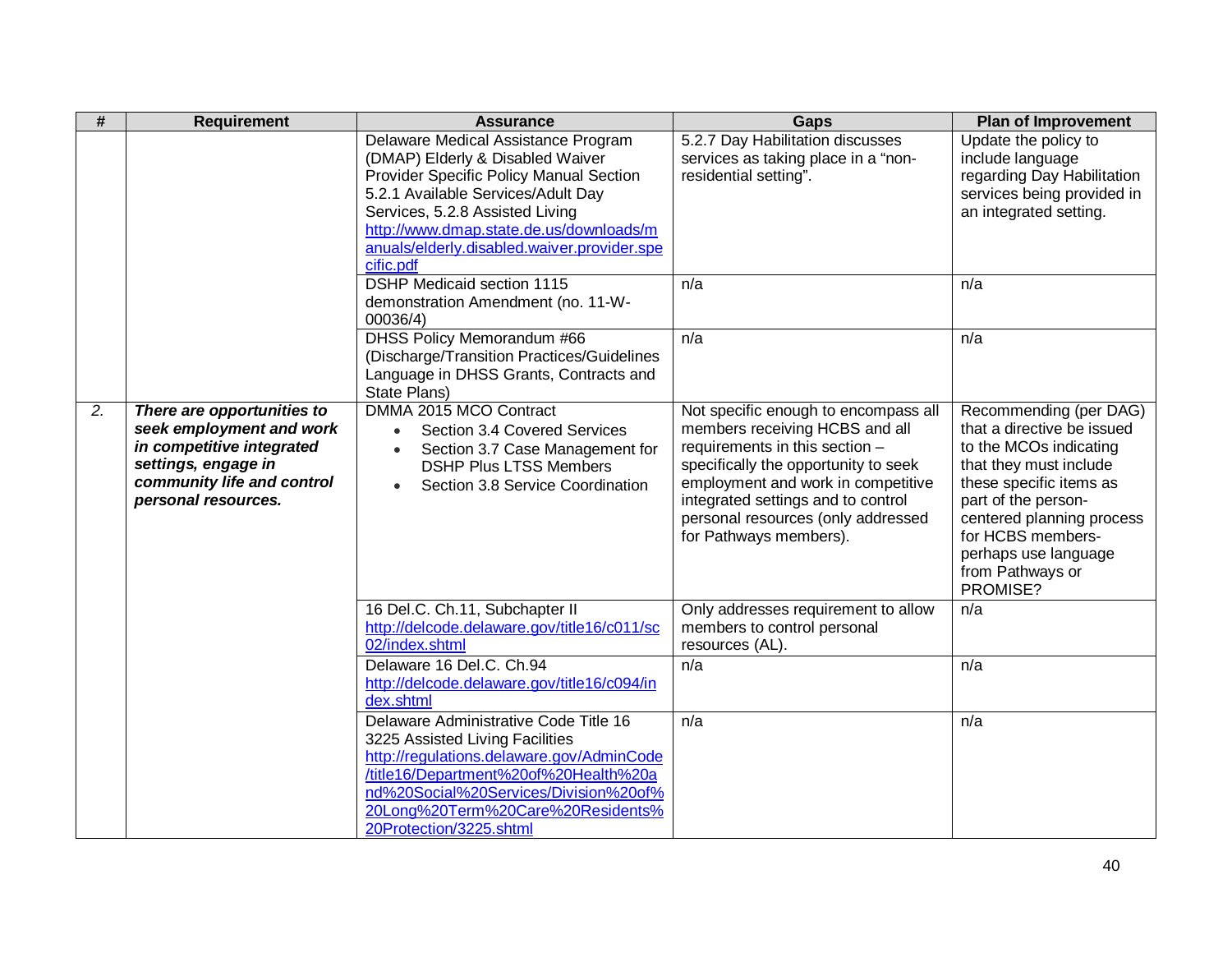| #  | <b>Requirement</b>        | <b>Assurance</b>                              | Gaps | <b>Plan of Improvement</b> |
|----|---------------------------|-----------------------------------------------|------|----------------------------|
| 3. | The individual receives   | DMMA 2015 MCO Contract                        | n/a  | n/a                        |
|    | services in the community | Section 3.7 Case Management for<br>$\bullet$  |      |                            |
|    | with the same degree of   | <b>DSHP Plus LTSS Members</b>                 |      |                            |
|    | access as individuals not | Section 3.8 Service Coordination<br>$\bullet$ |      |                            |
|    | receiving Medicaid HCBS   | 3.9 Provider Network<br>$\bullet$             |      |                            |
|    |                           | PACE Program Agreement H5493-DMMA,            | n/a  | n/a                        |
|    |                           | CMS, St. Francis LIFE                         |      |                            |
|    |                           | Delaware Administrative Code Title 16         | n/a  | n/a                        |
|    |                           | 3225 Assisted Living Facilities               |      |                            |
|    |                           | http://regulations.delaware.gov/AdminCode     |      |                            |
|    |                           | /title16/Department%20of%20Health%20a         |      |                            |
|    |                           | nd%20Social%20Services/Division%20of%         |      |                            |
|    |                           | 20Long%20Term%20Care%20Residents%             |      |                            |
|    |                           | 20Protection/3225.shtml                       |      |                            |
|    |                           | 16 Del.C. Ch.11, Subchapter II                | n/a  | n/a                        |
|    |                           | http://delcode.delaware.gov/title16/c011/sc   |      |                            |
|    |                           | 02/index.shtml                                |      |                            |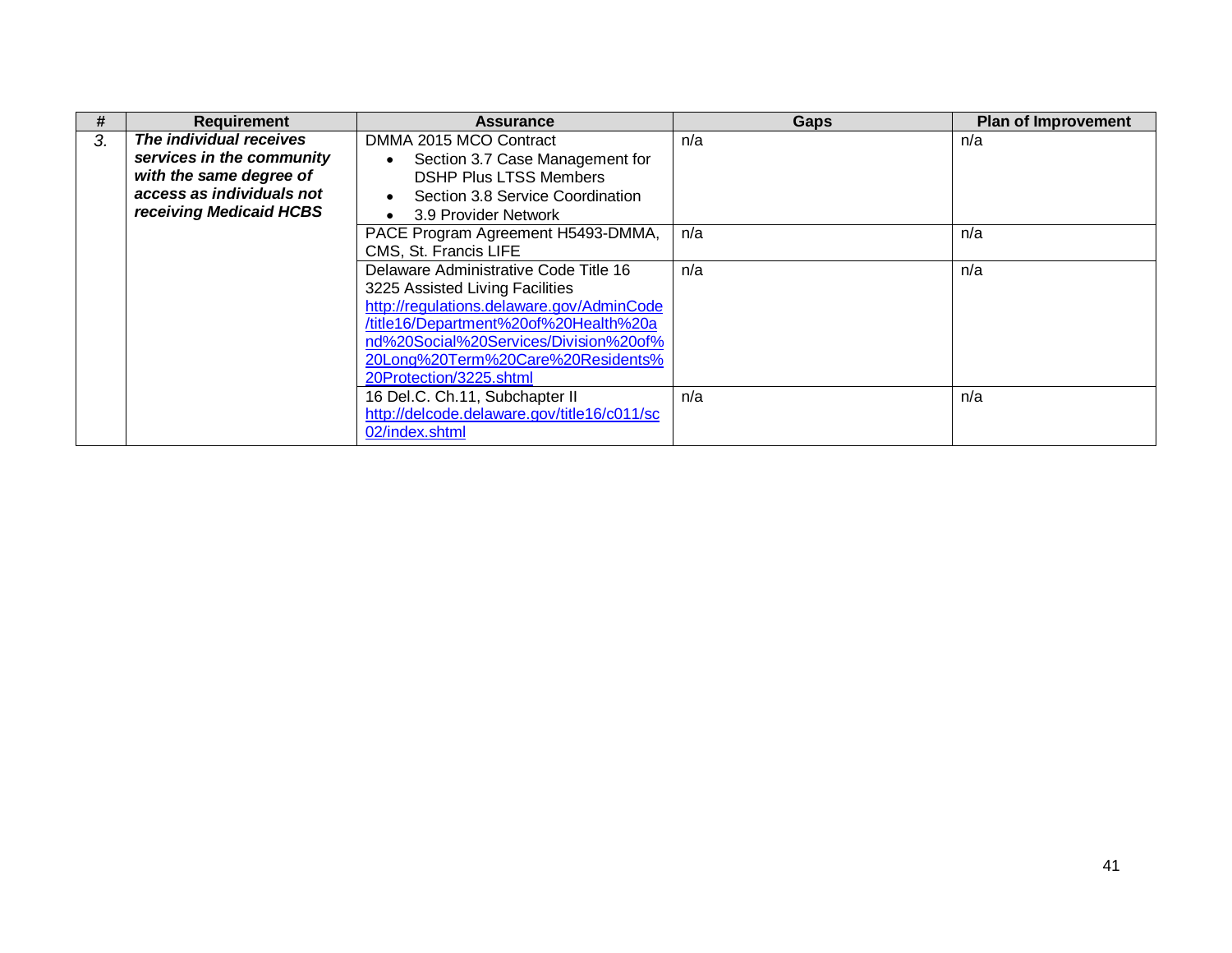*Requirement 2: The setting (home or community-based) is selected by the individual from among options including nondisability specific settings and an option for a private unit in a residential setting. The setting options are identified and documented in the person-centered service plan and are based on the individual's needs, preferences, and, for residential settings, resources available for room and board.*

| $\#$ | <b>Requirement</b>                                                                                                          | <b>Assurance</b>                                                                                                                                                                                                                                                        | <b>Gaps</b> | <b>Plan of Improvement</b> |
|------|-----------------------------------------------------------------------------------------------------------------------------|-------------------------------------------------------------------------------------------------------------------------------------------------------------------------------------------------------------------------------------------------------------------------|-------------|----------------------------|
| 4.   | The setting is selected by<br>the individual from among<br>residential and day options<br>that include generic<br>settings. | DMMA 2015 MCO Contract<br>Section 3.4 Covered Services<br>Section 3.7 Case Management<br>for DSHP Plus LTSS Members<br><b>DSHP Medicaid section 1115</b><br>demonstration Amendment (no. 11-W-<br>00036/4)                                                              | n/a         | n/a                        |
|      |                                                                                                                             | PACE Program Agreement H5493-<br>DMMA, CMS, St. Francis LIFE                                                                                                                                                                                                            | n/a         | n/a                        |
|      |                                                                                                                             | Delaware Administrative Code Title 16<br>3225 Assisted Living Facilities<br>http://regulations.delaware.gov/AdminCo<br>de/title16/Department%20of%20Health%<br>20and%20Social%20Services/Division%<br>20of%20Long%20Term%20Care%20Re<br>sidents%20Protection/3225.shtml | n/a         | n/a                        |
|      |                                                                                                                             | 16 Del.C. Ch.94<br>http://delcode.delaware.gov/title16/c094/i<br>ndex.shtml                                                                                                                                                                                             | n/a         | n/a                        |
|      |                                                                                                                             | <b>DHSS Policy Memorandum #66</b><br>(Discharge/Transition<br>Practices/Guidelines Language in DHSS<br>Grants, Contracts and State Plans)                                                                                                                               | n/a         | n/a                        |
| 5.   | The setting provides the<br>participants an option to<br>choose a private unit in a<br>residential setting.                 | DMMA 2015 MCO Contract<br>Section 3.4 Covered Services<br>Section 3.7 Case Management<br>for DSHP Plus LTSS Members<br>Section 3.14 Member Services                                                                                                                     | n/a         | n/a                        |
|      |                                                                                                                             | 16 Del.C. Ch.11, Subchapter II<br>http://delcode.delaware.gov/title16/c011/<br>sc02/index.shtml                                                                                                                                                                         | n/a         | n/a                        |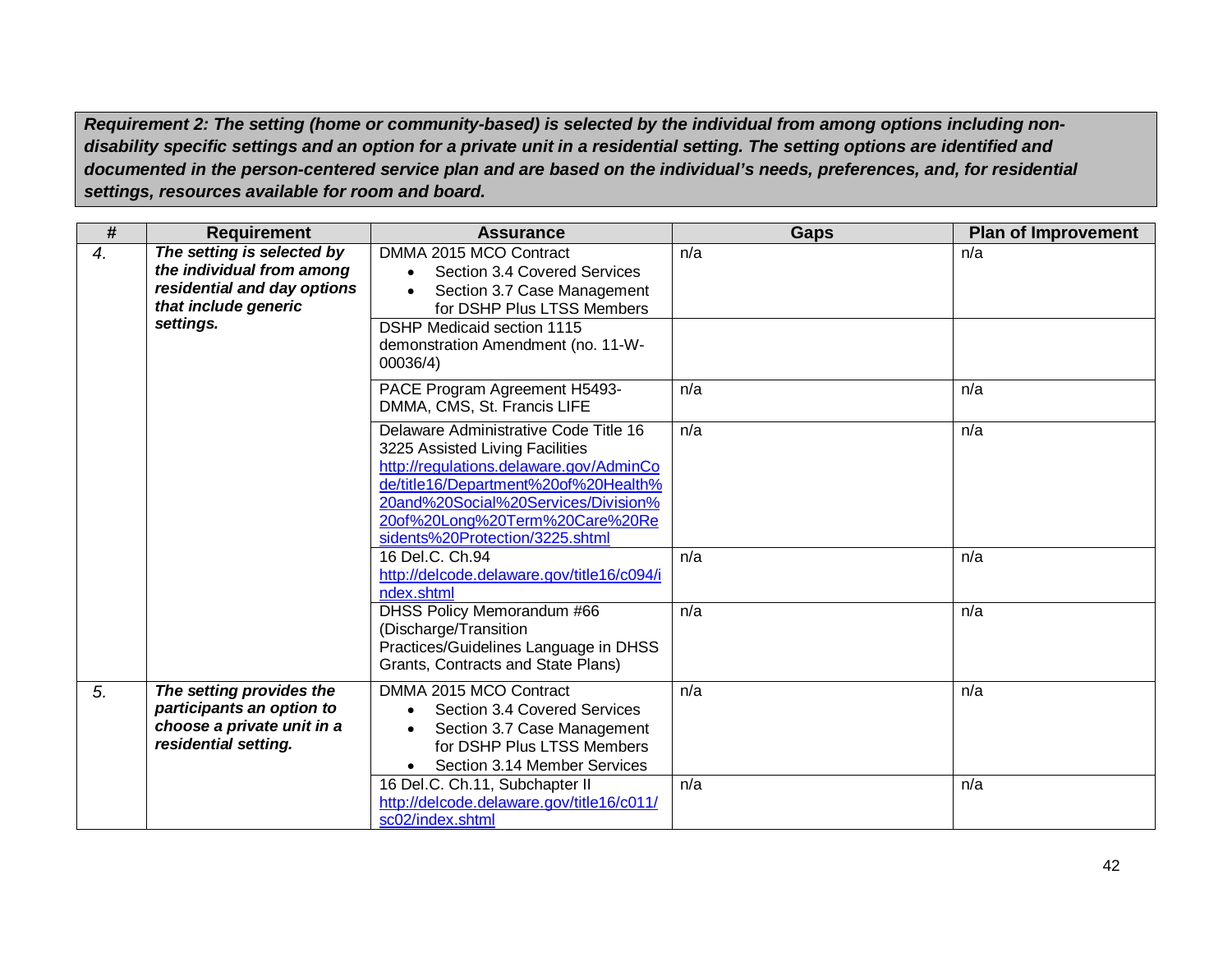| #  | <b>Requirement</b>                                                                                                                                                                           | <b>Assurance</b>                                                                                                                                                                                                                                                      | <b>Gaps</b> | <b>Plan of Improvement</b> |
|----|----------------------------------------------------------------------------------------------------------------------------------------------------------------------------------------------|-----------------------------------------------------------------------------------------------------------------------------------------------------------------------------------------------------------------------------------------------------------------------|-------------|----------------------------|
|    |                                                                                                                                                                                              | Delaware Administrative Code Title 16<br>3225 Assisted Living Facilities<br>http://regulations.delaware.gov/AdminCo<br>de/title16/Department%20of%20Health%<br>20and%20Social%20Services/Division%<br>20of%20Long%20Term%20Care%20Re<br>sidents%20Protection/3225.pdf |             |                            |
|    |                                                                                                                                                                                              | <b>DHSS Policy Memorandum #66</b><br>(Discharge/Transition<br>Practices/Guidelines Language in DHSS<br>Grants, Contracts and State Plans)                                                                                                                             | n/a         | n/a                        |
| 6. | The setting options are<br>identified and documented<br>in the person-centered<br>service plan and are based<br>on the individual's needs,<br>preferences, and, for<br>residential settings, | DMMA 2015 MCO Contract<br>Section 3.4 Covered Services<br>$\bullet$<br>Section 3.7 Case Management<br>$\bullet$<br>for DSHP Plus LTSS Members<br>Section 3.8 Service Coordination                                                                                     | n/a         | n/a                        |
|    | resources available for<br>room and board.                                                                                                                                                   | <b>DSHP Medicaid section 1115</b><br>demonstration Amendment (no. 11-W-<br>00036/4)                                                                                                                                                                                   | n/a         | n/a                        |
|    |                                                                                                                                                                                              | PACE Program Agreement H5493-<br>DMMA, CMS, St. Francis LIFE                                                                                                                                                                                                          | n/a         | n/a                        |
|    |                                                                                                                                                                                              | Delaware Administrative Code Title 16<br>3225 Assisted Living Facilities<br>http://regulations.delaware.gov/AdminCo<br>de/title16/Department%20of%20Health%<br>20and%20Social%20Services/Division%<br>20of%20Long%20Term%20Care%20Re<br>sidents%20Protection/3225.pdf | n/a         | n/a                        |
|    |                                                                                                                                                                                              | DHSS Policy Memorandum #66<br>(Discharge/Transition<br>Practices/Guidelines Language in DHSS<br>Grants, Contracts and State Plans)                                                                                                                                    | n/a         | n/a                        |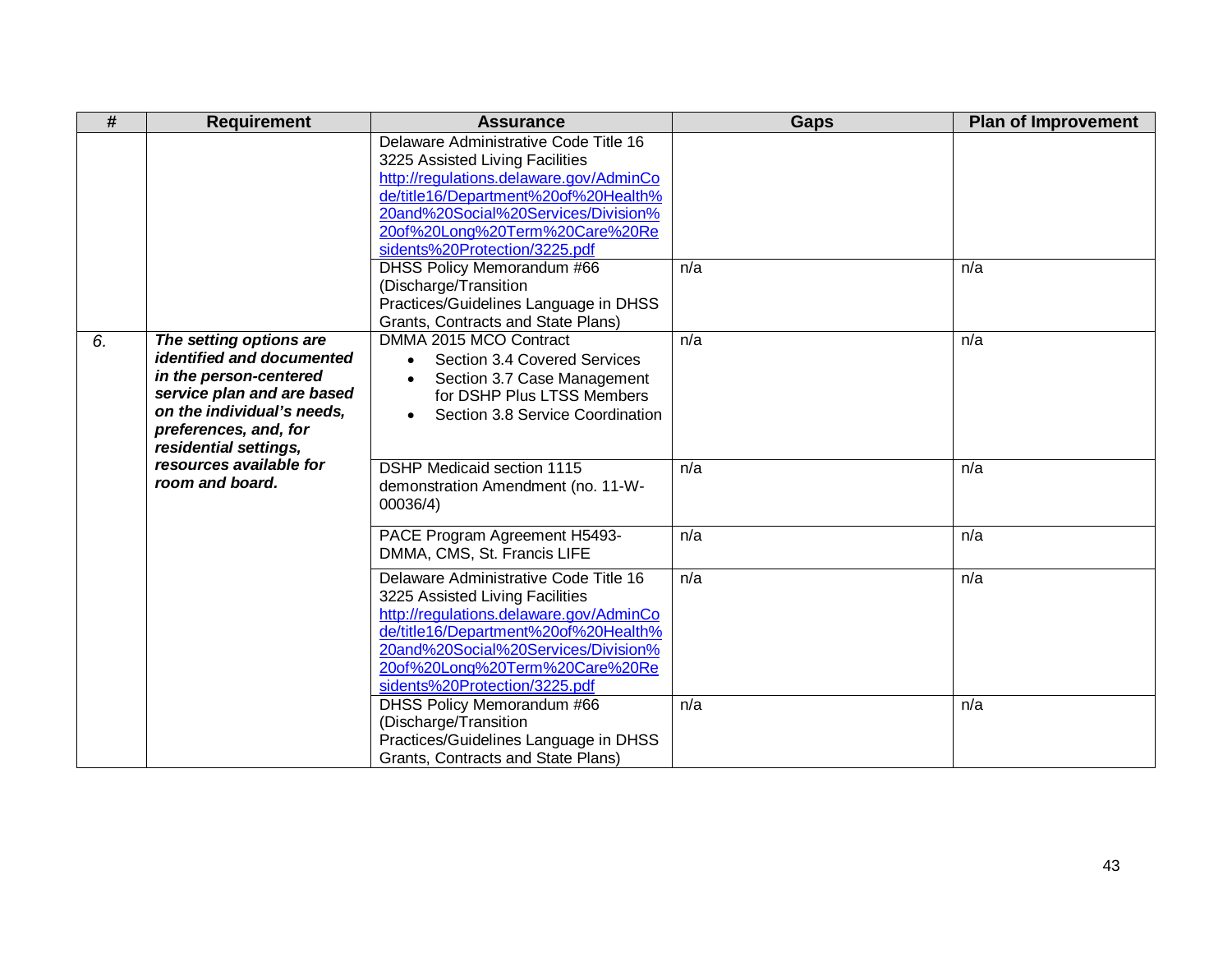*Requirement 3: Ensure right to privacy, dignity and respect, and freedom from coercion and restraint.*

| #                | <b>Requirement</b>                     | <b>Assurance</b>                                                                                                                                                                                                                                                                                   | Gaps | <b>Plan of Improvement</b> |
|------------------|----------------------------------------|----------------------------------------------------------------------------------------------------------------------------------------------------------------------------------------------------------------------------------------------------------------------------------------------------|------|----------------------------|
| $\overline{7}$ . | <b>Right to privacy</b>                | DMMA 2015 MCO Contract<br>Section 3.7 Case Management for<br>$\bullet$<br><b>DSHP Plus LTSS Members</b><br>Section 3.14 Member Services                                                                                                                                                            | n/a  | n/a                        |
|                  |                                        | PACE Program Agreement H5493-DMMA,<br>CMS, St. Francis LIFE                                                                                                                                                                                                                                        | n/a  | n/a                        |
|                  |                                        | 16 Del.C. Ch.11, Subchapter II<br>http://delcode.delaware.gov/title16/c011/sc0<br>2/index.shtml                                                                                                                                                                                                    | n/a  | n/a                        |
|                  |                                        | Delaware Administrative Code Title 16 3225<br><b>Assisted Living Facilities</b><br>http://regulations.delaware.gov/AdminCode/t<br>itle16/Department%20of%20Health%20and<br>%20Social%20Services/Division%20of%20<br>Long%20Term%20Care%20Residents%20<br>Protection/3225.pdf                       | n/a  | n/a                        |
|                  |                                        | Delaware Administrative Code Title 16 3301<br>Group Home Facilities for Persons with<br><b>AIDS</b><br>http://regulations.delaware.gov/AdminCode/t<br>itle16/Department%20of%20Health%20and<br>%20Social%20Services/Division%20of%20<br>Long%20Term%20Care%20Residents%20<br>Protection/3301.shtml | n/a  | n/a                        |
| 8.               | <b>Right to Dignity</b><br>and Respect | DMMA 2015 MCO Contract<br>Section 1 Definitions<br>Section 3.4 Covered Services<br>$\bullet$<br>Section 3.7 Case Management for<br><b>DSHP Plus LTSS Members</b><br>Section 3.14 Member Services                                                                                                   | n/a  | n/a                        |
|                  |                                        | PACE Program Agreement H5493-DMMA,<br>CMS, St. Francis LIFE                                                                                                                                                                                                                                        | n/a  | n/a                        |
|                  |                                        | 16 Del.C. Ch.11, Subchapter II<br>http://delcode.delaware.gov/title16/c011/sc0                                                                                                                                                                                                                     | n/a  | n/a                        |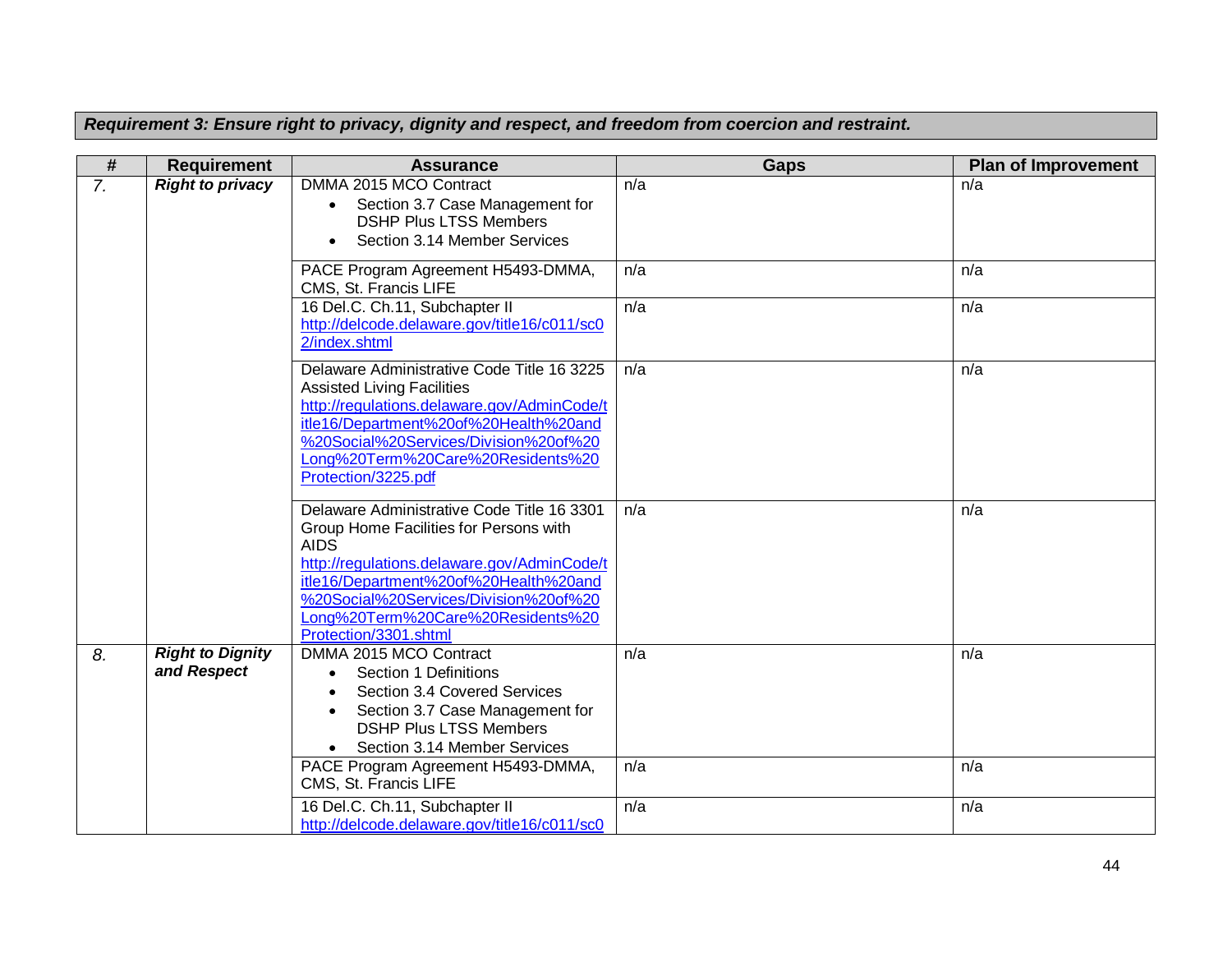| #  | <b>Requirement</b>  | <b>Assurance</b>                                                                     | <b>Gaps</b> | <b>Plan of Improvement</b> |
|----|---------------------|--------------------------------------------------------------------------------------|-------------|----------------------------|
|    |                     | 2/index.shtml                                                                        |             |                            |
|    |                     | Delaware Administrative Code Title 16 3225                                           | n/a         | n/a                        |
|    |                     | <b>Assisted Living Facilities</b>                                                    |             |                            |
|    |                     | http://regulations.delaware.gov/AdminCode/t                                          |             |                            |
|    |                     | itle16/Department%20of%20Health%20and                                                |             |                            |
|    |                     | %20Social%20Services/Division%20of%20                                                |             |                            |
|    |                     | Long%20Term%20Care%20Residents%20                                                    |             |                            |
|    |                     | Protection/3225.pdf                                                                  |             |                            |
|    |                     | Delaware Administrative Code Title 16 3301                                           | n/a         | n/a                        |
|    |                     | Group Home Facilities for Persons with                                               |             |                            |
|    |                     | <b>AIDS</b>                                                                          |             |                            |
|    |                     | http://regulations.delaware.gov/AdminCode/t<br>itle16/Department%20of%20Health%20and |             |                            |
|    |                     | %20Social%20Services/Division%20of%20                                                |             |                            |
|    |                     | Long%20Term%20Care%20Residents%20                                                    |             |                            |
|    |                     | Protection/3301.shtml                                                                |             |                            |
|    |                     |                                                                                      |             |                            |
|    |                     | 16 Del.C. Ch.51, Subchapter V                                                        | n/a         | n/a                        |
|    |                     | http://www.delcode.delaware.gov/title16/c05                                          |             |                            |
|    |                     | 1/sc05/index.shtml                                                                   |             |                            |
|    |                     | Delaware Administrative Code Title 16 4402                                           | n/a         | n/a                        |
|    |                     | <b>Regulations for Adult Day Care Facilities</b>                                     |             |                            |
|    |                     | http://regulations.delaware.gov/AdminCode/t                                          |             |                            |
|    |                     | itle16/Department%20of%20Health%20and                                                |             |                            |
|    |                     | %20Social%20Services/Division%20of%20                                                |             |                            |
|    |                     | Public%20Health/Health%20Systems%20Pr                                                |             |                            |
|    |                     | otection%20(HSP)/4402.shtml                                                          |             |                            |
| 9. | <b>Freedom from</b> | DMMA 2015 MCO Contract                                                               | n/a         | n/a                        |
|    | <b>Coercion and</b> | Section 3.2 General<br>$\bullet$                                                     |             |                            |
|    | <b>Restraint</b>    | Section 3.7 Case Management for<br>$\bullet$                                         |             |                            |
|    |                     | <b>DSHP Plus LTSS Members</b>                                                        |             |                            |
|    |                     | Section 3.8 Service Coordination<br>$\bullet$                                        |             |                            |
|    |                     | Section 3.9 Provider Network                                                         |             |                            |
|    |                     | Section 3.14 Member Services                                                         |             |                            |
|    |                     | PACE Program Agreement H5493-DMMA,                                                   | n/a         | n/a                        |
|    |                     | CMS, St. Francis LIFE                                                                |             |                            |
|    |                     |                                                                                      |             |                            |
|    |                     | Delaware Administrative Code Title 16 3225                                           | n/a         | n/a                        |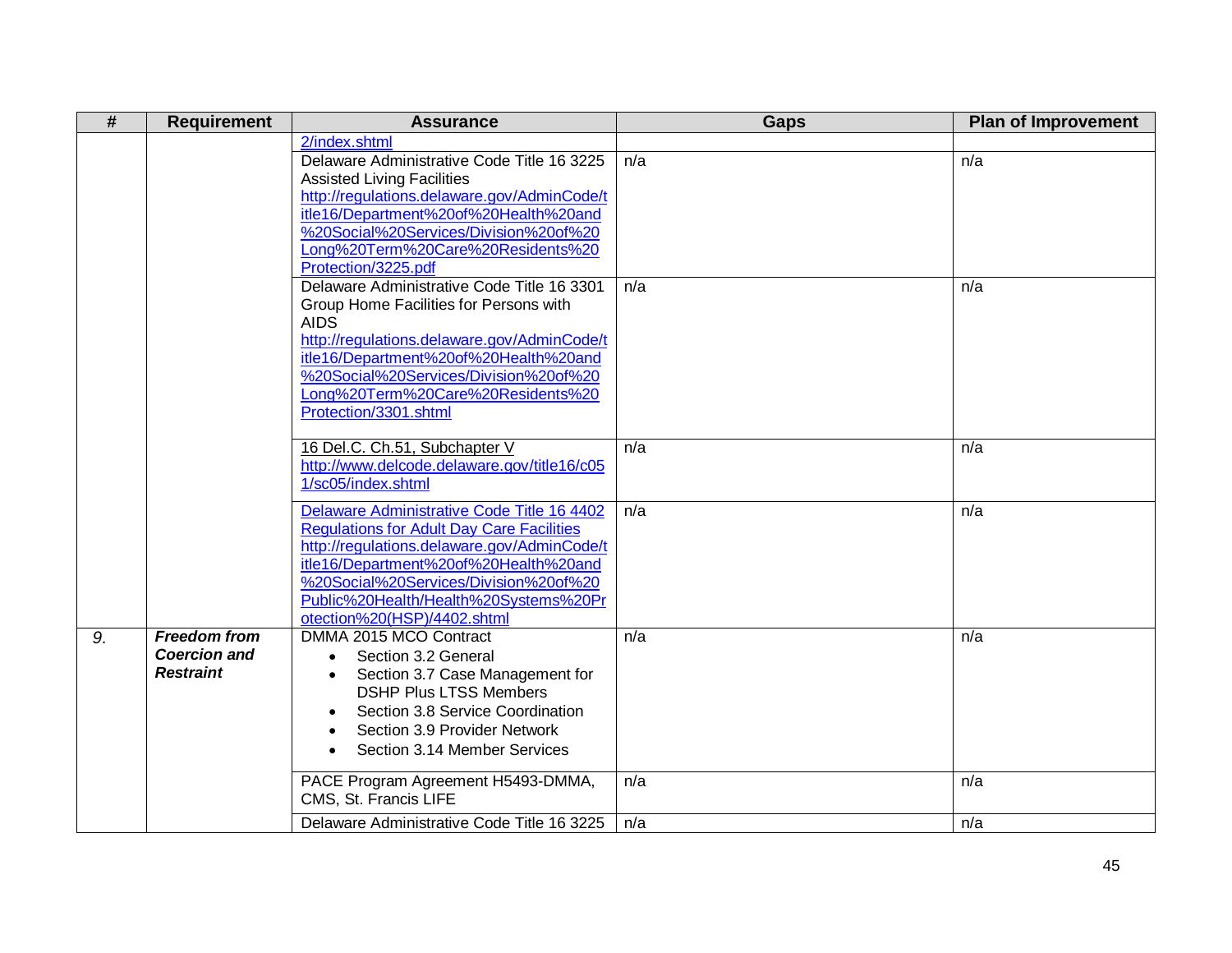| # | <b>Requirement</b> | <b>Assurance</b>                                 | <b>Gaps</b> | <b>Plan of Improvement</b> |
|---|--------------------|--------------------------------------------------|-------------|----------------------------|
|   |                    | <b>Assisted Living Facilities</b>                |             |                            |
|   |                    | http://regulations.delaware.gov/AdminCode/t      |             |                            |
|   |                    | itle16/Department%20of%20Health%20and            |             |                            |
|   |                    | %20Social%20Services/Division%20of%20            |             |                            |
|   |                    | Long%20Term%20Care%20Residents%20                |             |                            |
|   |                    | Protection/3225.pdf                              |             |                            |
|   |                    | 16 Del.C. Ch.11, Subchapter II                   | n/a         | n/a                        |
|   |                    | http://delcode.delaware.gov/title16/c011/sc0     |             |                            |
|   |                    | 2/index.shtml                                    |             |                            |
|   |                    | Delaware Administrative Code Title 16 3301       | n/a         | n/a                        |
|   |                    | Group Home Facilities for Persons with           |             |                            |
|   |                    | <b>AIDS</b>                                      |             |                            |
|   |                    | http://regulations.delaware.gov/AdminCode/t      |             |                            |
|   |                    | itle16/Department%20of%20Health%20and            |             |                            |
|   |                    | %20Social%20Services/Division%20of%20            |             |                            |
|   |                    | Long%20Term%20Care%20Residents%20                |             |                            |
|   |                    | Protection/3301.shtml                            |             |                            |
|   |                    | 16 Del.C. Ch.51, Subchapter V                    | n/a         | n/a                        |
|   |                    | http://www.delcode.delaware.gov/title16/c05      |             |                            |
|   |                    | 1/sc05/index.shtml                               |             |                            |
|   |                    | DHSS Policy Memorandum #66-                      | n/a         | n/a                        |
|   |                    | Discharge/Transition Practices/Guidelines        |             |                            |
|   |                    | Language in DHSS Grants, Contracts and           |             |                            |
|   |                    | <b>State Plans</b>                               |             |                            |
|   |                    | http://dhss.delaware.gov/dhss/admin/files/P      |             |                            |
|   |                    | M 66.pdf                                         |             |                            |
|   |                    | Delaware Administrative Code Title 16 4402       | n/a         | n/a                        |
|   |                    | <b>Regulations for Adult Day Care Facilities</b> |             |                            |
|   |                    | http://regulations.delaware.gov/AdminCode/t      |             |                            |
|   |                    | itle16/Department%20of%20Health%20and            |             |                            |
|   |                    | %20Social%20Services/Division%20of%20            |             |                            |
|   |                    | Public%20Health/Health%20Systems%20Pr            |             |                            |
|   |                    | otection%20(HSP)/4402.shtml                      |             |                            |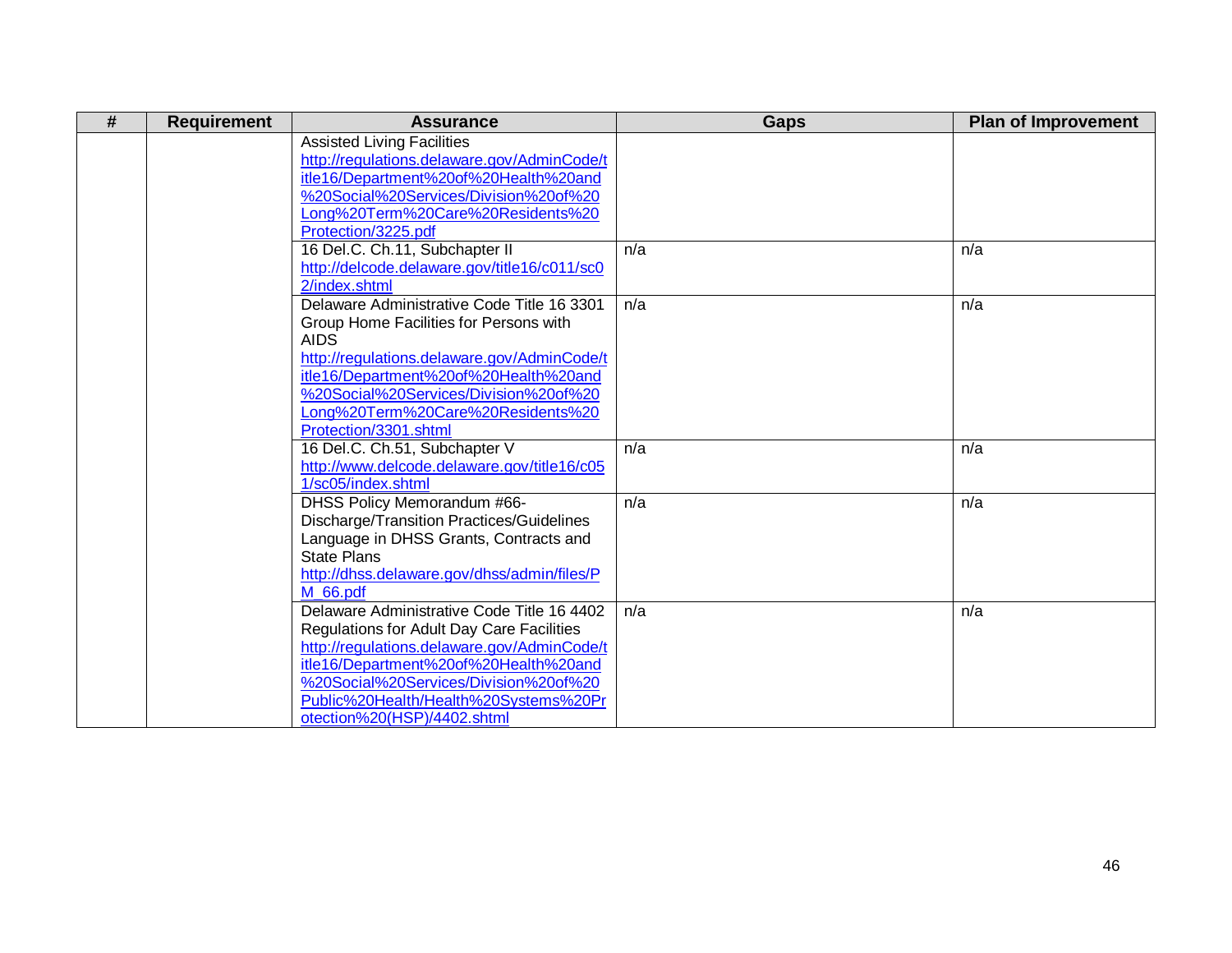*Requirement 4: Optimizes individual initiative, autonomy and independence in making life choices (including daily activities, physical and environment and with whom to interact)*

| #   | <b>Requirement</b>                                                                                                                                                                       | <b>Assurance</b>                                                                                                                                                                                                                                                                                                                 | <b>Gaps</b> | <b>Plan of Improvement</b> |
|-----|------------------------------------------------------------------------------------------------------------------------------------------------------------------------------------------|----------------------------------------------------------------------------------------------------------------------------------------------------------------------------------------------------------------------------------------------------------------------------------------------------------------------------------|-------------|----------------------------|
| 10. | <b>Optimizes</b><br>individual initiative,<br>autonomy and<br>independence in<br>making life choices<br>(including daily<br>activities, physical<br>and environment,<br>and with whom to | DMMA 2015 MCO Contract<br>Section 3.4 Covered Services<br>$\bullet$<br>Section 3.6 Care Coordination<br>$\bullet$<br>Section 3.7 Case Management for<br>$\bullet$<br><b>DSHP Plus LTSS Members</b><br>Section 3.8 Service Coordination<br>Section 3.9 Provider Network<br>$\bullet$<br>Section 3.14 Member Services<br>$\bullet$ | n/a         | n/a                        |
|     | interact).                                                                                                                                                                               | DSHP Medicaid section 1115 demonstration<br>Amendment (no. 11-W-00036/4)                                                                                                                                                                                                                                                         | n/a         | n/a                        |
|     |                                                                                                                                                                                          | PACE Program Agreement H5493-DMMA,<br>CMS, St. Francis LIFE                                                                                                                                                                                                                                                                      | n/a         | n/a                        |
|     |                                                                                                                                                                                          | DHSS Policy Memorandum #66<br>(Discharge/Transition Practices/Guidelines<br>Language in DHSS Grants, Contracts and<br>State Plans)                                                                                                                                                                                               | n/a         | n/a                        |
|     |                                                                                                                                                                                          | Delaware Administrative Code Title 16 3225<br><b>Assisted Living Facilities</b><br>http://regulations.delaware.gov/AdminCode/t<br>itle16/Department%20of%20Health%20and<br>%20Social%20Services/Division%20of%20<br>Long%20Term%20Care%20Residents%20<br>Protection/3225.pdf                                                     | n/a         | n/a                        |
|     |                                                                                                                                                                                          | 16 Del.C. Ch.11, Subchapter II<br>http://delcode.delaware.gov/title16/c011/sc0<br>2/index.shtml                                                                                                                                                                                                                                  | n/a         | n/a                        |
|     |                                                                                                                                                                                          | 16 Del.C. Ch.94<br>http://delcode.delaware.gov/title16/c094/ind<br>ex.shtml                                                                                                                                                                                                                                                      | n/a         | n/a                        |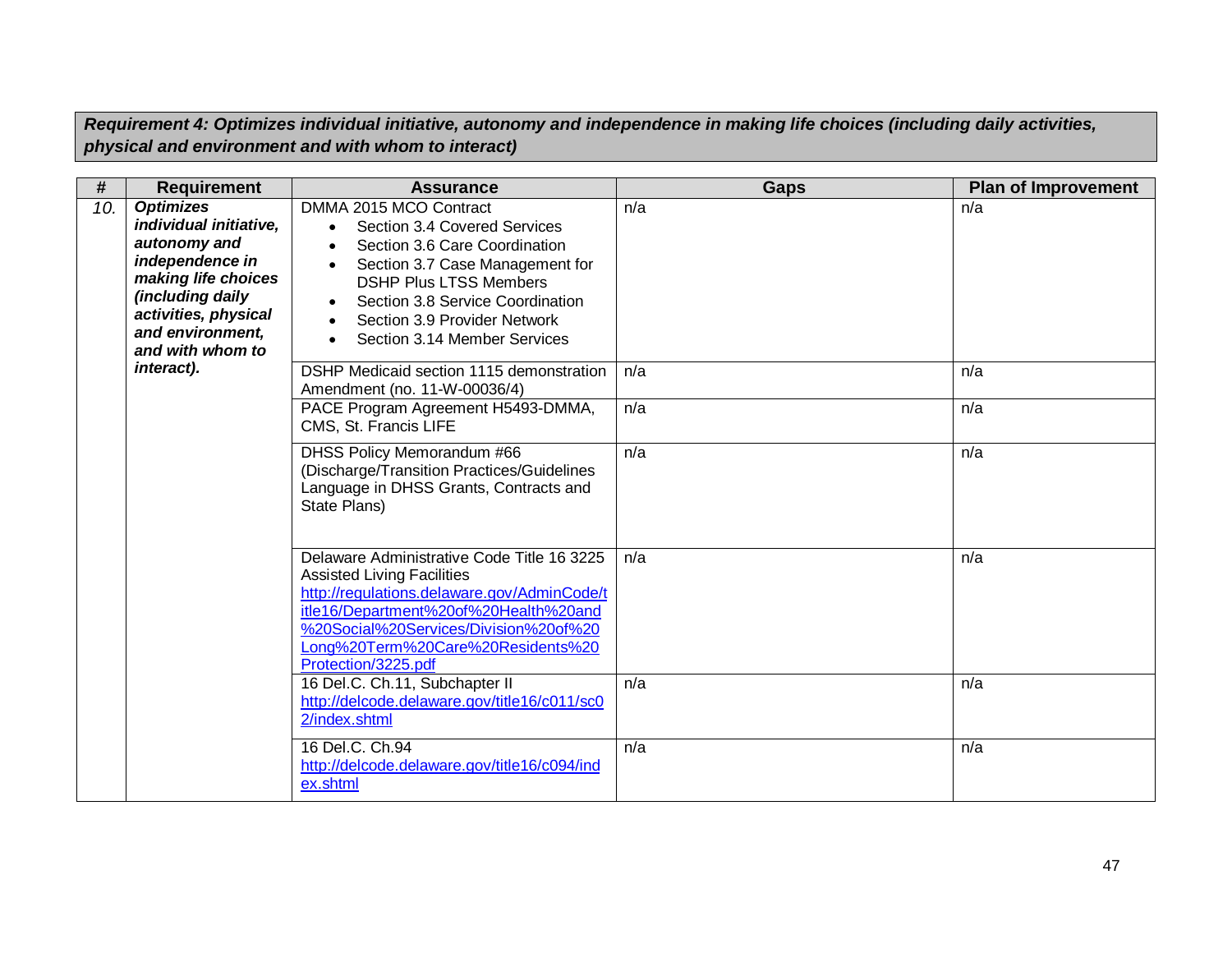| # | <b>Requirement</b> | <b>Assurance</b>                            | <b>Gaps</b> | <b>Plan of Improvement</b> |
|---|--------------------|---------------------------------------------|-------------|----------------------------|
|   |                    | Delaware Administrative Code Title 16 4469  | n/a         | n/a                        |
|   |                    | Personal Assistance Services Agencies       |             |                            |
|   |                    | http://regulations.delaware.gov/AdminCode/t |             |                            |
|   |                    | itle16/Department%20of%20Health%20and       |             |                            |
|   |                    | %20Social%20Services/Division%20of%20       |             |                            |
|   |                    | Public%20Health/Health%20Systems%20Pr       |             |                            |
|   |                    | otection%20(HSP)/4469.shtml                 |             |                            |
|   |                    | Delaware Administrative Code Title 16 4402  | n/a         | n/a                        |
|   |                    | Regulations for Adult Day Care Facilities   |             |                            |
|   |                    | http://regulations.delaware.gov/AdminCode/t |             |                            |
|   |                    | itle16/Department%20of%20Health%20and       |             |                            |
|   |                    | %20Social%20Services/Division%20of%20       |             |                            |
|   |                    | Public%20Health/Health%20Systems%20Pr       |             |                            |
|   |                    | otection%20(HSP)/4402.shtml                 |             |                            |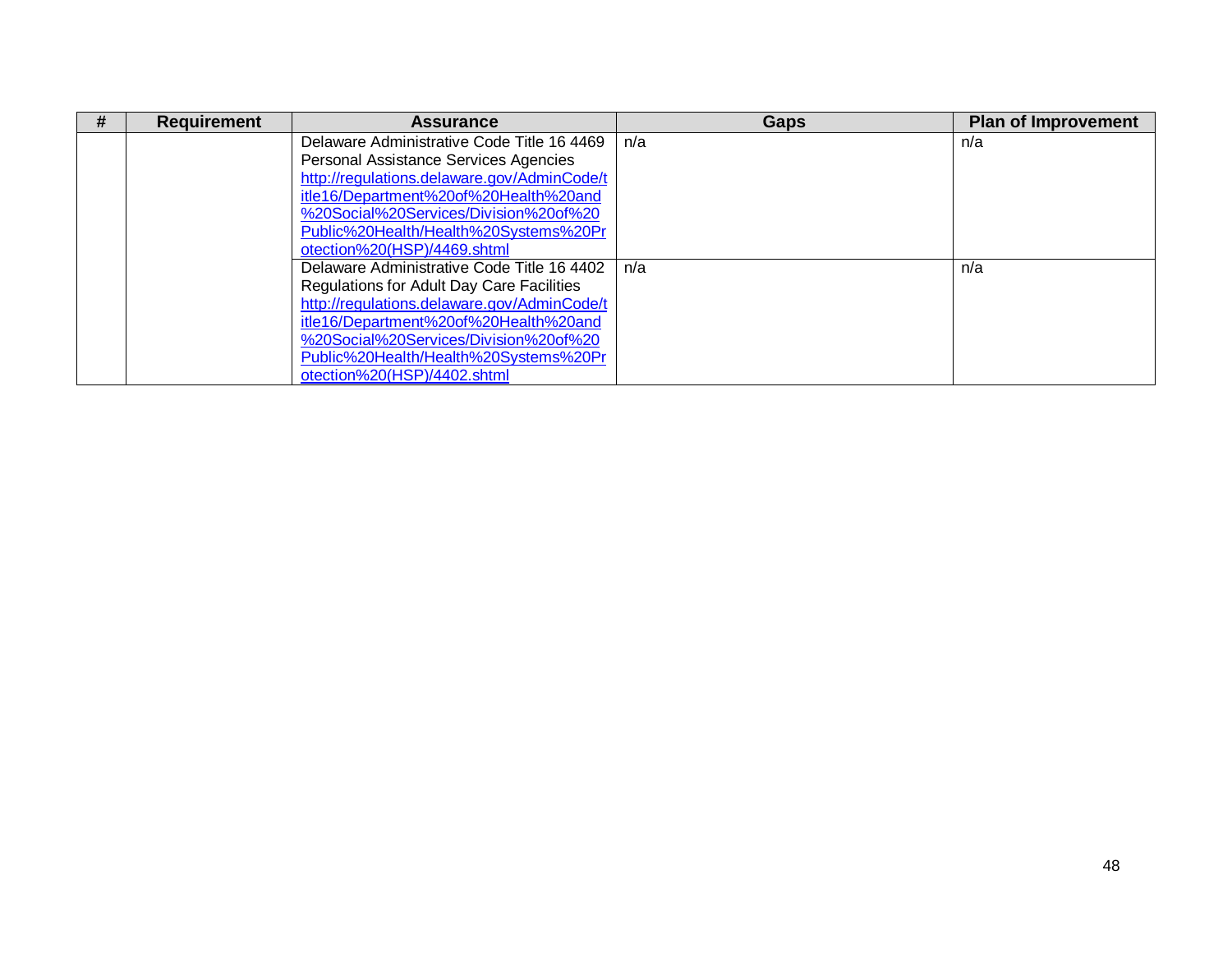*Requirement 5: Facilitates individual choice regarding services/ supports, and who provides them.*

| #   | <b>Requirement</b>                                                                                      | <b>Assurance</b>                                                                                                                                                                                                                                                                                                                      | <b>Gaps</b> | <b>Plan of Improvement</b> |
|-----|---------------------------------------------------------------------------------------------------------|---------------------------------------------------------------------------------------------------------------------------------------------------------------------------------------------------------------------------------------------------------------------------------------------------------------------------------------|-------------|----------------------------|
| 11. | <b>Facilitates</b><br>individual choice<br>regarding<br>services/supports,<br>and who provides<br>them. | DMMA 2015 MCO Contract<br>Section 3.2 Enrollment, Transfers<br>and Disenrollment<br>Section 3.4 Covered Services<br>Section 3.6 Care Coordination<br>$\bullet$<br>Section 3.7Case Management for<br><b>DSHP Plus LTSS Members</b><br>Section 3.8 Service Coordination<br>Section 3.9 Provider Network<br>Section 3.14 Member Services | n/a         | n/a                        |
|     |                                                                                                         | DSHP Medicaid section 1115 demonstration<br>Amendment (no. 11-W-00036/4)                                                                                                                                                                                                                                                              | n/a         | n/a                        |
|     |                                                                                                         | PACE Program Agreement H5493-DMMA,<br>CMS, St. Francis LIFE                                                                                                                                                                                                                                                                           | n/a         | n/a                        |
|     |                                                                                                         | Delaware Administrative Code Title 16<br>Delaware Social Services Manual 20775<br>Program of All-Inclusive Care For The<br>Elderly (PACE)                                                                                                                                                                                             | n/a         | n/a                        |
|     |                                                                                                         | <b>DHSS Policy Memorandum #66</b><br>(Discharge/Transition Practices/Guidelines<br>Language in DHSS Grants, Contracts and<br>State Plans)                                                                                                                                                                                             | n/a         | n/a                        |
|     |                                                                                                         | Delaware Administrative Code Title 16 3225<br><b>Assisted Living Facilities</b><br>http://regulations.delaware.gov/AdminCode/t<br>itle16/Department%20of%20Health%20and<br>%20Social%20Services/Division%20of%20<br>Long%20Term%20Care%20Residents%20<br>Protection/3225.pdf                                                          | n/a         | n/a                        |
|     |                                                                                                         | 16 Del.C. Ch.11, Subchapter II<br>http://delcode.delaware.gov/title16/c011/sc0<br>2/index.shtml                                                                                                                                                                                                                                       | n/a         | n/a                        |
|     |                                                                                                         | 16 Del.C. Ch.94<br>http://delcode.delaware.gov/title16/c094/ind                                                                                                                                                                                                                                                                       | n/a         | n/a                        |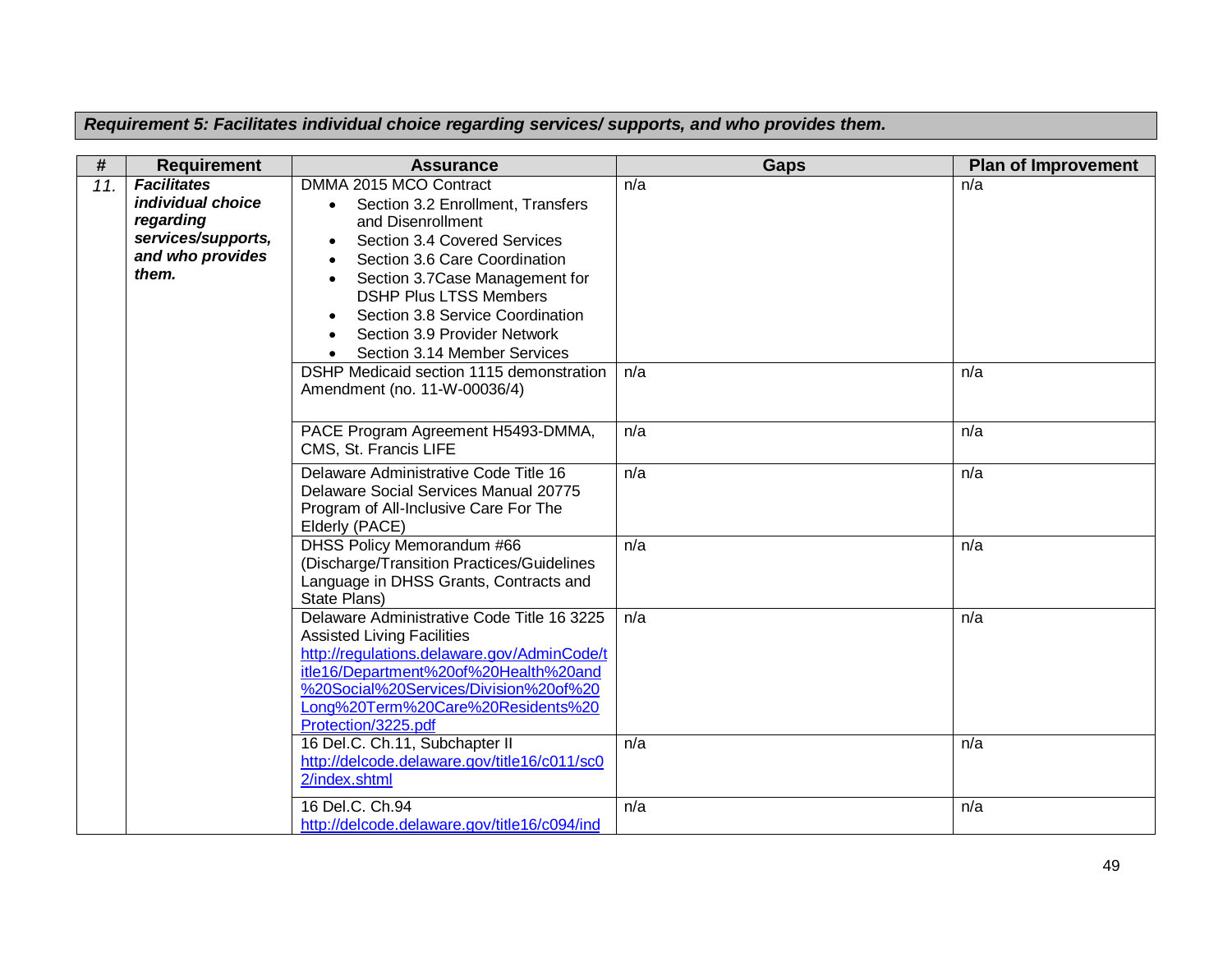| # | <b>Requirement</b> | <b>Assurance</b>                            | Gaps | <b>Plan of Improvement</b> |
|---|--------------------|---------------------------------------------|------|----------------------------|
|   |                    | ex.shtml                                    |      |                            |
|   |                    | Delaware Administrative Code Title 16 4469  | n/a  | n/a                        |
|   |                    | Personal Assistance Services Agencies       |      |                            |
|   |                    | http://regulations.delaware.gov/AdminCode/t |      |                            |
|   |                    | itle16/Department%20of%20Health%20and       |      |                            |
|   |                    | %20Social%20Services/Division%20of%20       |      |                            |
|   |                    | Public%20Health/Health%20Systems%20Pr       |      |                            |
|   |                    | otection%20(HSP)/4469.shtml                 |      |                            |
|   |                    |                                             |      |                            |
|   |                    | Delaware Administrative Code Title 16 4402  | n/a  | n/a                        |
|   |                    | Regulations for Adult Day Care Facilities   |      |                            |
|   |                    | http://regulations.delaware.gov/AdminCode/t |      |                            |
|   |                    | itle16/Department%20of%20Health%20and       |      |                            |
|   |                    | %20Social%20Services/Division%20of%20       |      |                            |
|   |                    | Public%20Health/Health%20Systems%20Pr       |      |                            |
|   |                    | otection%20(HSP)/4402.shtml                 |      |                            |